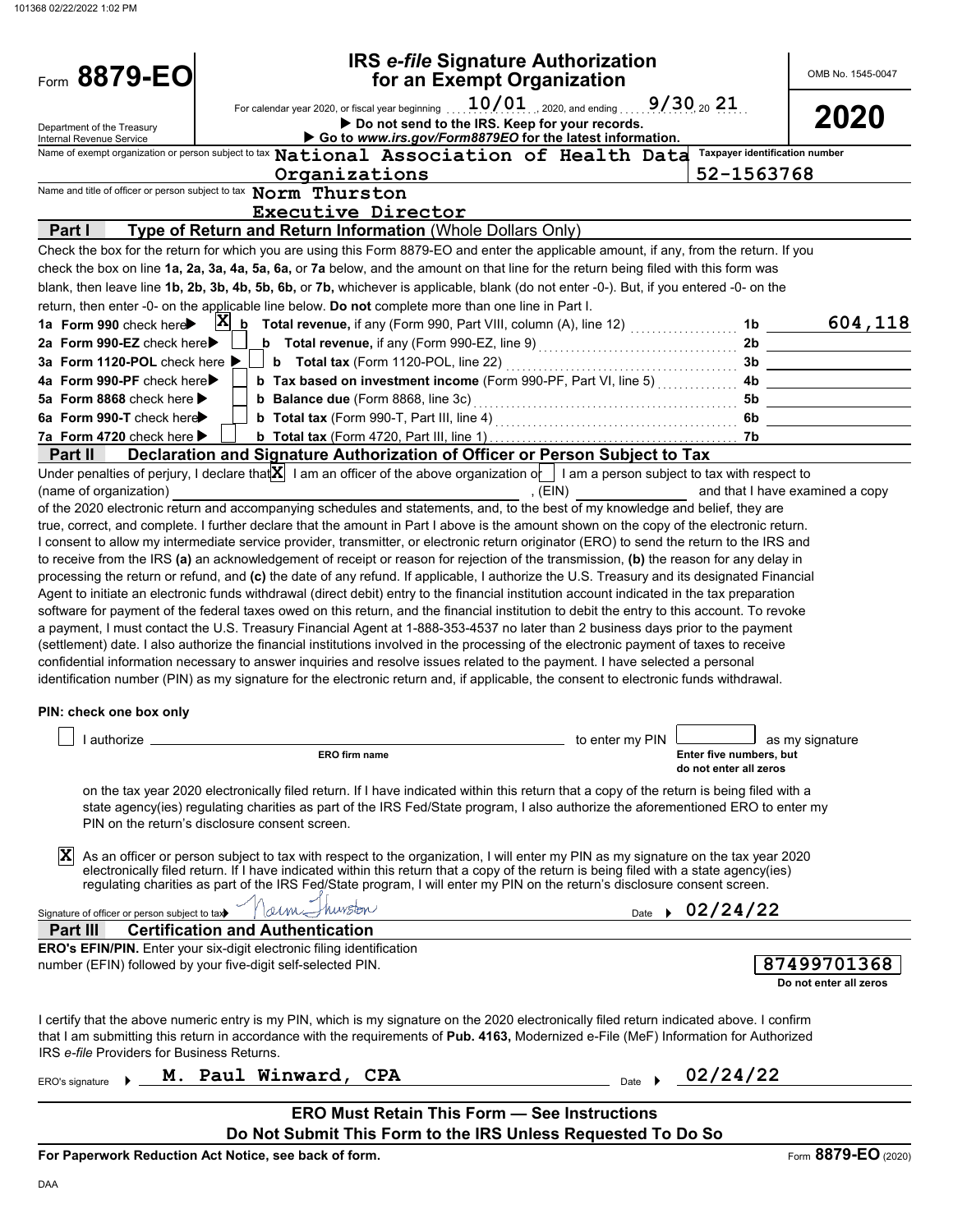101368 02/22/2022 1:02 PM

Form 990

# **Return of Organization Exempt From Income Tax**

**Under section 501(c), 527, or 4947(a)(1) of the Internal Revenue Code (except private foundations)**

OMB No. 1545-0047

|                                | Department of the Treasury<br>Internal Revenue Service |                              |                                                                                                                                                                                                                                                                                                                       |               |                                   | Do not enter social security numbers on this form as it may be made public.<br>Go to www.irs.gov/Form990 for instructions and the latest information. |  |                                                     |                           |                                          | <b>Open to Public</b><br><b>Inspection</b> |
|--------------------------------|--------------------------------------------------------|------------------------------|-----------------------------------------------------------------------------------------------------------------------------------------------------------------------------------------------------------------------------------------------------------------------------------------------------------------------|---------------|-----------------------------------|-------------------------------------------------------------------------------------------------------------------------------------------------------|--|-----------------------------------------------------|---------------------------|------------------------------------------|--------------------------------------------|
|                                |                                                        |                              | For the 2020 calendar year, or tax year beginning 0/01/20, and ending 09/30/21                                                                                                                                                                                                                                        |               |                                   |                                                                                                                                                       |  |                                                     |                           |                                          |                                            |
| в                              | Check if applicable:                                   | C Name of organization       |                                                                                                                                                                                                                                                                                                                       |               |                                   | National Association of Health Data                                                                                                                   |  |                                                     |                           | D Employer identification number         |                                            |
| X                              | Address change                                         |                              |                                                                                                                                                                                                                                                                                                                       | Organizations |                                   |                                                                                                                                                       |  |                                                     |                           |                                          |                                            |
|                                |                                                        | Doing business as            |                                                                                                                                                                                                                                                                                                                       |               |                                   |                                                                                                                                                       |  |                                                     |                           | 52-1563768                               |                                            |
|                                | Name change                                            |                              | Number and street (or P.O. box if mail is not delivered to street address)                                                                                                                                                                                                                                            |               |                                   |                                                                                                                                                       |  | Room/suite                                          | <b>E</b> Telephone number |                                          |                                            |
|                                | Initial return                                         |                              | 965 E Center Street                                                                                                                                                                                                                                                                                                   |               |                                   |                                                                                                                                                       |  |                                                     |                           | $801 - 532 - 2299$                       |                                            |
|                                | Final return/<br>terminated                            |                              | City or town, state or province, country, and ZIP or foreign postal code                                                                                                                                                                                                                                              |               |                                   |                                                                                                                                                       |  |                                                     |                           |                                          |                                            |
|                                |                                                        | Provo                        |                                                                                                                                                                                                                                                                                                                       |               | UT 84606-3535                     |                                                                                                                                                       |  |                                                     | G Gross receipts\$        |                                          | 676,844                                    |
|                                | Amended return                                         |                              | F Name and address of principal officer:                                                                                                                                                                                                                                                                              |               |                                   |                                                                                                                                                       |  |                                                     |                           |                                          | $\mathbf{x}$<br>Yes<br>No                  |
|                                | Application pending                                    |                              | Norm Thurston                                                                                                                                                                                                                                                                                                         |               |                                   |                                                                                                                                                       |  | H(a) Is this a group return for subordinates?       |                           |                                          |                                            |
|                                |                                                        |                              | 965 E Center Street                                                                                                                                                                                                                                                                                                   |               |                                   |                                                                                                                                                       |  | H(b) Are all subordinates included?                 |                           |                                          | No<br>Yes                                  |
|                                |                                                        | Provo                        |                                                                                                                                                                                                                                                                                                                       |               |                                   | UT 84606-3535                                                                                                                                         |  |                                                     |                           | If "No," attach a list. See instructions |                                            |
|                                | Tax-exempt status:                                     | $ \mathbf{X} $ 501(c)(3)     | 501(c)                                                                                                                                                                                                                                                                                                                |               | $\blacktriangleleft$ (insert no.) | 4947(a)(1) or<br>527                                                                                                                                  |  |                                                     |                           |                                          |                                            |
| J                              | Website: $\blacktriangleright$                         |                              | www.nahdo.org                                                                                                                                                                                                                                                                                                         |               |                                   |                                                                                                                                                       |  | $H(c)$ Group exemption number $\blacktriangleright$ |                           |                                          |                                            |
| κ                              | Form of organization:                                  | $ \mathbf{X} $ Corporation   | Trust                                                                                                                                                                                                                                                                                                                 | Association   | Other $\blacktriangleright$       |                                                                                                                                                       |  | L Year of formation: 2000                           |                           |                                          | <b>M</b> State of legal domicile: $UT$     |
|                                | Part I                                                 | <b>Summary</b>               |                                                                                                                                                                                                                                                                                                                       |               |                                   |                                                                                                                                                       |  |                                                     |                           |                                          |                                            |
|                                |                                                        |                              | 1 Briefly describe the organization's mission or most significant activities:                                                                                                                                                                                                                                         |               |                                   |                                                                                                                                                       |  |                                                     |                           |                                          |                                            |
|                                |                                                        |                              | A membership and educational association dedicated to improving health care                                                                                                                                                                                                                                           |               |                                   |                                                                                                                                                       |  |                                                     |                           |                                          |                                            |
|                                |                                                        |                              | data collection and use.                                                                                                                                                                                                                                                                                              |               |                                   |                                                                                                                                                       |  |                                                     |                           |                                          |                                            |
|                                |                                                        |                              |                                                                                                                                                                                                                                                                                                                       |               |                                   |                                                                                                                                                       |  |                                                     |                           |                                          |                                            |
| Governance                     |                                                        |                              | 2 Check this box $\blacktriangleright$ if the organization discontinued its operations or disposed of more than 25% of its net assets.                                                                                                                                                                                |               |                                   |                                                                                                                                                       |  |                                                     |                           |                                          |                                            |
|                                |                                                        |                              |                                                                                                                                                                                                                                                                                                                       |               |                                   |                                                                                                                                                       |  |                                                     | 3                         | 15                                       |                                            |
|                                |                                                        |                              | 3 Number of voting members of the governing body (Part VI, line 1a)                                                                                                                                                                                                                                                   |               |                                   |                                                                                                                                                       |  |                                                     | $\overline{\mathbf{A}}$   | $\overline{15}$                          |                                            |
| <b>Activities &amp;</b>        |                                                        |                              | Number of independent voting members of the governing body (Part VI, line 1b) [[[[[[[[[[[[[[[[[[[[[[[[[[[[[[]                                                                                                                                                                                                         |               |                                   |                                                                                                                                                       |  |                                                     | 5                         | $\overline{\mathbf{4}}$                  |                                            |
|                                |                                                        |                              |                                                                                                                                                                                                                                                                                                                       |               |                                   |                                                                                                                                                       |  |                                                     | 6                         | 15                                       |                                            |
|                                |                                                        |                              | 6 Total number of volunteers (estimate if necessary)                                                                                                                                                                                                                                                                  |               |                                   |                                                                                                                                                       |  |                                                     | 7a                        |                                          |                                            |
|                                |                                                        |                              |                                                                                                                                                                                                                                                                                                                       |               |                                   |                                                                                                                                                       |  |                                                     |                           |                                          | 0                                          |
|                                |                                                        |                              |                                                                                                                                                                                                                                                                                                                       |               |                                   |                                                                                                                                                       |  | Prior Year                                          | 7b                        |                                          | 0<br><b>Current Year</b>                   |
|                                |                                                        |                              |                                                                                                                                                                                                                                                                                                                       |               |                                   |                                                                                                                                                       |  |                                                     | 20,653                    |                                          | 78,215                                     |
| Revenue                        | 9                                                      |                              | Program service revenue (Part VIII, line 2g)                                                                                                                                                                                                                                                                          |               |                                   |                                                                                                                                                       |  |                                                     | 688,684                   |                                          | 504,142                                    |
|                                |                                                        |                              |                                                                                                                                                                                                                                                                                                                       |               |                                   |                                                                                                                                                       |  |                                                     | 17,718                    |                                          | 21,358                                     |
|                                |                                                        |                              | 10 Investment income (Part VIII, column (A), lines 3, 4, and 7d)                                                                                                                                                                                                                                                      |               |                                   |                                                                                                                                                       |  |                                                     | 6,996                     |                                          | 403                                        |
|                                |                                                        |                              | 11 Other revenue (Part VIII, column (A), lines 5, 6d, 8c, 9c, 10c, and 11e)                                                                                                                                                                                                                                           |               |                                   |                                                                                                                                                       |  |                                                     |                           |                                          |                                            |
|                                |                                                        |                              | 12 Total revenue - add lines 8 through 11 (must equal Part VIII, column (A), line 12)                                                                                                                                                                                                                                 |               |                                   |                                                                                                                                                       |  |                                                     | 734,051                   |                                          | 604,118                                    |
|                                |                                                        |                              | 13 Grants and similar amounts paid (Part IX, column (A), lines 1-3)                                                                                                                                                                                                                                                   |               |                                   |                                                                                                                                                       |  |                                                     |                           |                                          |                                            |
|                                |                                                        |                              | 14 Benefits paid to or for members (Part IX, column (A), line 4)                                                                                                                                                                                                                                                      |               |                                   |                                                                                                                                                       |  |                                                     | 344,044                   |                                          |                                            |
| <b>Ses</b>                     |                                                        |                              | 15 Salaries, other compensation, employee benefits (Part IX, column (A), lines 5-10)                                                                                                                                                                                                                                  |               |                                   |                                                                                                                                                       |  |                                                     |                           |                                          | 337,565                                    |
|                                |                                                        |                              | 16aProfessional fundraising fees (Part IX, column (A), line 11e)                                                                                                                                                                                                                                                      |               |                                   |                                                                                                                                                       |  |                                                     |                           |                                          |                                            |
| Expen                          |                                                        |                              | <b>b</b> Total fundraising expenses (Part IX, column (D), line 25) $\blacktriangleright$                                                                                                                                                                                                                              |               |                                   | 20,091                                                                                                                                                |  |                                                     |                           |                                          |                                            |
|                                |                                                        |                              | 17 Other expenses (Part IX, column (A), lines 11a-11d, 11f-24e)                                                                                                                                                                                                                                                       |               |                                   |                                                                                                                                                       |  |                                                     | 297,484                   |                                          | 91,108                                     |
|                                |                                                        |                              |                                                                                                                                                                                                                                                                                                                       |               |                                   |                                                                                                                                                       |  |                                                     | 641,528                   |                                          | 428,673                                    |
|                                |                                                        |                              |                                                                                                                                                                                                                                                                                                                       |               |                                   |                                                                                                                                                       |  |                                                     | 92,523                    |                                          | 175,445                                    |
| Net Assets or<br>Fund Balances |                                                        |                              |                                                                                                                                                                                                                                                                                                                       |               |                                   |                                                                                                                                                       |  | <b>Beginning of Current Year</b>                    | 864,165                   |                                          | <b>End of Year</b><br>1,095,458            |
|                                | 20 Total assets (Part X, line 16)                      |                              |                                                                                                                                                                                                                                                                                                                       |               |                                   |                                                                                                                                                       |  |                                                     | 222,975                   |                                          |                                            |
|                                | 21 Total liabilities (Part X, line 26)                 |                              |                                                                                                                                                                                                                                                                                                                       |               |                                   |                                                                                                                                                       |  |                                                     | 641,190                   |                                          | 284,229                                    |
|                                |                                                        |                              | 22 Net assets or fund balances. Subtract line 21 from line 20 [1, [1, [1, [1]]                                                                                                                                                                                                                                        |               |                                   |                                                                                                                                                       |  |                                                     |                           |                                          | 811,229                                    |
|                                | Part II                                                | <b>Signature Block</b>       |                                                                                                                                                                                                                                                                                                                       |               |                                   |                                                                                                                                                       |  |                                                     |                           |                                          |                                            |
|                                |                                                        |                              | Under penalties of perjury, I declare that I have examined this return, including accompanying schedules and statements, and to the best of my knowledge and belief, it<br>true, correct, and complete. Declaration of preparer (other than officer) is based on all information of which preparer has any knowledge. |               |                                   |                                                                                                                                                       |  |                                                     |                           |                                          |                                            |
|                                |                                                        |                              |                                                                                                                                                                                                                                                                                                                       |               |                                   |                                                                                                                                                       |  |                                                     |                           |                                          |                                            |
|                                |                                                        |                              |                                                                                                                                                                                                                                                                                                                       |               |                                   |                                                                                                                                                       |  |                                                     |                           |                                          |                                            |
| Sign                           |                                                        | Signature of officer         |                                                                                                                                                                                                                                                                                                                       |               |                                   |                                                                                                                                                       |  |                                                     | Date                      |                                          |                                            |
|                                | <b>Here</b>                                            |                              | Norm Thurston                                                                                                                                                                                                                                                                                                         |               |                                   |                                                                                                                                                       |  | Executive Director                                  |                           |                                          |                                            |
|                                |                                                        | Type or print name and title |                                                                                                                                                                                                                                                                                                                       |               |                                   |                                                                                                                                                       |  |                                                     |                           |                                          |                                            |
|                                |                                                        | Print/Type preparer's name   |                                                                                                                                                                                                                                                                                                                       |               | Preparer's signature              |                                                                                                                                                       |  | Date                                                | Check                     | PTIN                                     |                                            |
| Paid                           |                                                        | M. Paul Winward, CPA         |                                                                                                                                                                                                                                                                                                                       |               | M. Paul Winward, CPA              |                                                                                                                                                       |  |                                                     | $02/22/22$ self-employed  |                                          | P00290039                                  |
|                                | <b>Preparer</b><br>Firm's name                         |                              | Squire & Company, PC                                                                                                                                                                                                                                                                                                  |               |                                   |                                                                                                                                                       |  |                                                     | Firm's EIN ▶              |                                          | 87-0343246                                 |
|                                | <b>Use Only</b>                                        |                              | 1329 South 800 East                                                                                                                                                                                                                                                                                                   |               |                                   |                                                                                                                                                       |  |                                                     |                           |                                          |                                            |
|                                |                                                        | Firm's address ▶             | Orem, UT                                                                                                                                                                                                                                                                                                              |               | 84097-7737                        |                                                                                                                                                       |  |                                                     | Phone no.                 |                                          | 801-225-6900                               |
|                                |                                                        |                              |                                                                                                                                                                                                                                                                                                                       |               |                                   |                                                                                                                                                       |  |                                                     |                           |                                          | X Yes<br>No.                               |

| Sign<br><b>Here</b>  | Signature of officer                                  | Norm Thurston<br>Type or print name and title                                                                                                         |                                              | Executive Director | Date                                                          |
|----------------------|-------------------------------------------------------|-------------------------------------------------------------------------------------------------------------------------------------------------------|----------------------------------------------|--------------------|---------------------------------------------------------------|
| Paid                 | Print/Type preparer's name<br>Paul Winward, CPA<br>M. |                                                                                                                                                       | Preparer's signature<br>M. Paul Winward, CPA | Date               | <b>PTIN</b><br>Check<br>$02/22/22$ self-employed<br>P00290039 |
| Preparer<br>Use Only | Firm's name<br>Firm's address                         | Squire & Company,<br>1329 South 800 East<br>UT<br>Orem,                                                                                               | <b>PC</b><br>84097-7737                      |                    | 87-0343246<br>Firm's $EIN$<br>801-225-6900<br>Phone no.       |
| <b>DAA</b>           |                                                       | May the IRS discuss this return with the preparer shown above? See instructions<br>For Paperwork Reduction Act Notice, see the separate instructions. |                                              |                    | X<br>Yes<br>No<br>Form 990 (2020)                             |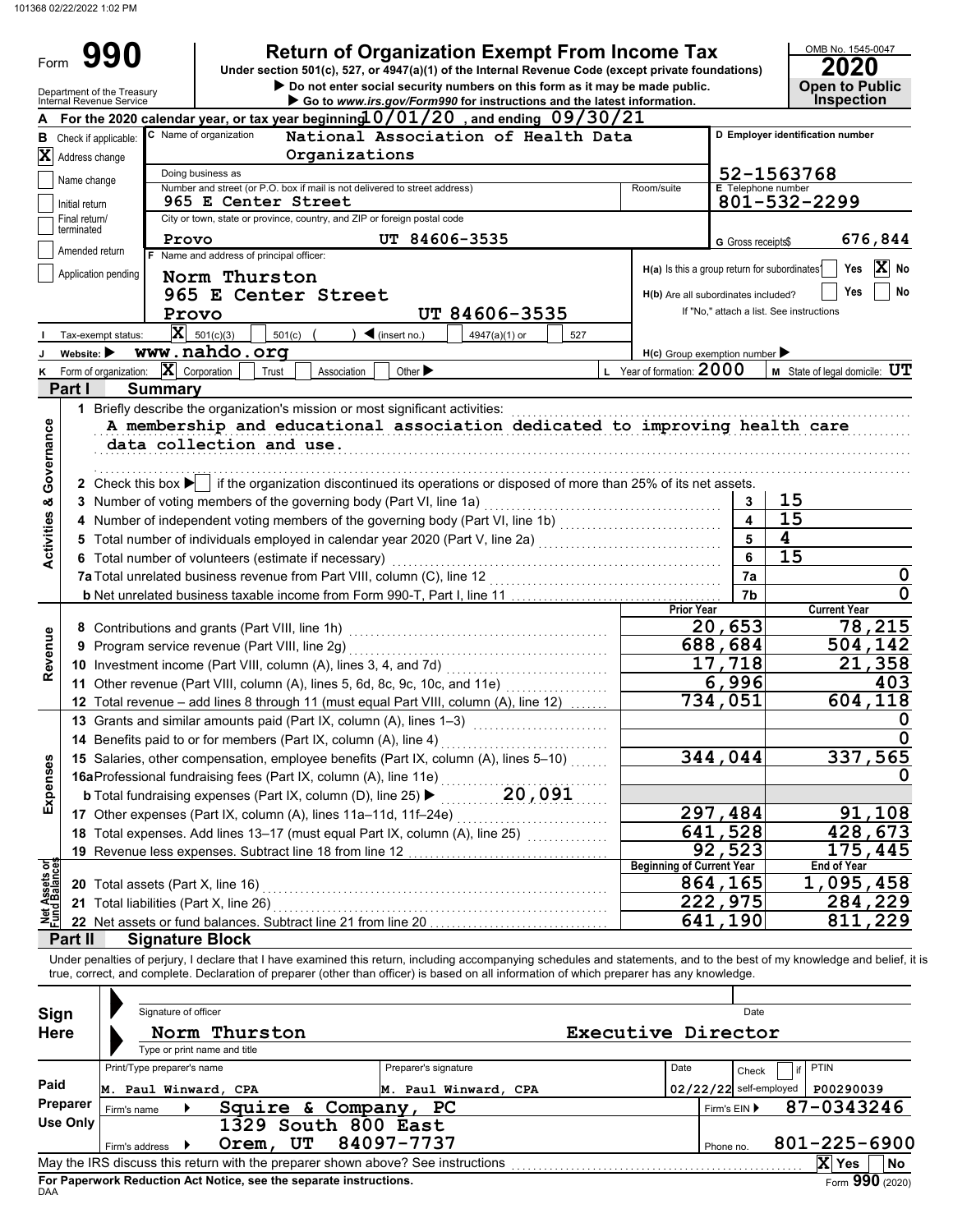| <b>Statement of Program Service Accomplishments</b><br>Part III<br>Check if Schedule O contains a response or note to any line in this Part III [11] [11] [11] [11] [11] [11] [1<br>Briefly describe the organization's mission:<br>1.<br>A membership and educational association dedicated to improving health care<br>data collection and use.<br>Did the organization undertake any significant program services during the year which were not listed on the<br>$\mathbf{2}$<br>prior Form 990 or 990-EZ?<br>If "Yes," describe these new services on Schedule O.<br>3 Did the organization cease conducting, or make significant changes in how it conducts, any program<br>services?<br>If "Yes," describe these changes on Schedule O.<br>4 Describe the organization's program service accomplishments for each of its three largest program services, as measured by<br>expenses. Section 501(c)(3) and 501(c)(4) organizations are required to report the amount of grants and allocations to others,<br>the total expenses, and revenue, if any, for each program service reported. | Yes $\overline{X}$ No<br>Yes $\overline{X}$ No |
|-------------------------------------------------------------------------------------------------------------------------------------------------------------------------------------------------------------------------------------------------------------------------------------------------------------------------------------------------------------------------------------------------------------------------------------------------------------------------------------------------------------------------------------------------------------------------------------------------------------------------------------------------------------------------------------------------------------------------------------------------------------------------------------------------------------------------------------------------------------------------------------------------------------------------------------------------------------------------------------------------------------------------------------------------------------------------------------------------|------------------------------------------------|
|                                                                                                                                                                                                                                                                                                                                                                                                                                                                                                                                                                                                                                                                                                                                                                                                                                                                                                                                                                                                                                                                                                 |                                                |
|                                                                                                                                                                                                                                                                                                                                                                                                                                                                                                                                                                                                                                                                                                                                                                                                                                                                                                                                                                                                                                                                                                 |                                                |
|                                                                                                                                                                                                                                                                                                                                                                                                                                                                                                                                                                                                                                                                                                                                                                                                                                                                                                                                                                                                                                                                                                 |                                                |
|                                                                                                                                                                                                                                                                                                                                                                                                                                                                                                                                                                                                                                                                                                                                                                                                                                                                                                                                                                                                                                                                                                 |                                                |
|                                                                                                                                                                                                                                                                                                                                                                                                                                                                                                                                                                                                                                                                                                                                                                                                                                                                                                                                                                                                                                                                                                 |                                                |
|                                                                                                                                                                                                                                                                                                                                                                                                                                                                                                                                                                                                                                                                                                                                                                                                                                                                                                                                                                                                                                                                                                 |                                                |
|                                                                                                                                                                                                                                                                                                                                                                                                                                                                                                                                                                                                                                                                                                                                                                                                                                                                                                                                                                                                                                                                                                 |                                                |
|                                                                                                                                                                                                                                                                                                                                                                                                                                                                                                                                                                                                                                                                                                                                                                                                                                                                                                                                                                                                                                                                                                 |                                                |
|                                                                                                                                                                                                                                                                                                                                                                                                                                                                                                                                                                                                                                                                                                                                                                                                                                                                                                                                                                                                                                                                                                 |                                                |
|                                                                                                                                                                                                                                                                                                                                                                                                                                                                                                                                                                                                                                                                                                                                                                                                                                                                                                                                                                                                                                                                                                 |                                                |
|                                                                                                                                                                                                                                                                                                                                                                                                                                                                                                                                                                                                                                                                                                                                                                                                                                                                                                                                                                                                                                                                                                 |                                                |
|                                                                                                                                                                                                                                                                                                                                                                                                                                                                                                                                                                                                                                                                                                                                                                                                                                                                                                                                                                                                                                                                                                 |                                                |
|                                                                                                                                                                                                                                                                                                                                                                                                                                                                                                                                                                                                                                                                                                                                                                                                                                                                                                                                                                                                                                                                                                 |                                                |
|                                                                                                                                                                                                                                                                                                                                                                                                                                                                                                                                                                                                                                                                                                                                                                                                                                                                                                                                                                                                                                                                                                 |                                                |
|                                                                                                                                                                                                                                                                                                                                                                                                                                                                                                                                                                                                                                                                                                                                                                                                                                                                                                                                                                                                                                                                                                 |                                                |
| 216, 505 including grants of\$<br>4a (Code: ) (Expenses \$<br>) (Revenue \$                                                                                                                                                                                                                                                                                                                                                                                                                                                                                                                                                                                                                                                                                                                                                                                                                                                                                                                                                                                                                     | $146,685$ )                                    |
| Conferences - NAHDO's educational programs serve as forum to foster                                                                                                                                                                                                                                                                                                                                                                                                                                                                                                                                                                                                                                                                                                                                                                                                                                                                                                                                                                                                                             |                                                |
| collaboration and the exchange of ideas and practices among collectors and                                                                                                                                                                                                                                                                                                                                                                                                                                                                                                                                                                                                                                                                                                                                                                                                                                                                                                                                                                                                                      |                                                |
| users of health data. By doing so, NAHDO increases the state of the                                                                                                                                                                                                                                                                                                                                                                                                                                                                                                                                                                                                                                                                                                                                                                                                                                                                                                                                                                                                                             |                                                |
| knowledge.                                                                                                                                                                                                                                                                                                                                                                                                                                                                                                                                                                                                                                                                                                                                                                                                                                                                                                                                                                                                                                                                                      |                                                |
|                                                                                                                                                                                                                                                                                                                                                                                                                                                                                                                                                                                                                                                                                                                                                                                                                                                                                                                                                                                                                                                                                                 |                                                |
|                                                                                                                                                                                                                                                                                                                                                                                                                                                                                                                                                                                                                                                                                                                                                                                                                                                                                                                                                                                                                                                                                                 |                                                |
|                                                                                                                                                                                                                                                                                                                                                                                                                                                                                                                                                                                                                                                                                                                                                                                                                                                                                                                                                                                                                                                                                                 |                                                |
|                                                                                                                                                                                                                                                                                                                                                                                                                                                                                                                                                                                                                                                                                                                                                                                                                                                                                                                                                                                                                                                                                                 |                                                |
|                                                                                                                                                                                                                                                                                                                                                                                                                                                                                                                                                                                                                                                                                                                                                                                                                                                                                                                                                                                                                                                                                                 |                                                |
|                                                                                                                                                                                                                                                                                                                                                                                                                                                                                                                                                                                                                                                                                                                                                                                                                                                                                                                                                                                                                                                                                                 |                                                |
|                                                                                                                                                                                                                                                                                                                                                                                                                                                                                                                                                                                                                                                                                                                                                                                                                                                                                                                                                                                                                                                                                                 |                                                |
|                                                                                                                                                                                                                                                                                                                                                                                                                                                                                                                                                                                                                                                                                                                                                                                                                                                                                                                                                                                                                                                                                                 |                                                |
| including grants of\$<br>$\overbrace{\hspace{2.5cm}}^{\text{1}}$ (Revenue \$                                                                                                                                                                                                                                                                                                                                                                                                                                                                                                                                                                                                                                                                                                                                                                                                                                                                                                                                                                                                                    | $357,457$ )                                    |
| Member Services - NAHDO provides technical assistance and information on<br>current issues and strategies to develop a comprehensive, integrated health<br>information system.                                                                                                                                                                                                                                                                                                                                                                                                                                                                                                                                                                                                                                                                                                                                                                                                                                                                                                                  |                                                |
|                                                                                                                                                                                                                                                                                                                                                                                                                                                                                                                                                                                                                                                                                                                                                                                                                                                                                                                                                                                                                                                                                                 |                                                |
|                                                                                                                                                                                                                                                                                                                                                                                                                                                                                                                                                                                                                                                                                                                                                                                                                                                                                                                                                                                                                                                                                                 |                                                |
|                                                                                                                                                                                                                                                                                                                                                                                                                                                                                                                                                                                                                                                                                                                                                                                                                                                                                                                                                                                                                                                                                                 |                                                |
|                                                                                                                                                                                                                                                                                                                                                                                                                                                                                                                                                                                                                                                                                                                                                                                                                                                                                                                                                                                                                                                                                                 |                                                |
|                                                                                                                                                                                                                                                                                                                                                                                                                                                                                                                                                                                                                                                                                                                                                                                                                                                                                                                                                                                                                                                                                                 |                                                |
|                                                                                                                                                                                                                                                                                                                                                                                                                                                                                                                                                                                                                                                                                                                                                                                                                                                                                                                                                                                                                                                                                                 |                                                |
|                                                                                                                                                                                                                                                                                                                                                                                                                                                                                                                                                                                                                                                                                                                                                                                                                                                                                                                                                                                                                                                                                                 |                                                |
|                                                                                                                                                                                                                                                                                                                                                                                                                                                                                                                                                                                                                                                                                                                                                                                                                                                                                                                                                                                                                                                                                                 |                                                |
| including grants of\$<br>) (Revenue \$<br>4c (Code:<br>) (Expenses \$                                                                                                                                                                                                                                                                                                                                                                                                                                                                                                                                                                                                                                                                                                                                                                                                                                                                                                                                                                                                                           |                                                |
| N/A                                                                                                                                                                                                                                                                                                                                                                                                                                                                                                                                                                                                                                                                                                                                                                                                                                                                                                                                                                                                                                                                                             |                                                |
|                                                                                                                                                                                                                                                                                                                                                                                                                                                                                                                                                                                                                                                                                                                                                                                                                                                                                                                                                                                                                                                                                                 |                                                |
|                                                                                                                                                                                                                                                                                                                                                                                                                                                                                                                                                                                                                                                                                                                                                                                                                                                                                                                                                                                                                                                                                                 |                                                |
|                                                                                                                                                                                                                                                                                                                                                                                                                                                                                                                                                                                                                                                                                                                                                                                                                                                                                                                                                                                                                                                                                                 |                                                |
|                                                                                                                                                                                                                                                                                                                                                                                                                                                                                                                                                                                                                                                                                                                                                                                                                                                                                                                                                                                                                                                                                                 |                                                |
|                                                                                                                                                                                                                                                                                                                                                                                                                                                                                                                                                                                                                                                                                                                                                                                                                                                                                                                                                                                                                                                                                                 |                                                |
|                                                                                                                                                                                                                                                                                                                                                                                                                                                                                                                                                                                                                                                                                                                                                                                                                                                                                                                                                                                                                                                                                                 |                                                |
|                                                                                                                                                                                                                                                                                                                                                                                                                                                                                                                                                                                                                                                                                                                                                                                                                                                                                                                                                                                                                                                                                                 |                                                |
|                                                                                                                                                                                                                                                                                                                                                                                                                                                                                                                                                                                                                                                                                                                                                                                                                                                                                                                                                                                                                                                                                                 |                                                |
|                                                                                                                                                                                                                                                                                                                                                                                                                                                                                                                                                                                                                                                                                                                                                                                                                                                                                                                                                                                                                                                                                                 |                                                |
|                                                                                                                                                                                                                                                                                                                                                                                                                                                                                                                                                                                                                                                                                                                                                                                                                                                                                                                                                                                                                                                                                                 |                                                |
|                                                                                                                                                                                                                                                                                                                                                                                                                                                                                                                                                                                                                                                                                                                                                                                                                                                                                                                                                                                                                                                                                                 |                                                |
|                                                                                                                                                                                                                                                                                                                                                                                                                                                                                                                                                                                                                                                                                                                                                                                                                                                                                                                                                                                                                                                                                                 |                                                |
|                                                                                                                                                                                                                                                                                                                                                                                                                                                                                                                                                                                                                                                                                                                                                                                                                                                                                                                                                                                                                                                                                                 |                                                |
| 4d Other program services (Describe on Schedule O.)<br>(Expenses \$<br>including grants of\$<br>(Revenue \$<br>216,505                                                                                                                                                                                                                                                                                                                                                                                                                                                                                                                                                                                                                                                                                                                                                                                                                                                                                                                                                                          |                                                |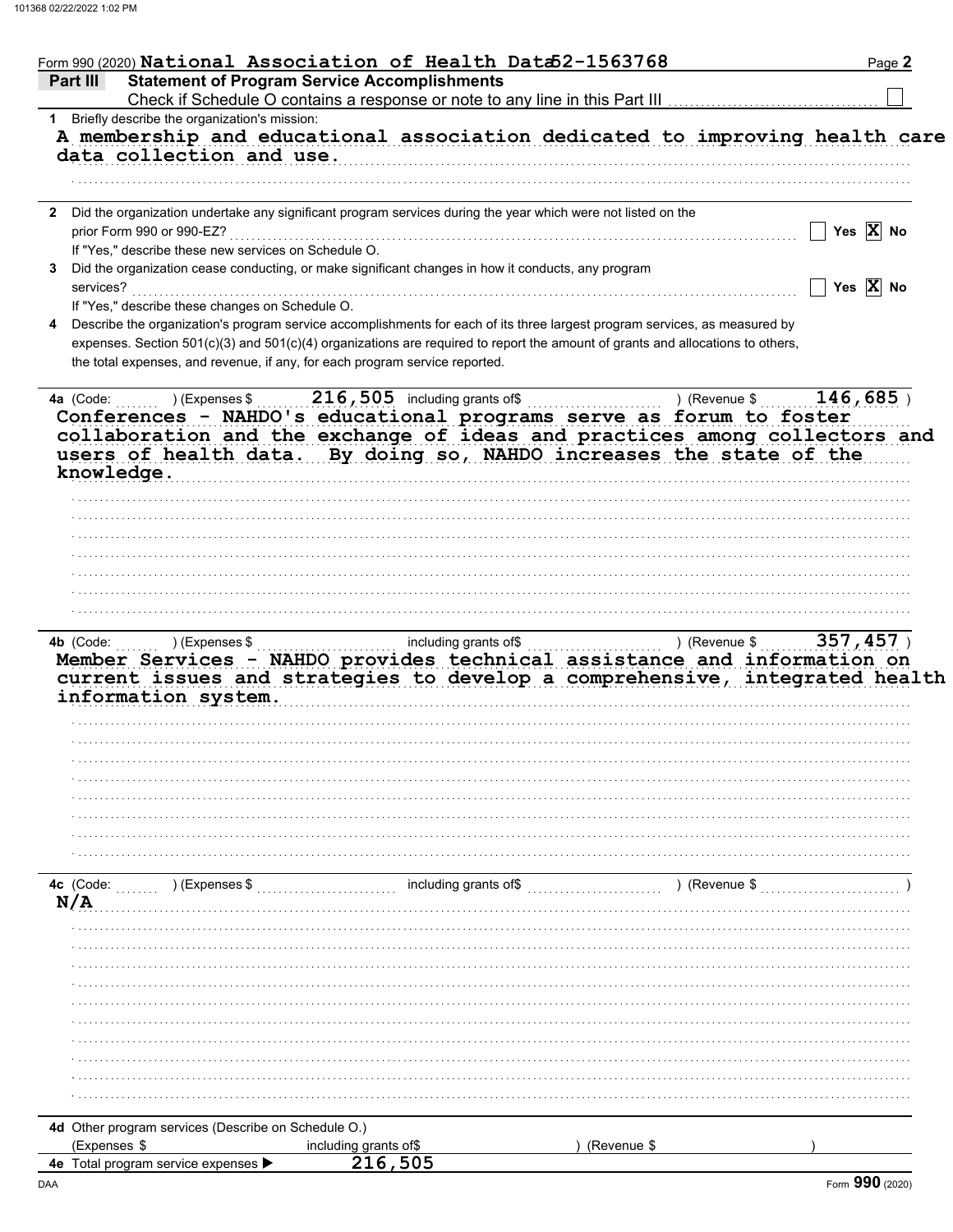### **Part IV Checklist of Required Schedules** Form 990 (2020) Page **3 National Association of Health Data52-1563768**

|              |                                                                                                                                                                                   |                | Yes I | No          |
|--------------|-----------------------------------------------------------------------------------------------------------------------------------------------------------------------------------|----------------|-------|-------------|
| 1.           | Is the organization described in section $501(c)(3)$ or $4947(a)(1)$ (other than a private foundation)? If "Yes,"<br>complete Schedule A                                          | 1              | X     |             |
| $\mathbf{2}$ | Is the organization required to complete Schedule B, Schedule of Contributors (see instructions)?                                                                                 | $\overline{2}$ |       | X           |
| 3            | Did the organization engage in direct or indirect political campaign activities on behalf of or in opposition to                                                                  |                |       |             |
|              | candidates for public office? If "Yes," complete Schedule C, Part I                                                                                                               | 3              |       | X           |
| 4            | Section 501(c)(3) organizations. Did the organization engage in lobbying activities, or have a section 501(h)                                                                     |                |       |             |
|              | election in effect during the tax year? If "Yes," complete Schedule C, Part II                                                                                                    | 4              |       | X           |
| 5            | Is the organization a section $501(c)(4)$ , $501(c)(5)$ , or $501(c)(6)$ organization that receives membership dues,                                                              |                |       |             |
|              | assessments, or similar amounts as defined in Revenue Procedure 98-19? If "Yes," complete Schedule C, Part III                                                                    | 5              |       | X           |
| 6            | Did the organization maintain any donor advised funds or any similar funds or accounts for which donors                                                                           |                |       |             |
|              | have the right to provide advice on the distribution or investment of amounts in such funds or accounts? If                                                                       |                |       |             |
|              | "Yes," complete Schedule D, Part I                                                                                                                                                | 6              |       | X           |
| 7            | Did the organization receive or hold a conservation easement, including easements to preserve open space,                                                                         |                |       |             |
|              | the environment, historic land areas, or historic structures? If "Yes," complete Schedule D, Part II                                                                              | 7              |       | X           |
| 8            | Did the organization maintain collections of works of art, historical treasures, or other similar assets? If "Yes,"                                                               |                |       |             |
|              | complete Schedule D, Part III                                                                                                                                                     | 8              |       | X           |
| 9            | Did the organization report an amount in Part X, line 21, for escrow or custodial account liability, serve as a                                                                   |                |       |             |
|              | custodian for amounts not listed in Part X; or provide credit counseling, debt management, credit repair, or                                                                      |                |       | X           |
|              | debt negotiation services? If "Yes," complete Schedule D, Part IV<br>Did the organization, directly or through a related organization, hold assets in donor-restricted endowments | 9              |       |             |
| 10           | or in quasi endowments? If "Yes," complete Schedule D, Part V                                                                                                                     | 10             |       | X           |
| 11           | If the organization's answer to any of the following questions is "Yes," then complete Schedule D, Parts VI,                                                                      |                |       |             |
|              | VII, VIII, IX, or X as applicable.                                                                                                                                                |                |       |             |
| а            | Did the organization report an amount for land, buildings, and equipment in Part X, line 10? If "Yes,"                                                                            |                |       |             |
|              | complete Schedule D, Part VI                                                                                                                                                      | 11a            |       | X           |
|              | <b>b</b> Did the organization report an amount for investments—other securities in Part X, line 12, that is 5% or more                                                            |                |       |             |
|              | of its total assets reported in Part X, line 16? If "Yes," complete Schedule D, Part VII                                                                                          | 11b            |       | X           |
| c            | Did the organization report an amount for investments—program related in Part X, line 13, that is 5% or more                                                                      |                |       |             |
|              | of its total assets reported in Part X, line 16? If "Yes," complete Schedule D, Part VIII                                                                                         | 11c            |       | X           |
| d            | Did the organization report an amount for other assets in Part X, line 15, that is 5% or more of its total assets                                                                 |                |       |             |
|              | reported in Part X, line 16? If "Yes," complete Schedule D, Part IX                                                                                                               | 11d            |       | X           |
|              | Did the organization report an amount for other liabilities in Part X, line 25? If "Yes," complete Schedule D, Part X                                                             | 11e            |       | $\mathbf x$ |
| f            | Did the organization's separate or consolidated financial statements for the tax year include a footnote that addresses                                                           |                |       |             |
|              | the organization's liability for uncertain tax positions under FIN 48 (ASC 740)? If "Yes," complete Schedule D, Part X                                                            | 11f            |       | X           |
|              | 12a Did the organization obtain separate, independent audited financial statements for the tax year? If "Yes," complete                                                           |                |       |             |
|              | Schedule D, Parts XI and XII                                                                                                                                                      | 12a            |       | X           |
|              | <b>b</b> Was the organization included in consolidated, independent audited financial statements for the tax year? If                                                             |                |       |             |
|              | "Yes," and if the organization answered "No" to line 12a, then completing Schedule D, Parts XI and XII is optional                                                                | 12b            |       | X           |
| 13           |                                                                                                                                                                                   | 13             |       | X<br>X      |
| 14a<br>b     | Did the organization have aggregate revenues or expenses of more than \$10,000 from grantmaking,                                                                                  | 14a            |       |             |
|              | fundraising, business, investment, and program service activities outside the United States, or aggregate                                                                         |                |       |             |
|              | foreign investments valued at \$100,000 or more? If "Yes," complete Schedule F, Parts I and IV [[[[[[[[[[[[[[[                                                                    | 14b            |       | X           |
| 15           | Did the organization report on Part IX, column (A), line 3, more than \$5,000 of grants or other assistance to or                                                                 |                |       |             |
|              | for any foreign organization? If "Yes," complete Schedule F, Parts II and IV                                                                                                      | 15             |       | X           |
| 16           | Did the organization report on Part IX, column (A), line 3, more than \$5,000 of aggregate grants or other                                                                        |                |       |             |
|              |                                                                                                                                                                                   | 16             |       | X           |
| 17           | Did the organization report a total of more than \$15,000 of expenses for professional fundraising services on                                                                    |                |       |             |
|              |                                                                                                                                                                                   | 17             |       | X           |
| 18           | Did the organization report more than \$15,000 total of fundraising event gross income and contributions on                                                                       |                |       |             |
|              | Part VIII, lines 1c and 8a? If "Yes," complete Schedule G, Part II                                                                                                                | 18             |       | X           |
| 19           | Did the organization report more than \$15,000 of gross income from gaming activities on Part VIII, line 9a?                                                                      |                |       |             |
|              |                                                                                                                                                                                   | 19             |       | X           |
| 20a          | Did the organization operate one or more hospital facilities? If "Yes," complete Schedule H                                                                                       | 20a            |       | X           |
| b            |                                                                                                                                                                                   | 20b            |       |             |
| 21           | Did the organization report more than \$5,000 of grants or other assistance to any domestic organization or                                                                       |                |       |             |
|              |                                                                                                                                                                                   | 21             |       | X.          |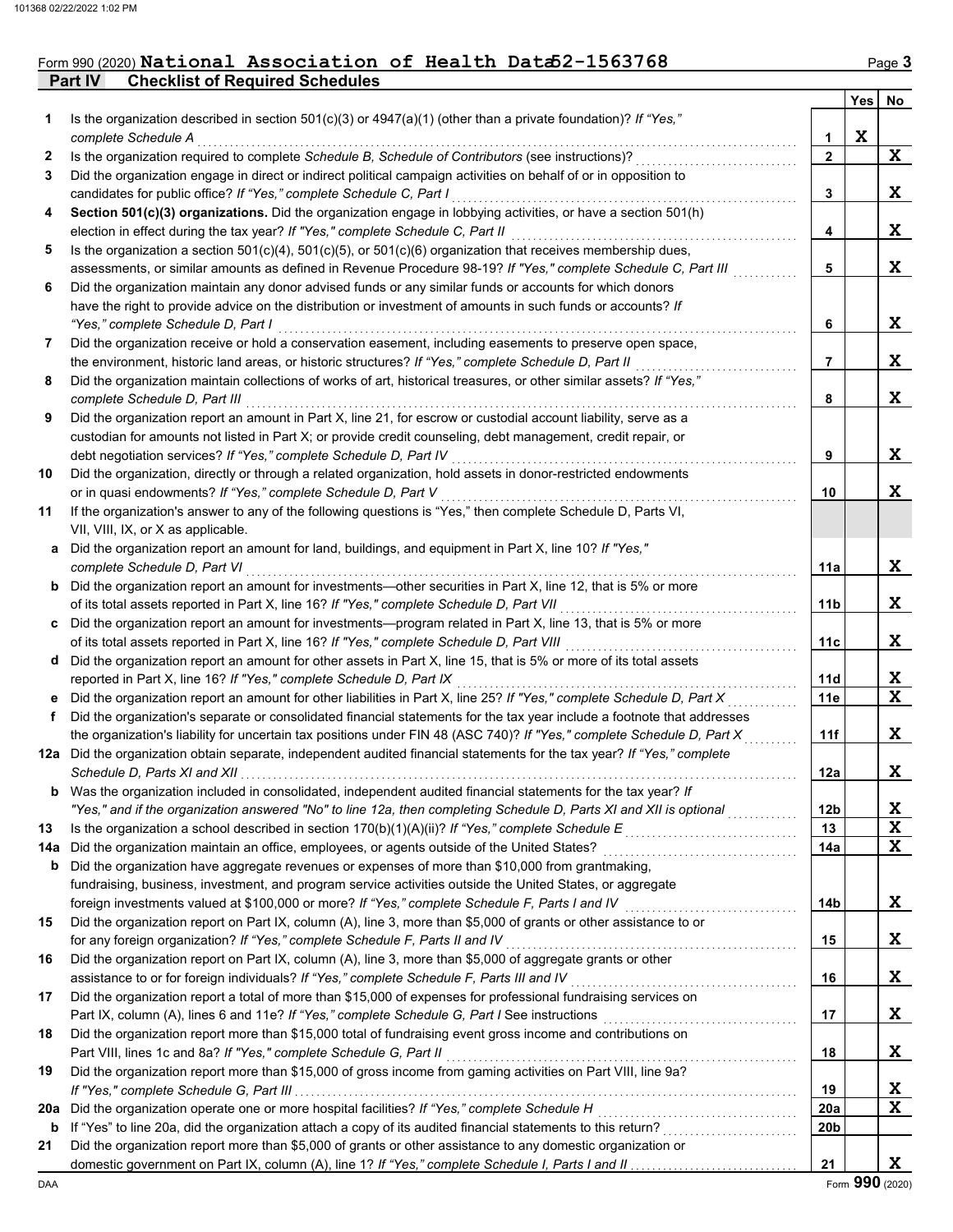### Form 990 (2020) Page **4 National Association of Health Data52-1563768 Part IV Checklist of Required Schedules** *(continued)*

|     |                                                                                                                                                                             |                |             |                 | Yes        | No                      |
|-----|-----------------------------------------------------------------------------------------------------------------------------------------------------------------------------|----------------|-------------|-----------------|------------|-------------------------|
| 22  | Did the organization report more than \$5,000 of grants or other assistance to or for domestic individuals on                                                               |                |             |                 |            |                         |
|     | Part IX, column (A), line 2? If "Yes," complete Schedule I, Parts I and III                                                                                                 |                |             | 22              |            | X                       |
| 23  | Did the organization answer "Yes" to Part VII, Section A, line 3, 4, or 5 about compensation of the                                                                         |                |             |                 |            |                         |
|     | organization's current and former officers, directors, trustees, key employees, and highest compensated<br>employees? If "Yes," complete Schedule J                         |                |             |                 |            | X                       |
| 24a | Did the organization have a tax-exempt bond issue with an outstanding principal amount of more than                                                                         |                |             | 23              |            |                         |
|     | \$100,000 as of the last day of the year, that was issued after December 31, 2002? If "Yes," answer lines 24b                                                               |                |             |                 |            |                         |
|     | through 24d and complete Schedule K. If "No," go to line 25a                                                                                                                |                |             | 24a             |            | X                       |
| b   | Did the organization invest any proceeds of tax-exempt bonds beyond a temporary period exception?                                                                           |                |             | 24b             |            |                         |
| c   | Did the organization maintain an escrow account other than a refunding escrow at any time during the year                                                                   |                |             |                 |            |                         |
|     | to defease any tax-exempt bonds?                                                                                                                                            |                |             | 24c             |            |                         |
|     | d Did the organization act as an "on behalf of" issuer for bonds outstanding at any time during the year?                                                                   |                |             | 24d             |            |                         |
|     | 25a Section 501(c)(3), 501(c)(4), and 501(c)(29) organizations. Did the organization engage in an excess benefit                                                            |                |             |                 |            |                         |
|     | transaction with a disqualified person during the year? If "Yes," complete Schedule L, Part I                                                                               |                |             | 25a             |            | X                       |
| b   | Is the organization aware that it engaged in an excess benefit transaction with a disqualified person in a prior                                                            |                |             |                 |            |                         |
|     | year, and that the transaction has not been reported on any of the organization's prior Forms 990 or 990-EZ?                                                                |                |             |                 |            |                         |
|     | If "Yes," complete Schedule L, Part I                                                                                                                                       |                |             | 25 <sub>b</sub> |            | X                       |
| 26  | Did the organization report any amount on Part X, line 5 or 22, for receivables from or payables to any current                                                             |                |             |                 |            |                         |
|     | or former officer, director, trustee, key employee, creator or founder, substantial contributor, or 35%                                                                     |                |             |                 |            |                         |
|     | controlled entity or family member of any of these persons? If "Yes," complete Schedule L, Part II                                                                          |                |             | 26              |            | X                       |
| 27  | Did the organization provide a grant or other assistance to any current or former officer, director, trustee, key                                                           |                |             |                 |            |                         |
|     | employee, creator or founder, substantial contributor or employee thereof, a grant selection committee                                                                      |                |             |                 |            |                         |
|     | member, or to a 35% controlled entity (including an employee thereof) or family member of any of these                                                                      |                |             |                 |            |                         |
|     | persons? If "Yes," complete Schedule L, Part III                                                                                                                            |                |             | 27              |            | X                       |
| 28  | Was the organization a party to a business transaction with one of the following parties (see Schedule L, Part                                                              |                |             |                 |            |                         |
|     | IV instructions, for applicable filing thresholds, conditions, and exceptions):                                                                                             |                |             |                 |            |                         |
| a   | A current or former officer, director, trustee, key employee, creator or founder, or substantial contributor? If                                                            |                |             |                 |            |                         |
|     | "Yes," complete Schedule L, Part IV                                                                                                                                         |                |             | 28a             |            | X                       |
| b   | A family member of any individual described in line 28a? If "Yes," complete Schedule L, Part IV                                                                             |                |             | 28b             |            | $\overline{\mathbf{x}}$ |
| c   | A 35% controlled entity of one or more individuals and/or organizations described in lines 28a or 28b? If                                                                   |                |             |                 |            |                         |
|     | "Yes," complete Schedule L, Part IV                                                                                                                                         |                |             | 28c             |            | X<br>$\mathbf x$        |
| 29  | Did the organization receive more than \$25,000 in non-cash contributions? If "Yes," complete Schedule M                                                                    |                |             | 29              |            |                         |
| 30  | Did the organization receive contributions of art, historical treasures, or other similar assets, or qualified<br>conservation contributions? If "Yes," complete Schedule M |                |             |                 |            | X                       |
| 31  | Did the organization liquidate, terminate, or dissolve and cease operations? If "Yes," complete Schedule N, Part I                                                          |                |             | 30<br>31        |            | $\mathbf x$             |
| 32  | Did the organization sell, exchange, dispose of, or transfer more than 25% of its net assets? If "Yes,"                                                                     |                |             |                 |            |                         |
|     | complete Schedule N, Part II                                                                                                                                                |                |             | 32              |            | X                       |
| 33  | Did the organization own 100% of an entity disregarded as separate from the organization under Regulations                                                                  |                |             |                 |            |                         |
|     | sections 301.7701-2 and 301.7701-3? If "Yes," complete Schedule R, Part I                                                                                                   |                |             | 33              |            | X                       |
| 34  | Was the organization related to any tax-exempt or taxable entity? If "Yes," complete Schedule R, Part II, III,                                                              |                |             |                 |            |                         |
|     | or IV, and Part V, line 1                                                                                                                                                   |                |             | 34              |            | X                       |
| 35а | Did the organization have a controlled entity within the meaning of section 512(b)(13)?                                                                                     |                |             | <b>35a</b>      |            | $\mathbf x$             |
| b   | If "Yes" to line 35a, did the organization receive any payment from or engage in any transaction with a                                                                     |                |             |                 |            |                         |
|     | controlled entity within the meaning of section 512(b)(13)? If "Yes," complete Schedule R, Part V, line 2                                                                   |                |             | 35 <sub>b</sub> |            |                         |
| 36  | Section 501(c)(3) organizations. Did the organization make any transfers to an exempt non-charitable                                                                        |                |             |                 |            |                         |
|     | related organization? If "Yes," complete Schedule R, Part V, line 2                                                                                                         |                |             | 36              |            | X                       |
| 37  | Did the organization conduct more than 5% of its activities through an entity that is not a related organization                                                            |                |             |                 |            |                         |
|     | and that is treated as a partnership for federal income tax purposes? If "Yes," complete Schedule R, Part VI                                                                |                |             | 37              |            | X                       |
| 38  | Did the organization complete Schedule O and provide explanations in Schedule O for Part VI, lines 11b and                                                                  |                |             |                 |            |                         |
|     | 19? Note: All Form 990 filers are required to complete Schedule O.                                                                                                          |                |             | 38              | X          |                         |
|     | <b>Statements Regarding Other IRS Filings and Tax Compliance</b><br>Part V                                                                                                  |                |             |                 |            |                         |
|     | Check if Schedule O contains a response or note to any line in this Part V                                                                                                  |                |             |                 |            |                         |
|     |                                                                                                                                                                             |                |             |                 | <b>Yes</b> | No                      |
| 1a  | Enter the number reported in Box 3 of Form 1096. Enter -0- if not applicable                                                                                                | 1a             | 5           |                 |            |                         |
| b   | Enter the number of Forms W-2G included in line 1a. Enter -0- if not applicable                                                                                             | 1 <sub>b</sub> | $\mathbf 0$ |                 |            |                         |
| c   | Did the organization comply with backup withholding rules for reportable payments to vendors and                                                                            |                |             |                 |            |                         |
|     |                                                                                                                                                                             |                |             | 1c              |            |                         |
| DAA |                                                                                                                                                                             |                |             |                 |            | Form 990 (2020)         |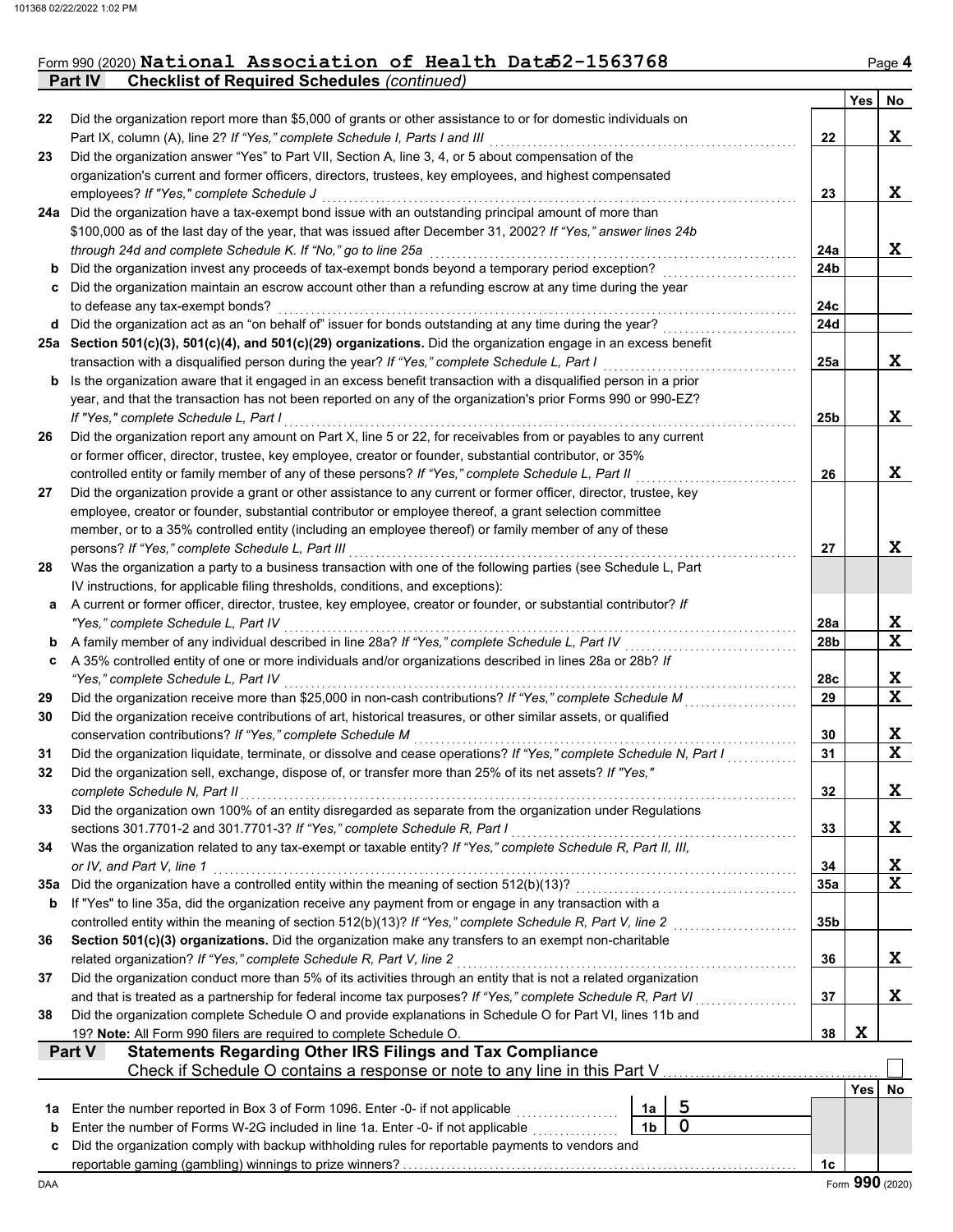### **Part V Statements Regarding Other IRS Filings and Tax Compliance** *(continued)* Form 990 (2020) Page **5 National Association of Health Data52-1563768**

| Enter the number of employees reported on Form W-3, Transmittal of Wage and Tax<br>2a<br>4<br>Statements, filed for the calendar year ending with or within the year covered by this return<br>2a<br>X<br>If at least one is reported on line 2a, did the organization file all required federal employment tax returns?<br>2b<br>b<br>Note: If the sum of lines 1a and 2a is greater than 250, you may be required to e-file (see instructions)<br>Did the organization have unrelated business gross income of \$1,000 or more during the year?<br>За<br>За<br>If "Yes," has it filed a Form 990-T for this year? If "No" to line 3b, provide an explanation on Schedule O<br>3b<br>b<br>At any time during the calendar year, did the organization have an interest in, or a signature or other authority over,<br>4a<br>a financial account in a foreign country (such as a bank account, securities account, or other financial account)?<br>4a<br>If "Yes," enter the name of the foreign country ▶<br>b<br>See instructions for filing requirements for FinCEN Form 114, Report of Foreign Bank and Financial Accounts (FBAR).<br>Was the organization a party to a prohibited tax shelter transaction at any time during the tax year?<br>5a<br>5а<br>Did any taxable party notify the organization that it was or is a party to a prohibited tax shelter transaction?<br>5b<br>b<br>If "Yes" to line 5a or 5b, did the organization file Form 8886-T?<br>5c<br>с<br>Does the organization have annual gross receipts that are normally greater than \$100,000, and did the<br>6a<br>organization solicit any contributions that were not tax deductible as charitable contributions?<br>6a<br>If "Yes," did the organization include with every solicitation an express statement that such contributions or<br>b<br>gifts were not tax deductible?<br>6b<br>Organizations that may receive deductible contributions under section 170(c).<br>7<br>Did the organization receive a payment in excess of \$75 made partly as a contribution and partly for goods<br>а<br>and services provided to the payor?<br>7a<br>If "Yes," did the organization notify the donor of the value of the goods or services provided?<br>7b<br>b<br>Did the organization sell, exchange, or otherwise dispose of tangible personal property for which it was<br>c<br>required to file Form 8282?<br>7c<br>7d<br>If "Yes," indicate the number of Forms 8282 filed during the year<br>a<br>Did the organization receive any funds, directly or indirectly, to pay premiums on a personal benefit contract?<br>7e<br>е<br>7f<br>Did the organization, during the year, pay premiums, directly or indirectly, on a personal benefit contract?<br>f<br>If the organization received a contribution of qualified intellectual property, did the organization file Form 8899 as required?<br>7g<br>g<br>If the organization received a contribution of cars, boats, airplanes, or other vehicles, did the organization file a Form 1098-C?<br>7h<br>h.<br>Sponsoring organizations maintaining donor advised funds. Did a donor advised fund maintained by the<br>8<br>8<br>sponsoring organization have excess business holdings at any time during the year?<br>Sponsoring organizations maintaining donor advised funds.<br>9<br>Did the sponsoring organization make any taxable distributions under section 4966?<br>9a<br>а<br>Did the sponsoring organization make a distribution to a donor, donor advisor, or related person?<br>9b<br>b<br>Section 501(c)(7) organizations. Enter:<br>Initiation fees and capital contributions included on Part VIII, line 12<br>10a<br>а<br>10 <sub>b</sub><br>Gross receipts, included on Form 990, Part VIII, line 12, for public use of club facilities<br>b<br>Section 501(c)(12) organizations. Enter:<br>11a<br>Gross income from members or shareholders<br>a<br>Gross income from other sources (Do not net amounts due or paid to other sources<br>b<br>against amounts due or received from them.)<br>11 <sub>b</sub><br>12a<br>12 <sub>b</sub><br>If "Yes," enter the amount of tax-exempt interest received or accrued during the year<br>b<br>Section 501(c)(29) qualified nonprofit health insurance issuers.<br>Is the organization licensed to issue qualified health plans in more than one state?<br>13а<br>a<br>Note: See the instructions for additional information the organization must report on Schedule O.<br>Enter the amount of reserves the organization is required to maintain by the states in which<br>b<br>13 <sub>b</sub><br>the organization is licensed to issue qualified health plans<br>13 <sub>c</sub><br>Enter the amount of reserves on hand<br>C<br>Did the organization receive any payments for indoor tanning services during the tax year?<br>14a<br>If "Yes," has it filed a Form 720 to report these payments? If "No," provide an explanation on Schedule O<br>14b<br>b<br>Is the organization subject to the section 4960 tax on payment(s) of more than \$1,000,000 in remuneration or<br>excess parachute payment(s) during the year?<br>15<br>If "Yes," see instructions and file Form 4720, Schedule N.<br>Is the organization an educational institution subject to the section 4968 excise tax on net investment income?<br>16 |  |                                           |  |  |  | Yes | No |  |  |  |  |
|-----------------------------------------------------------------------------------------------------------------------------------------------------------------------------------------------------------------------------------------------------------------------------------------------------------------------------------------------------------------------------------------------------------------------------------------------------------------------------------------------------------------------------------------------------------------------------------------------------------------------------------------------------------------------------------------------------------------------------------------------------------------------------------------------------------------------------------------------------------------------------------------------------------------------------------------------------------------------------------------------------------------------------------------------------------------------------------------------------------------------------------------------------------------------------------------------------------------------------------------------------------------------------------------------------------------------------------------------------------------------------------------------------------------------------------------------------------------------------------------------------------------------------------------------------------------------------------------------------------------------------------------------------------------------------------------------------------------------------------------------------------------------------------------------------------------------------------------------------------------------------------------------------------------------------------------------------------------------------------------------------------------------------------------------------------------------------------------------------------------------------------------------------------------------------------------------------------------------------------------------------------------------------------------------------------------------------------------------------------------------------------------------------------------------------------------------------------------------------------------------------------------------------------------------------------------------------------------------------------------------------------------------------------------------------------------------------------------------------------------------------------------------------------------------------------------------------------------------------------------------------------------------------------------------------------------------------------------------------------------------------------------------------------------------------------------------------------------------------------------------------------------------------------------------------------------------------------------------------------------------------------------------------------------------------------------------------------------------------------------------------------------------------------------------------------------------------------------------------------------------------------------------------------------------------------------------------------------------------------------------------------------------------------------------------------------------------------------------------------------------------------------------------------------------------------------------------------------------------------------------------------------------------------------------------------------------------------------------------------------------------------------------------------------------------------------------------------------------------------------------------------------------------------------------------------------------------------------------------------------------------------------------------------------------------------------------------------------------------------------------------------------------------------------------------------------------------------------------------------------------------------------------------------------------------------------------------------------------------------------------------------------------------------------------------------------------------------------------------------------------------------------------------------------------------------------------------------------------------------------------------------------------------------------------------------------------------------------------------------------------------------------------------------------------------------------------------------------------------------------------------------------------------------------------------------------------------------------------------------------------------------------------------------------------------------------------|--|-------------------------------------------|--|--|--|-----|----|--|--|--|--|
| 10<br>11<br>12a Section 4947(a)(1) non-exempt charitable trusts. Is the organization filing Form 990 in lieu of Form 1041?<br>13<br>14a<br>15<br>16                                                                                                                                                                                                                                                                                                                                                                                                                                                                                                                                                                                                                                                                                                                                                                                                                                                                                                                                                                                                                                                                                                                                                                                                                                                                                                                                                                                                                                                                                                                                                                                                                                                                                                                                                                                                                                                                                                                                                                                                                                                                                                                                                                                                                                                                                                                                                                                                                                                                                                                                                                                                                                                                                                                                                                                                                                                                                                                                                                                                                                                                                                                                                                                                                                                                                                                                                                                                                                                                                                                                                                                                                                                                                                                                                                                                                                                                                                                                                                                                                                                                                                                                                                                                                                                                                                                                                                                                                                                                                                                                                                                                                                                                                                                                                                                                                                                                                                                                                                                                                                                                                                                                                                   |  |                                           |  |  |  |     |    |  |  |  |  |
|                                                                                                                                                                                                                                                                                                                                                                                                                                                                                                                                                                                                                                                                                                                                                                                                                                                                                                                                                                                                                                                                                                                                                                                                                                                                                                                                                                                                                                                                                                                                                                                                                                                                                                                                                                                                                                                                                                                                                                                                                                                                                                                                                                                                                                                                                                                                                                                                                                                                                                                                                                                                                                                                                                                                                                                                                                                                                                                                                                                                                                                                                                                                                                                                                                                                                                                                                                                                                                                                                                                                                                                                                                                                                                                                                                                                                                                                                                                                                                                                                                                                                                                                                                                                                                                                                                                                                                                                                                                                                                                                                                                                                                                                                                                                                                                                                                                                                                                                                                                                                                                                                                                                                                                                                                                                                                                       |  |                                           |  |  |  |     |    |  |  |  |  |
|                                                                                                                                                                                                                                                                                                                                                                                                                                                                                                                                                                                                                                                                                                                                                                                                                                                                                                                                                                                                                                                                                                                                                                                                                                                                                                                                                                                                                                                                                                                                                                                                                                                                                                                                                                                                                                                                                                                                                                                                                                                                                                                                                                                                                                                                                                                                                                                                                                                                                                                                                                                                                                                                                                                                                                                                                                                                                                                                                                                                                                                                                                                                                                                                                                                                                                                                                                                                                                                                                                                                                                                                                                                                                                                                                                                                                                                                                                                                                                                                                                                                                                                                                                                                                                                                                                                                                                                                                                                                                                                                                                                                                                                                                                                                                                                                                                                                                                                                                                                                                                                                                                                                                                                                                                                                                                                       |  |                                           |  |  |  |     |    |  |  |  |  |
|                                                                                                                                                                                                                                                                                                                                                                                                                                                                                                                                                                                                                                                                                                                                                                                                                                                                                                                                                                                                                                                                                                                                                                                                                                                                                                                                                                                                                                                                                                                                                                                                                                                                                                                                                                                                                                                                                                                                                                                                                                                                                                                                                                                                                                                                                                                                                                                                                                                                                                                                                                                                                                                                                                                                                                                                                                                                                                                                                                                                                                                                                                                                                                                                                                                                                                                                                                                                                                                                                                                                                                                                                                                                                                                                                                                                                                                                                                                                                                                                                                                                                                                                                                                                                                                                                                                                                                                                                                                                                                                                                                                                                                                                                                                                                                                                                                                                                                                                                                                                                                                                                                                                                                                                                                                                                                                       |  |                                           |  |  |  |     |    |  |  |  |  |
|                                                                                                                                                                                                                                                                                                                                                                                                                                                                                                                                                                                                                                                                                                                                                                                                                                                                                                                                                                                                                                                                                                                                                                                                                                                                                                                                                                                                                                                                                                                                                                                                                                                                                                                                                                                                                                                                                                                                                                                                                                                                                                                                                                                                                                                                                                                                                                                                                                                                                                                                                                                                                                                                                                                                                                                                                                                                                                                                                                                                                                                                                                                                                                                                                                                                                                                                                                                                                                                                                                                                                                                                                                                                                                                                                                                                                                                                                                                                                                                                                                                                                                                                                                                                                                                                                                                                                                                                                                                                                                                                                                                                                                                                                                                                                                                                                                                                                                                                                                                                                                                                                                                                                                                                                                                                                                                       |  |                                           |  |  |  |     | X  |  |  |  |  |
|                                                                                                                                                                                                                                                                                                                                                                                                                                                                                                                                                                                                                                                                                                                                                                                                                                                                                                                                                                                                                                                                                                                                                                                                                                                                                                                                                                                                                                                                                                                                                                                                                                                                                                                                                                                                                                                                                                                                                                                                                                                                                                                                                                                                                                                                                                                                                                                                                                                                                                                                                                                                                                                                                                                                                                                                                                                                                                                                                                                                                                                                                                                                                                                                                                                                                                                                                                                                                                                                                                                                                                                                                                                                                                                                                                                                                                                                                                                                                                                                                                                                                                                                                                                                                                                                                                                                                                                                                                                                                                                                                                                                                                                                                                                                                                                                                                                                                                                                                                                                                                                                                                                                                                                                                                                                                                                       |  |                                           |  |  |  |     |    |  |  |  |  |
|                                                                                                                                                                                                                                                                                                                                                                                                                                                                                                                                                                                                                                                                                                                                                                                                                                                                                                                                                                                                                                                                                                                                                                                                                                                                                                                                                                                                                                                                                                                                                                                                                                                                                                                                                                                                                                                                                                                                                                                                                                                                                                                                                                                                                                                                                                                                                                                                                                                                                                                                                                                                                                                                                                                                                                                                                                                                                                                                                                                                                                                                                                                                                                                                                                                                                                                                                                                                                                                                                                                                                                                                                                                                                                                                                                                                                                                                                                                                                                                                                                                                                                                                                                                                                                                                                                                                                                                                                                                                                                                                                                                                                                                                                                                                                                                                                                                                                                                                                                                                                                                                                                                                                                                                                                                                                                                       |  |                                           |  |  |  |     |    |  |  |  |  |
|                                                                                                                                                                                                                                                                                                                                                                                                                                                                                                                                                                                                                                                                                                                                                                                                                                                                                                                                                                                                                                                                                                                                                                                                                                                                                                                                                                                                                                                                                                                                                                                                                                                                                                                                                                                                                                                                                                                                                                                                                                                                                                                                                                                                                                                                                                                                                                                                                                                                                                                                                                                                                                                                                                                                                                                                                                                                                                                                                                                                                                                                                                                                                                                                                                                                                                                                                                                                                                                                                                                                                                                                                                                                                                                                                                                                                                                                                                                                                                                                                                                                                                                                                                                                                                                                                                                                                                                                                                                                                                                                                                                                                                                                                                                                                                                                                                                                                                                                                                                                                                                                                                                                                                                                                                                                                                                       |  |                                           |  |  |  |     | X  |  |  |  |  |
|                                                                                                                                                                                                                                                                                                                                                                                                                                                                                                                                                                                                                                                                                                                                                                                                                                                                                                                                                                                                                                                                                                                                                                                                                                                                                                                                                                                                                                                                                                                                                                                                                                                                                                                                                                                                                                                                                                                                                                                                                                                                                                                                                                                                                                                                                                                                                                                                                                                                                                                                                                                                                                                                                                                                                                                                                                                                                                                                                                                                                                                                                                                                                                                                                                                                                                                                                                                                                                                                                                                                                                                                                                                                                                                                                                                                                                                                                                                                                                                                                                                                                                                                                                                                                                                                                                                                                                                                                                                                                                                                                                                                                                                                                                                                                                                                                                                                                                                                                                                                                                                                                                                                                                                                                                                                                                                       |  |                                           |  |  |  |     |    |  |  |  |  |
|                                                                                                                                                                                                                                                                                                                                                                                                                                                                                                                                                                                                                                                                                                                                                                                                                                                                                                                                                                                                                                                                                                                                                                                                                                                                                                                                                                                                                                                                                                                                                                                                                                                                                                                                                                                                                                                                                                                                                                                                                                                                                                                                                                                                                                                                                                                                                                                                                                                                                                                                                                                                                                                                                                                                                                                                                                                                                                                                                                                                                                                                                                                                                                                                                                                                                                                                                                                                                                                                                                                                                                                                                                                                                                                                                                                                                                                                                                                                                                                                                                                                                                                                                                                                                                                                                                                                                                                                                                                                                                                                                                                                                                                                                                                                                                                                                                                                                                                                                                                                                                                                                                                                                                                                                                                                                                                       |  |                                           |  |  |  |     |    |  |  |  |  |
|                                                                                                                                                                                                                                                                                                                                                                                                                                                                                                                                                                                                                                                                                                                                                                                                                                                                                                                                                                                                                                                                                                                                                                                                                                                                                                                                                                                                                                                                                                                                                                                                                                                                                                                                                                                                                                                                                                                                                                                                                                                                                                                                                                                                                                                                                                                                                                                                                                                                                                                                                                                                                                                                                                                                                                                                                                                                                                                                                                                                                                                                                                                                                                                                                                                                                                                                                                                                                                                                                                                                                                                                                                                                                                                                                                                                                                                                                                                                                                                                                                                                                                                                                                                                                                                                                                                                                                                                                                                                                                                                                                                                                                                                                                                                                                                                                                                                                                                                                                                                                                                                                                                                                                                                                                                                                                                       |  |                                           |  |  |  |     | X  |  |  |  |  |
|                                                                                                                                                                                                                                                                                                                                                                                                                                                                                                                                                                                                                                                                                                                                                                                                                                                                                                                                                                                                                                                                                                                                                                                                                                                                                                                                                                                                                                                                                                                                                                                                                                                                                                                                                                                                                                                                                                                                                                                                                                                                                                                                                                                                                                                                                                                                                                                                                                                                                                                                                                                                                                                                                                                                                                                                                                                                                                                                                                                                                                                                                                                                                                                                                                                                                                                                                                                                                                                                                                                                                                                                                                                                                                                                                                                                                                                                                                                                                                                                                                                                                                                                                                                                                                                                                                                                                                                                                                                                                                                                                                                                                                                                                                                                                                                                                                                                                                                                                                                                                                                                                                                                                                                                                                                                                                                       |  |                                           |  |  |  |     | X  |  |  |  |  |
|                                                                                                                                                                                                                                                                                                                                                                                                                                                                                                                                                                                                                                                                                                                                                                                                                                                                                                                                                                                                                                                                                                                                                                                                                                                                                                                                                                                                                                                                                                                                                                                                                                                                                                                                                                                                                                                                                                                                                                                                                                                                                                                                                                                                                                                                                                                                                                                                                                                                                                                                                                                                                                                                                                                                                                                                                                                                                                                                                                                                                                                                                                                                                                                                                                                                                                                                                                                                                                                                                                                                                                                                                                                                                                                                                                                                                                                                                                                                                                                                                                                                                                                                                                                                                                                                                                                                                                                                                                                                                                                                                                                                                                                                                                                                                                                                                                                                                                                                                                                                                                                                                                                                                                                                                                                                                                                       |  |                                           |  |  |  |     |    |  |  |  |  |
|                                                                                                                                                                                                                                                                                                                                                                                                                                                                                                                                                                                                                                                                                                                                                                                                                                                                                                                                                                                                                                                                                                                                                                                                                                                                                                                                                                                                                                                                                                                                                                                                                                                                                                                                                                                                                                                                                                                                                                                                                                                                                                                                                                                                                                                                                                                                                                                                                                                                                                                                                                                                                                                                                                                                                                                                                                                                                                                                                                                                                                                                                                                                                                                                                                                                                                                                                                                                                                                                                                                                                                                                                                                                                                                                                                                                                                                                                                                                                                                                                                                                                                                                                                                                                                                                                                                                                                                                                                                                                                                                                                                                                                                                                                                                                                                                                                                                                                                                                                                                                                                                                                                                                                                                                                                                                                                       |  |                                           |  |  |  |     |    |  |  |  |  |
|                                                                                                                                                                                                                                                                                                                                                                                                                                                                                                                                                                                                                                                                                                                                                                                                                                                                                                                                                                                                                                                                                                                                                                                                                                                                                                                                                                                                                                                                                                                                                                                                                                                                                                                                                                                                                                                                                                                                                                                                                                                                                                                                                                                                                                                                                                                                                                                                                                                                                                                                                                                                                                                                                                                                                                                                                                                                                                                                                                                                                                                                                                                                                                                                                                                                                                                                                                                                                                                                                                                                                                                                                                                                                                                                                                                                                                                                                                                                                                                                                                                                                                                                                                                                                                                                                                                                                                                                                                                                                                                                                                                                                                                                                                                                                                                                                                                                                                                                                                                                                                                                                                                                                                                                                                                                                                                       |  |                                           |  |  |  |     | X  |  |  |  |  |
|                                                                                                                                                                                                                                                                                                                                                                                                                                                                                                                                                                                                                                                                                                                                                                                                                                                                                                                                                                                                                                                                                                                                                                                                                                                                                                                                                                                                                                                                                                                                                                                                                                                                                                                                                                                                                                                                                                                                                                                                                                                                                                                                                                                                                                                                                                                                                                                                                                                                                                                                                                                                                                                                                                                                                                                                                                                                                                                                                                                                                                                                                                                                                                                                                                                                                                                                                                                                                                                                                                                                                                                                                                                                                                                                                                                                                                                                                                                                                                                                                                                                                                                                                                                                                                                                                                                                                                                                                                                                                                                                                                                                                                                                                                                                                                                                                                                                                                                                                                                                                                                                                                                                                                                                                                                                                                                       |  |                                           |  |  |  |     |    |  |  |  |  |
|                                                                                                                                                                                                                                                                                                                                                                                                                                                                                                                                                                                                                                                                                                                                                                                                                                                                                                                                                                                                                                                                                                                                                                                                                                                                                                                                                                                                                                                                                                                                                                                                                                                                                                                                                                                                                                                                                                                                                                                                                                                                                                                                                                                                                                                                                                                                                                                                                                                                                                                                                                                                                                                                                                                                                                                                                                                                                                                                                                                                                                                                                                                                                                                                                                                                                                                                                                                                                                                                                                                                                                                                                                                                                                                                                                                                                                                                                                                                                                                                                                                                                                                                                                                                                                                                                                                                                                                                                                                                                                                                                                                                                                                                                                                                                                                                                                                                                                                                                                                                                                                                                                                                                                                                                                                                                                                       |  |                                           |  |  |  |     |    |  |  |  |  |
|                                                                                                                                                                                                                                                                                                                                                                                                                                                                                                                                                                                                                                                                                                                                                                                                                                                                                                                                                                                                                                                                                                                                                                                                                                                                                                                                                                                                                                                                                                                                                                                                                                                                                                                                                                                                                                                                                                                                                                                                                                                                                                                                                                                                                                                                                                                                                                                                                                                                                                                                                                                                                                                                                                                                                                                                                                                                                                                                                                                                                                                                                                                                                                                                                                                                                                                                                                                                                                                                                                                                                                                                                                                                                                                                                                                                                                                                                                                                                                                                                                                                                                                                                                                                                                                                                                                                                                                                                                                                                                                                                                                                                                                                                                                                                                                                                                                                                                                                                                                                                                                                                                                                                                                                                                                                                                                       |  |                                           |  |  |  |     |    |  |  |  |  |
|                                                                                                                                                                                                                                                                                                                                                                                                                                                                                                                                                                                                                                                                                                                                                                                                                                                                                                                                                                                                                                                                                                                                                                                                                                                                                                                                                                                                                                                                                                                                                                                                                                                                                                                                                                                                                                                                                                                                                                                                                                                                                                                                                                                                                                                                                                                                                                                                                                                                                                                                                                                                                                                                                                                                                                                                                                                                                                                                                                                                                                                                                                                                                                                                                                                                                                                                                                                                                                                                                                                                                                                                                                                                                                                                                                                                                                                                                                                                                                                                                                                                                                                                                                                                                                                                                                                                                                                                                                                                                                                                                                                                                                                                                                                                                                                                                                                                                                                                                                                                                                                                                                                                                                                                                                                                                                                       |  |                                           |  |  |  |     |    |  |  |  |  |
|                                                                                                                                                                                                                                                                                                                                                                                                                                                                                                                                                                                                                                                                                                                                                                                                                                                                                                                                                                                                                                                                                                                                                                                                                                                                                                                                                                                                                                                                                                                                                                                                                                                                                                                                                                                                                                                                                                                                                                                                                                                                                                                                                                                                                                                                                                                                                                                                                                                                                                                                                                                                                                                                                                                                                                                                                                                                                                                                                                                                                                                                                                                                                                                                                                                                                                                                                                                                                                                                                                                                                                                                                                                                                                                                                                                                                                                                                                                                                                                                                                                                                                                                                                                                                                                                                                                                                                                                                                                                                                                                                                                                                                                                                                                                                                                                                                                                                                                                                                                                                                                                                                                                                                                                                                                                                                                       |  |                                           |  |  |  |     |    |  |  |  |  |
|                                                                                                                                                                                                                                                                                                                                                                                                                                                                                                                                                                                                                                                                                                                                                                                                                                                                                                                                                                                                                                                                                                                                                                                                                                                                                                                                                                                                                                                                                                                                                                                                                                                                                                                                                                                                                                                                                                                                                                                                                                                                                                                                                                                                                                                                                                                                                                                                                                                                                                                                                                                                                                                                                                                                                                                                                                                                                                                                                                                                                                                                                                                                                                                                                                                                                                                                                                                                                                                                                                                                                                                                                                                                                                                                                                                                                                                                                                                                                                                                                                                                                                                                                                                                                                                                                                                                                                                                                                                                                                                                                                                                                                                                                                                                                                                                                                                                                                                                                                                                                                                                                                                                                                                                                                                                                                                       |  |                                           |  |  |  |     |    |  |  |  |  |
|                                                                                                                                                                                                                                                                                                                                                                                                                                                                                                                                                                                                                                                                                                                                                                                                                                                                                                                                                                                                                                                                                                                                                                                                                                                                                                                                                                                                                                                                                                                                                                                                                                                                                                                                                                                                                                                                                                                                                                                                                                                                                                                                                                                                                                                                                                                                                                                                                                                                                                                                                                                                                                                                                                                                                                                                                                                                                                                                                                                                                                                                                                                                                                                                                                                                                                                                                                                                                                                                                                                                                                                                                                                                                                                                                                                                                                                                                                                                                                                                                                                                                                                                                                                                                                                                                                                                                                                                                                                                                                                                                                                                                                                                                                                                                                                                                                                                                                                                                                                                                                                                                                                                                                                                                                                                                                                       |  |                                           |  |  |  |     |    |  |  |  |  |
|                                                                                                                                                                                                                                                                                                                                                                                                                                                                                                                                                                                                                                                                                                                                                                                                                                                                                                                                                                                                                                                                                                                                                                                                                                                                                                                                                                                                                                                                                                                                                                                                                                                                                                                                                                                                                                                                                                                                                                                                                                                                                                                                                                                                                                                                                                                                                                                                                                                                                                                                                                                                                                                                                                                                                                                                                                                                                                                                                                                                                                                                                                                                                                                                                                                                                                                                                                                                                                                                                                                                                                                                                                                                                                                                                                                                                                                                                                                                                                                                                                                                                                                                                                                                                                                                                                                                                                                                                                                                                                                                                                                                                                                                                                                                                                                                                                                                                                                                                                                                                                                                                                                                                                                                                                                                                                                       |  |                                           |  |  |  |     |    |  |  |  |  |
|                                                                                                                                                                                                                                                                                                                                                                                                                                                                                                                                                                                                                                                                                                                                                                                                                                                                                                                                                                                                                                                                                                                                                                                                                                                                                                                                                                                                                                                                                                                                                                                                                                                                                                                                                                                                                                                                                                                                                                                                                                                                                                                                                                                                                                                                                                                                                                                                                                                                                                                                                                                                                                                                                                                                                                                                                                                                                                                                                                                                                                                                                                                                                                                                                                                                                                                                                                                                                                                                                                                                                                                                                                                                                                                                                                                                                                                                                                                                                                                                                                                                                                                                                                                                                                                                                                                                                                                                                                                                                                                                                                                                                                                                                                                                                                                                                                                                                                                                                                                                                                                                                                                                                                                                                                                                                                                       |  |                                           |  |  |  |     |    |  |  |  |  |
|                                                                                                                                                                                                                                                                                                                                                                                                                                                                                                                                                                                                                                                                                                                                                                                                                                                                                                                                                                                                                                                                                                                                                                                                                                                                                                                                                                                                                                                                                                                                                                                                                                                                                                                                                                                                                                                                                                                                                                                                                                                                                                                                                                                                                                                                                                                                                                                                                                                                                                                                                                                                                                                                                                                                                                                                                                                                                                                                                                                                                                                                                                                                                                                                                                                                                                                                                                                                                                                                                                                                                                                                                                                                                                                                                                                                                                                                                                                                                                                                                                                                                                                                                                                                                                                                                                                                                                                                                                                                                                                                                                                                                                                                                                                                                                                                                                                                                                                                                                                                                                                                                                                                                                                                                                                                                                                       |  |                                           |  |  |  |     |    |  |  |  |  |
|                                                                                                                                                                                                                                                                                                                                                                                                                                                                                                                                                                                                                                                                                                                                                                                                                                                                                                                                                                                                                                                                                                                                                                                                                                                                                                                                                                                                                                                                                                                                                                                                                                                                                                                                                                                                                                                                                                                                                                                                                                                                                                                                                                                                                                                                                                                                                                                                                                                                                                                                                                                                                                                                                                                                                                                                                                                                                                                                                                                                                                                                                                                                                                                                                                                                                                                                                                                                                                                                                                                                                                                                                                                                                                                                                                                                                                                                                                                                                                                                                                                                                                                                                                                                                                                                                                                                                                                                                                                                                                                                                                                                                                                                                                                                                                                                                                                                                                                                                                                                                                                                                                                                                                                                                                                                                                                       |  |                                           |  |  |  |     |    |  |  |  |  |
|                                                                                                                                                                                                                                                                                                                                                                                                                                                                                                                                                                                                                                                                                                                                                                                                                                                                                                                                                                                                                                                                                                                                                                                                                                                                                                                                                                                                                                                                                                                                                                                                                                                                                                                                                                                                                                                                                                                                                                                                                                                                                                                                                                                                                                                                                                                                                                                                                                                                                                                                                                                                                                                                                                                                                                                                                                                                                                                                                                                                                                                                                                                                                                                                                                                                                                                                                                                                                                                                                                                                                                                                                                                                                                                                                                                                                                                                                                                                                                                                                                                                                                                                                                                                                                                                                                                                                                                                                                                                                                                                                                                                                                                                                                                                                                                                                                                                                                                                                                                                                                                                                                                                                                                                                                                                                                                       |  |                                           |  |  |  |     |    |  |  |  |  |
|                                                                                                                                                                                                                                                                                                                                                                                                                                                                                                                                                                                                                                                                                                                                                                                                                                                                                                                                                                                                                                                                                                                                                                                                                                                                                                                                                                                                                                                                                                                                                                                                                                                                                                                                                                                                                                                                                                                                                                                                                                                                                                                                                                                                                                                                                                                                                                                                                                                                                                                                                                                                                                                                                                                                                                                                                                                                                                                                                                                                                                                                                                                                                                                                                                                                                                                                                                                                                                                                                                                                                                                                                                                                                                                                                                                                                                                                                                                                                                                                                                                                                                                                                                                                                                                                                                                                                                                                                                                                                                                                                                                                                                                                                                                                                                                                                                                                                                                                                                                                                                                                                                                                                                                                                                                                                                                       |  |                                           |  |  |  |     |    |  |  |  |  |
|                                                                                                                                                                                                                                                                                                                                                                                                                                                                                                                                                                                                                                                                                                                                                                                                                                                                                                                                                                                                                                                                                                                                                                                                                                                                                                                                                                                                                                                                                                                                                                                                                                                                                                                                                                                                                                                                                                                                                                                                                                                                                                                                                                                                                                                                                                                                                                                                                                                                                                                                                                                                                                                                                                                                                                                                                                                                                                                                                                                                                                                                                                                                                                                                                                                                                                                                                                                                                                                                                                                                                                                                                                                                                                                                                                                                                                                                                                                                                                                                                                                                                                                                                                                                                                                                                                                                                                                                                                                                                                                                                                                                                                                                                                                                                                                                                                                                                                                                                                                                                                                                                                                                                                                                                                                                                                                       |  |                                           |  |  |  |     |    |  |  |  |  |
|                                                                                                                                                                                                                                                                                                                                                                                                                                                                                                                                                                                                                                                                                                                                                                                                                                                                                                                                                                                                                                                                                                                                                                                                                                                                                                                                                                                                                                                                                                                                                                                                                                                                                                                                                                                                                                                                                                                                                                                                                                                                                                                                                                                                                                                                                                                                                                                                                                                                                                                                                                                                                                                                                                                                                                                                                                                                                                                                                                                                                                                                                                                                                                                                                                                                                                                                                                                                                                                                                                                                                                                                                                                                                                                                                                                                                                                                                                                                                                                                                                                                                                                                                                                                                                                                                                                                                                                                                                                                                                                                                                                                                                                                                                                                                                                                                                                                                                                                                                                                                                                                                                                                                                                                                                                                                                                       |  |                                           |  |  |  |     |    |  |  |  |  |
|                                                                                                                                                                                                                                                                                                                                                                                                                                                                                                                                                                                                                                                                                                                                                                                                                                                                                                                                                                                                                                                                                                                                                                                                                                                                                                                                                                                                                                                                                                                                                                                                                                                                                                                                                                                                                                                                                                                                                                                                                                                                                                                                                                                                                                                                                                                                                                                                                                                                                                                                                                                                                                                                                                                                                                                                                                                                                                                                                                                                                                                                                                                                                                                                                                                                                                                                                                                                                                                                                                                                                                                                                                                                                                                                                                                                                                                                                                                                                                                                                                                                                                                                                                                                                                                                                                                                                                                                                                                                                                                                                                                                                                                                                                                                                                                                                                                                                                                                                                                                                                                                                                                                                                                                                                                                                                                       |  |                                           |  |  |  |     |    |  |  |  |  |
|                                                                                                                                                                                                                                                                                                                                                                                                                                                                                                                                                                                                                                                                                                                                                                                                                                                                                                                                                                                                                                                                                                                                                                                                                                                                                                                                                                                                                                                                                                                                                                                                                                                                                                                                                                                                                                                                                                                                                                                                                                                                                                                                                                                                                                                                                                                                                                                                                                                                                                                                                                                                                                                                                                                                                                                                                                                                                                                                                                                                                                                                                                                                                                                                                                                                                                                                                                                                                                                                                                                                                                                                                                                                                                                                                                                                                                                                                                                                                                                                                                                                                                                                                                                                                                                                                                                                                                                                                                                                                                                                                                                                                                                                                                                                                                                                                                                                                                                                                                                                                                                                                                                                                                                                                                                                                                                       |  |                                           |  |  |  |     |    |  |  |  |  |
|                                                                                                                                                                                                                                                                                                                                                                                                                                                                                                                                                                                                                                                                                                                                                                                                                                                                                                                                                                                                                                                                                                                                                                                                                                                                                                                                                                                                                                                                                                                                                                                                                                                                                                                                                                                                                                                                                                                                                                                                                                                                                                                                                                                                                                                                                                                                                                                                                                                                                                                                                                                                                                                                                                                                                                                                                                                                                                                                                                                                                                                                                                                                                                                                                                                                                                                                                                                                                                                                                                                                                                                                                                                                                                                                                                                                                                                                                                                                                                                                                                                                                                                                                                                                                                                                                                                                                                                                                                                                                                                                                                                                                                                                                                                                                                                                                                                                                                                                                                                                                                                                                                                                                                                                                                                                                                                       |  |                                           |  |  |  |     |    |  |  |  |  |
|                                                                                                                                                                                                                                                                                                                                                                                                                                                                                                                                                                                                                                                                                                                                                                                                                                                                                                                                                                                                                                                                                                                                                                                                                                                                                                                                                                                                                                                                                                                                                                                                                                                                                                                                                                                                                                                                                                                                                                                                                                                                                                                                                                                                                                                                                                                                                                                                                                                                                                                                                                                                                                                                                                                                                                                                                                                                                                                                                                                                                                                                                                                                                                                                                                                                                                                                                                                                                                                                                                                                                                                                                                                                                                                                                                                                                                                                                                                                                                                                                                                                                                                                                                                                                                                                                                                                                                                                                                                                                                                                                                                                                                                                                                                                                                                                                                                                                                                                                                                                                                                                                                                                                                                                                                                                                                                       |  |                                           |  |  |  |     |    |  |  |  |  |
|                                                                                                                                                                                                                                                                                                                                                                                                                                                                                                                                                                                                                                                                                                                                                                                                                                                                                                                                                                                                                                                                                                                                                                                                                                                                                                                                                                                                                                                                                                                                                                                                                                                                                                                                                                                                                                                                                                                                                                                                                                                                                                                                                                                                                                                                                                                                                                                                                                                                                                                                                                                                                                                                                                                                                                                                                                                                                                                                                                                                                                                                                                                                                                                                                                                                                                                                                                                                                                                                                                                                                                                                                                                                                                                                                                                                                                                                                                                                                                                                                                                                                                                                                                                                                                                                                                                                                                                                                                                                                                                                                                                                                                                                                                                                                                                                                                                                                                                                                                                                                                                                                                                                                                                                                                                                                                                       |  |                                           |  |  |  |     |    |  |  |  |  |
|                                                                                                                                                                                                                                                                                                                                                                                                                                                                                                                                                                                                                                                                                                                                                                                                                                                                                                                                                                                                                                                                                                                                                                                                                                                                                                                                                                                                                                                                                                                                                                                                                                                                                                                                                                                                                                                                                                                                                                                                                                                                                                                                                                                                                                                                                                                                                                                                                                                                                                                                                                                                                                                                                                                                                                                                                                                                                                                                                                                                                                                                                                                                                                                                                                                                                                                                                                                                                                                                                                                                                                                                                                                                                                                                                                                                                                                                                                                                                                                                                                                                                                                                                                                                                                                                                                                                                                                                                                                                                                                                                                                                                                                                                                                                                                                                                                                                                                                                                                                                                                                                                                                                                                                                                                                                                                                       |  |                                           |  |  |  |     |    |  |  |  |  |
|                                                                                                                                                                                                                                                                                                                                                                                                                                                                                                                                                                                                                                                                                                                                                                                                                                                                                                                                                                                                                                                                                                                                                                                                                                                                                                                                                                                                                                                                                                                                                                                                                                                                                                                                                                                                                                                                                                                                                                                                                                                                                                                                                                                                                                                                                                                                                                                                                                                                                                                                                                                                                                                                                                                                                                                                                                                                                                                                                                                                                                                                                                                                                                                                                                                                                                                                                                                                                                                                                                                                                                                                                                                                                                                                                                                                                                                                                                                                                                                                                                                                                                                                                                                                                                                                                                                                                                                                                                                                                                                                                                                                                                                                                                                                                                                                                                                                                                                                                                                                                                                                                                                                                                                                                                                                                                                       |  |                                           |  |  |  |     |    |  |  |  |  |
|                                                                                                                                                                                                                                                                                                                                                                                                                                                                                                                                                                                                                                                                                                                                                                                                                                                                                                                                                                                                                                                                                                                                                                                                                                                                                                                                                                                                                                                                                                                                                                                                                                                                                                                                                                                                                                                                                                                                                                                                                                                                                                                                                                                                                                                                                                                                                                                                                                                                                                                                                                                                                                                                                                                                                                                                                                                                                                                                                                                                                                                                                                                                                                                                                                                                                                                                                                                                                                                                                                                                                                                                                                                                                                                                                                                                                                                                                                                                                                                                                                                                                                                                                                                                                                                                                                                                                                                                                                                                                                                                                                                                                                                                                                                                                                                                                                                                                                                                                                                                                                                                                                                                                                                                                                                                                                                       |  |                                           |  |  |  |     |    |  |  |  |  |
|                                                                                                                                                                                                                                                                                                                                                                                                                                                                                                                                                                                                                                                                                                                                                                                                                                                                                                                                                                                                                                                                                                                                                                                                                                                                                                                                                                                                                                                                                                                                                                                                                                                                                                                                                                                                                                                                                                                                                                                                                                                                                                                                                                                                                                                                                                                                                                                                                                                                                                                                                                                                                                                                                                                                                                                                                                                                                                                                                                                                                                                                                                                                                                                                                                                                                                                                                                                                                                                                                                                                                                                                                                                                                                                                                                                                                                                                                                                                                                                                                                                                                                                                                                                                                                                                                                                                                                                                                                                                                                                                                                                                                                                                                                                                                                                                                                                                                                                                                                                                                                                                                                                                                                                                                                                                                                                       |  |                                           |  |  |  |     |    |  |  |  |  |
|                                                                                                                                                                                                                                                                                                                                                                                                                                                                                                                                                                                                                                                                                                                                                                                                                                                                                                                                                                                                                                                                                                                                                                                                                                                                                                                                                                                                                                                                                                                                                                                                                                                                                                                                                                                                                                                                                                                                                                                                                                                                                                                                                                                                                                                                                                                                                                                                                                                                                                                                                                                                                                                                                                                                                                                                                                                                                                                                                                                                                                                                                                                                                                                                                                                                                                                                                                                                                                                                                                                                                                                                                                                                                                                                                                                                                                                                                                                                                                                                                                                                                                                                                                                                                                                                                                                                                                                                                                                                                                                                                                                                                                                                                                                                                                                                                                                                                                                                                                                                                                                                                                                                                                                                                                                                                                                       |  |                                           |  |  |  |     |    |  |  |  |  |
|                                                                                                                                                                                                                                                                                                                                                                                                                                                                                                                                                                                                                                                                                                                                                                                                                                                                                                                                                                                                                                                                                                                                                                                                                                                                                                                                                                                                                                                                                                                                                                                                                                                                                                                                                                                                                                                                                                                                                                                                                                                                                                                                                                                                                                                                                                                                                                                                                                                                                                                                                                                                                                                                                                                                                                                                                                                                                                                                                                                                                                                                                                                                                                                                                                                                                                                                                                                                                                                                                                                                                                                                                                                                                                                                                                                                                                                                                                                                                                                                                                                                                                                                                                                                                                                                                                                                                                                                                                                                                                                                                                                                                                                                                                                                                                                                                                                                                                                                                                                                                                                                                                                                                                                                                                                                                                                       |  |                                           |  |  |  |     |    |  |  |  |  |
|                                                                                                                                                                                                                                                                                                                                                                                                                                                                                                                                                                                                                                                                                                                                                                                                                                                                                                                                                                                                                                                                                                                                                                                                                                                                                                                                                                                                                                                                                                                                                                                                                                                                                                                                                                                                                                                                                                                                                                                                                                                                                                                                                                                                                                                                                                                                                                                                                                                                                                                                                                                                                                                                                                                                                                                                                                                                                                                                                                                                                                                                                                                                                                                                                                                                                                                                                                                                                                                                                                                                                                                                                                                                                                                                                                                                                                                                                                                                                                                                                                                                                                                                                                                                                                                                                                                                                                                                                                                                                                                                                                                                                                                                                                                                                                                                                                                                                                                                                                                                                                                                                                                                                                                                                                                                                                                       |  |                                           |  |  |  |     |    |  |  |  |  |
|                                                                                                                                                                                                                                                                                                                                                                                                                                                                                                                                                                                                                                                                                                                                                                                                                                                                                                                                                                                                                                                                                                                                                                                                                                                                                                                                                                                                                                                                                                                                                                                                                                                                                                                                                                                                                                                                                                                                                                                                                                                                                                                                                                                                                                                                                                                                                                                                                                                                                                                                                                                                                                                                                                                                                                                                                                                                                                                                                                                                                                                                                                                                                                                                                                                                                                                                                                                                                                                                                                                                                                                                                                                                                                                                                                                                                                                                                                                                                                                                                                                                                                                                                                                                                                                                                                                                                                                                                                                                                                                                                                                                                                                                                                                                                                                                                                                                                                                                                                                                                                                                                                                                                                                                                                                                                                                       |  |                                           |  |  |  |     |    |  |  |  |  |
|                                                                                                                                                                                                                                                                                                                                                                                                                                                                                                                                                                                                                                                                                                                                                                                                                                                                                                                                                                                                                                                                                                                                                                                                                                                                                                                                                                                                                                                                                                                                                                                                                                                                                                                                                                                                                                                                                                                                                                                                                                                                                                                                                                                                                                                                                                                                                                                                                                                                                                                                                                                                                                                                                                                                                                                                                                                                                                                                                                                                                                                                                                                                                                                                                                                                                                                                                                                                                                                                                                                                                                                                                                                                                                                                                                                                                                                                                                                                                                                                                                                                                                                                                                                                                                                                                                                                                                                                                                                                                                                                                                                                                                                                                                                                                                                                                                                                                                                                                                                                                                                                                                                                                                                                                                                                                                                       |  |                                           |  |  |  |     |    |  |  |  |  |
|                                                                                                                                                                                                                                                                                                                                                                                                                                                                                                                                                                                                                                                                                                                                                                                                                                                                                                                                                                                                                                                                                                                                                                                                                                                                                                                                                                                                                                                                                                                                                                                                                                                                                                                                                                                                                                                                                                                                                                                                                                                                                                                                                                                                                                                                                                                                                                                                                                                                                                                                                                                                                                                                                                                                                                                                                                                                                                                                                                                                                                                                                                                                                                                                                                                                                                                                                                                                                                                                                                                                                                                                                                                                                                                                                                                                                                                                                                                                                                                                                                                                                                                                                                                                                                                                                                                                                                                                                                                                                                                                                                                                                                                                                                                                                                                                                                                                                                                                                                                                                                                                                                                                                                                                                                                                                                                       |  |                                           |  |  |  |     |    |  |  |  |  |
|                                                                                                                                                                                                                                                                                                                                                                                                                                                                                                                                                                                                                                                                                                                                                                                                                                                                                                                                                                                                                                                                                                                                                                                                                                                                                                                                                                                                                                                                                                                                                                                                                                                                                                                                                                                                                                                                                                                                                                                                                                                                                                                                                                                                                                                                                                                                                                                                                                                                                                                                                                                                                                                                                                                                                                                                                                                                                                                                                                                                                                                                                                                                                                                                                                                                                                                                                                                                                                                                                                                                                                                                                                                                                                                                                                                                                                                                                                                                                                                                                                                                                                                                                                                                                                                                                                                                                                                                                                                                                                                                                                                                                                                                                                                                                                                                                                                                                                                                                                                                                                                                                                                                                                                                                                                                                                                       |  |                                           |  |  |  |     |    |  |  |  |  |
|                                                                                                                                                                                                                                                                                                                                                                                                                                                                                                                                                                                                                                                                                                                                                                                                                                                                                                                                                                                                                                                                                                                                                                                                                                                                                                                                                                                                                                                                                                                                                                                                                                                                                                                                                                                                                                                                                                                                                                                                                                                                                                                                                                                                                                                                                                                                                                                                                                                                                                                                                                                                                                                                                                                                                                                                                                                                                                                                                                                                                                                                                                                                                                                                                                                                                                                                                                                                                                                                                                                                                                                                                                                                                                                                                                                                                                                                                                                                                                                                                                                                                                                                                                                                                                                                                                                                                                                                                                                                                                                                                                                                                                                                                                                                                                                                                                                                                                                                                                                                                                                                                                                                                                                                                                                                                                                       |  |                                           |  |  |  |     |    |  |  |  |  |
|                                                                                                                                                                                                                                                                                                                                                                                                                                                                                                                                                                                                                                                                                                                                                                                                                                                                                                                                                                                                                                                                                                                                                                                                                                                                                                                                                                                                                                                                                                                                                                                                                                                                                                                                                                                                                                                                                                                                                                                                                                                                                                                                                                                                                                                                                                                                                                                                                                                                                                                                                                                                                                                                                                                                                                                                                                                                                                                                                                                                                                                                                                                                                                                                                                                                                                                                                                                                                                                                                                                                                                                                                                                                                                                                                                                                                                                                                                                                                                                                                                                                                                                                                                                                                                                                                                                                                                                                                                                                                                                                                                                                                                                                                                                                                                                                                                                                                                                                                                                                                                                                                                                                                                                                                                                                                                                       |  |                                           |  |  |  |     | X  |  |  |  |  |
|                                                                                                                                                                                                                                                                                                                                                                                                                                                                                                                                                                                                                                                                                                                                                                                                                                                                                                                                                                                                                                                                                                                                                                                                                                                                                                                                                                                                                                                                                                                                                                                                                                                                                                                                                                                                                                                                                                                                                                                                                                                                                                                                                                                                                                                                                                                                                                                                                                                                                                                                                                                                                                                                                                                                                                                                                                                                                                                                                                                                                                                                                                                                                                                                                                                                                                                                                                                                                                                                                                                                                                                                                                                                                                                                                                                                                                                                                                                                                                                                                                                                                                                                                                                                                                                                                                                                                                                                                                                                                                                                                                                                                                                                                                                                                                                                                                                                                                                                                                                                                                                                                                                                                                                                                                                                                                                       |  |                                           |  |  |  |     |    |  |  |  |  |
|                                                                                                                                                                                                                                                                                                                                                                                                                                                                                                                                                                                                                                                                                                                                                                                                                                                                                                                                                                                                                                                                                                                                                                                                                                                                                                                                                                                                                                                                                                                                                                                                                                                                                                                                                                                                                                                                                                                                                                                                                                                                                                                                                                                                                                                                                                                                                                                                                                                                                                                                                                                                                                                                                                                                                                                                                                                                                                                                                                                                                                                                                                                                                                                                                                                                                                                                                                                                                                                                                                                                                                                                                                                                                                                                                                                                                                                                                                                                                                                                                                                                                                                                                                                                                                                                                                                                                                                                                                                                                                                                                                                                                                                                                                                                                                                                                                                                                                                                                                                                                                                                                                                                                                                                                                                                                                                       |  |                                           |  |  |  |     | X  |  |  |  |  |
|                                                                                                                                                                                                                                                                                                                                                                                                                                                                                                                                                                                                                                                                                                                                                                                                                                                                                                                                                                                                                                                                                                                                                                                                                                                                                                                                                                                                                                                                                                                                                                                                                                                                                                                                                                                                                                                                                                                                                                                                                                                                                                                                                                                                                                                                                                                                                                                                                                                                                                                                                                                                                                                                                                                                                                                                                                                                                                                                                                                                                                                                                                                                                                                                                                                                                                                                                                                                                                                                                                                                                                                                                                                                                                                                                                                                                                                                                                                                                                                                                                                                                                                                                                                                                                                                                                                                                                                                                                                                                                                                                                                                                                                                                                                                                                                                                                                                                                                                                                                                                                                                                                                                                                                                                                                                                                                       |  |                                           |  |  |  |     |    |  |  |  |  |
|                                                                                                                                                                                                                                                                                                                                                                                                                                                                                                                                                                                                                                                                                                                                                                                                                                                                                                                                                                                                                                                                                                                                                                                                                                                                                                                                                                                                                                                                                                                                                                                                                                                                                                                                                                                                                                                                                                                                                                                                                                                                                                                                                                                                                                                                                                                                                                                                                                                                                                                                                                                                                                                                                                                                                                                                                                                                                                                                                                                                                                                                                                                                                                                                                                                                                                                                                                                                                                                                                                                                                                                                                                                                                                                                                                                                                                                                                                                                                                                                                                                                                                                                                                                                                                                                                                                                                                                                                                                                                                                                                                                                                                                                                                                                                                                                                                                                                                                                                                                                                                                                                                                                                                                                                                                                                                                       |  |                                           |  |  |  |     | X  |  |  |  |  |
|                                                                                                                                                                                                                                                                                                                                                                                                                                                                                                                                                                                                                                                                                                                                                                                                                                                                                                                                                                                                                                                                                                                                                                                                                                                                                                                                                                                                                                                                                                                                                                                                                                                                                                                                                                                                                                                                                                                                                                                                                                                                                                                                                                                                                                                                                                                                                                                                                                                                                                                                                                                                                                                                                                                                                                                                                                                                                                                                                                                                                                                                                                                                                                                                                                                                                                                                                                                                                                                                                                                                                                                                                                                                                                                                                                                                                                                                                                                                                                                                                                                                                                                                                                                                                                                                                                                                                                                                                                                                                                                                                                                                                                                                                                                                                                                                                                                                                                                                                                                                                                                                                                                                                                                                                                                                                                                       |  | If "Yes," complete Form 4720, Schedule O. |  |  |  |     |    |  |  |  |  |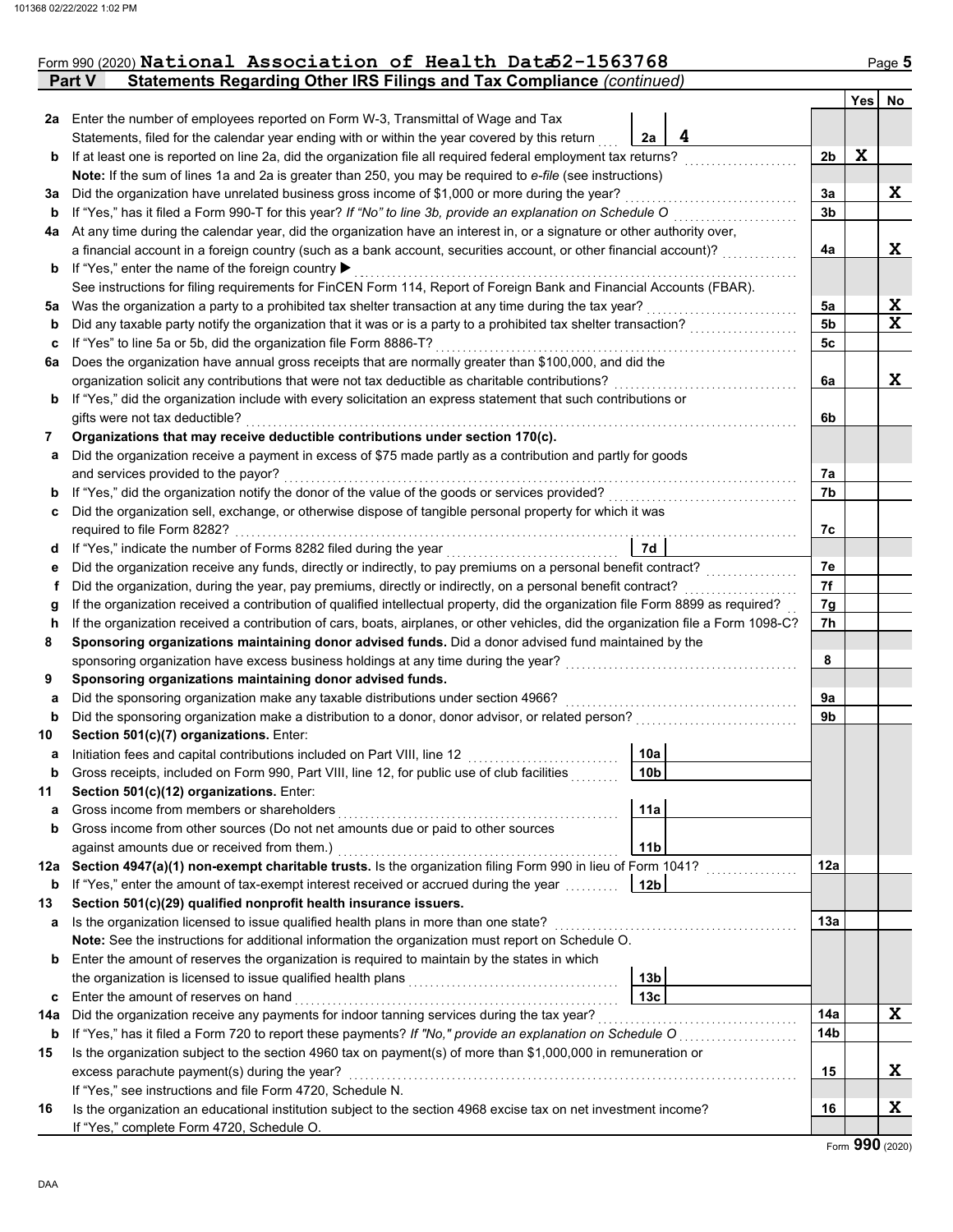### Form 990 (2020) **National Association of Health Data52-1563768** Page 6

**Part VI** Governance, Management, and Disclosure *For each "Yes" response to lines 2 through 7b below, and for a "No response to line 8a, 8b, or 10b below, describe the circumstances, processes, or changes on Schedule O. See instructions.* Check if Schedule O contains a response or note to any line in this Part VI **X**

|              |                                                                                                                                     |    |    |                 | Yes | <b>No</b>   |
|--------------|-------------------------------------------------------------------------------------------------------------------------------------|----|----|-----------------|-----|-------------|
| 1а           | Enter the number of voting members of the governing body at the end of the tax year                                                 | 1a | 15 |                 |     |             |
|              | If there are material differences in voting rights among members of the governing body, or                                          |    |    |                 |     |             |
|              | if the governing body delegated broad authority to an executive committee or similar                                                |    |    |                 |     |             |
|              | committee, explain on Schedule O.                                                                                                   |    |    |                 |     |             |
| b            | Enter the number of voting members included on line 1a, above, who are independent                                                  | 1b | 15 |                 |     |             |
| $\mathbf{2}$ | Did any officer, director, trustee, or key employee have a family relationship or a business relationship with                      |    |    |                 |     |             |
|              | any other officer, director, trustee, or key employee?                                                                              |    |    | 2               |     | Χ           |
| 3            | Did the organization delegate control over management duties customarily performed by or under the direct                           |    |    |                 |     |             |
|              | supervision of officers, directors, trustees, or key employees to a management company or other person?                             |    |    | 3               |     | X           |
| 4            | Did the organization make any significant changes to its governing documents since the prior Form 990 was filed?                    |    |    | 4               |     | X           |
| 5            | Did the organization become aware during the year of a significant diversion of the organization's assets?                          |    |    | 5               |     | $\mathbf x$ |
| 6            | Did the organization have members or stockholders?                                                                                  |    |    | 6               | X   |             |
| 7а           | Did the organization have members, stockholders, or other persons who had the power to elect or appoint                             |    |    |                 |     |             |
|              | one or more members of the governing body?                                                                                          |    |    | 7a              | X   |             |
| b            | Are any governance decisions of the organization reserved to (or subject to approval by) members,                                   |    |    |                 |     |             |
|              | stockholders, or persons other than the governing body?                                                                             |    |    | 7b              |     | X.          |
| 8            | Did the organization contemporaneously document the meetings held or written actions undertaken during the year by the following:   |    |    |                 |     |             |
| а            | The governing body?                                                                                                                 |    |    | 8a              | X   |             |
| b            | Each committee with authority to act on behalf of the governing body?                                                               |    |    | 8b              | X   |             |
| 9            | Is there any officer, director, trustee, or key employee listed in Part VII, Section A, who cannot be reached at                    |    |    |                 |     |             |
|              | the organization's mailing address? If "Yes," provide the names and addresses on Schedule O                                         |    |    | 9               |     | X           |
|              | Section B. Policies (This Section B requests information about policies not required by the Internal Revenue Code.)                 |    |    |                 |     |             |
|              |                                                                                                                                     |    |    |                 | Yes | <b>No</b>   |
| 10a          | Did the organization have local chapters, branches, or affiliates?                                                                  |    |    | 10a             |     | X           |
| b            | If "Yes," did the organization have written policies and procedures governing the activities of such chapters,                      |    |    |                 |     |             |
|              | affiliates, and branches to ensure their operations are consistent with the organization's exempt purposes?                         |    |    | 10 <sub>b</sub> |     |             |
| 11a          | Has the organization provided a complete copy of this Form 990 to all members of its governing body before filing the form?         |    |    | 11a             | X   |             |
| b            | Describe in Schedule O the process, if any, used by the organization to review this Form 990.                                       |    |    |                 |     |             |
| 12a          | Did the organization have a written conflict of interest policy? If "No," go to line 13                                             |    |    | 12a             | X   |             |
| b            | Were officers, directors, or trustees, and key employees required to disclose annually interests that could give rise to conflicts? |    |    | 12 <sub>b</sub> | X   |             |
| c            | Did the organization regularly and consistently monitor and enforce compliance with the policy? If "Yes,"                           |    |    |                 |     |             |
|              | describe in Schedule O how this was done                                                                                            |    |    | 12c             | X   |             |
| 13           | Did the organization have a written whistleblower policy?                                                                           |    |    | 13              | X   |             |
| 14           | Did the organization have a written document retention and destruction policy?                                                      |    |    | 14              | X   |             |
| 15           | Did the process for determining compensation of the following persons include a review and approval by                              |    |    |                 |     |             |
|              | independent persons, comparability data, and contemporaneous substantiation of the deliberation and decision?                       |    |    |                 |     |             |
| a            | The organization's CEO, Executive Director, or top management official                                                              |    |    | 15a             | X   |             |
| b            | Other officers or key employees of the organization                                                                                 |    |    | 15b             | X   |             |
|              | If "Yes" to line 15a or 15b, describe the process in Schedule O (see instructions).                                                 |    |    |                 |     |             |
| 16а          | Did the organization invest in, contribute assets to, or participate in a joint venture or similar arrangement                      |    |    |                 |     |             |
|              | with a taxable entity during the year?                                                                                              |    |    | 16a             |     | X           |
|              | b If "Yes," did the organization follow a written policy or procedure requiring the organization to evaluate its                    |    |    |                 |     |             |
|              | participation in joint venture arrangements under applicable federal tax law, and take steps to safeguard the                       |    |    |                 |     |             |
|              |                                                                                                                                     |    |    |                 |     |             |
|              |                                                                                                                                     |    |    | 16 <sub>b</sub> |     |             |

**18** Section 6104 requires an organization to make its Forms 1023 (1024 or 1024-A, if applicable), 990, and 990-T (Section 501(c)

(3)s only) available for public inspection. Indicate how you made these available. Check all that apply.

Own website  $\[\]$  Another's website  $\[\mathbf{X}\]$  Upon request  $\[\]$  Other *(explain on Schedule O)* 

**19** Describe on Schedule O whether (and if so, how) the organization made its governing documents, conflict of interest policy, and financial statements available to the public during the tax year.

**20** State the name, address, and telephone number of the person who possesses the organization's books and records  $\blacktriangleright$ 

**Norm Thurston 965 E Center Street**

**Provo UT 84606-3535 801-532-2299**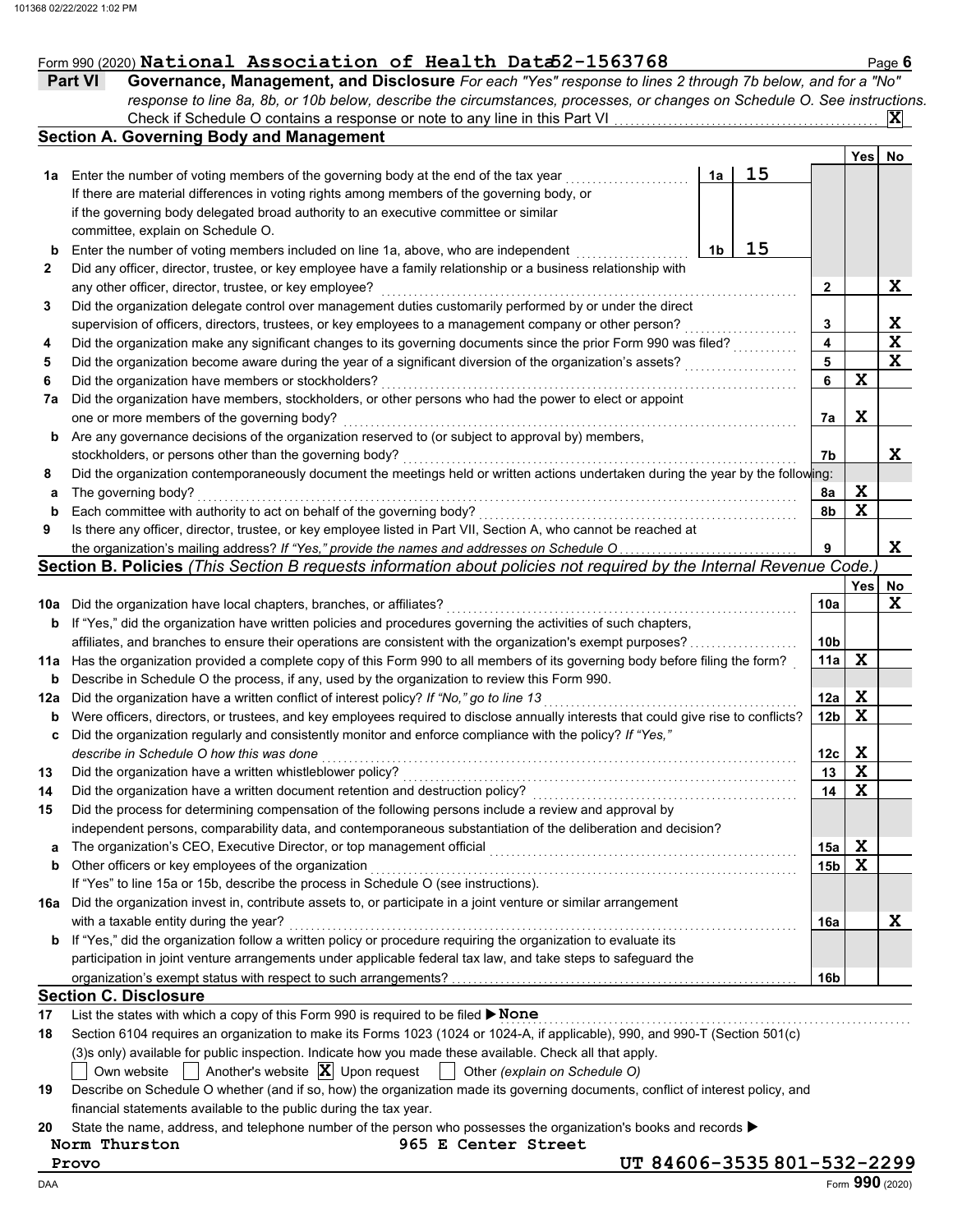### Form 990 (2020) **National Association of Health Data52-1563768** Page 7

| Part VII Compensation of Officers, Directors, Trustees, Key Employees, Highest Compensated Employees, and |  |
|-----------------------------------------------------------------------------------------------------------|--|
| <b>Independent Contractors</b>                                                                            |  |

Check if Schedule O contains a response or note to any line in this Part VII

**Section A. Officers, Directors, Trustees, Key Employees, and Highest Compensated Employees**

**1a** Complete this table for all persons required to be listed. Report compensation for the calendar year ending with or within the organization's tax year.

■ List all of the organization's **current** officers, directors, trustees (whether individuals or organizations), regardless of amount of compensation. Enter -0- in columns (D), (E), and (F) if no compensation was paid.

List all of the organization's **current** key employees, if any. See instructions for definition of "key employee."

■ List all of the organization's **current** key employees, if any. See instructions for definition of "key employee."<br>■ List the organization's five **current** highest compensated employees (other than an officer, director,

who received reportable compensation (Box 5 of Form W-2 and/or Box 7 of Form 1099-MISC) of more than \$100,000 from the organization and any related organizations.

• List all of the organization's **former** officers, key employees, and highest compensated employees who received more than<br>00,000 of reportable compensation from the organization and any related erganizations. \$100,000 of reportable compensation from the organization and any related organizations.

• List all of the organization's **former directors or trustees** that received, in the capacity as a former director or trustee of the anization more than \$10,000 of reportable compensation from the organization and any rel organization, more than \$10,000 of reportable compensation from the organization and any related organizations. See instructions for the order in which to list the persons above.

Check this box if neither the organization nor any related organization compensated any current officer, director, or trustee.

| (A)<br>Name and title     | (B)<br>Average<br>hours<br>per week<br>(list any<br>hours for |                                   | (C)<br>Position<br>(do not check more than one<br>box, unless person is both an<br>officer and a director/trustee) |             |              |                                 |        | (D)<br>Reportable<br>compensation<br>from the<br>organization | (E)<br>Reportable<br>compensation<br>from related<br>organizations<br>(W-2/1099-MISC) | (F)<br>Estimated amount<br>of other<br>compensation<br>from the<br>organization and |
|---------------------------|---------------------------------------------------------------|-----------------------------------|--------------------------------------------------------------------------------------------------------------------|-------------|--------------|---------------------------------|--------|---------------------------------------------------------------|---------------------------------------------------------------------------------------|-------------------------------------------------------------------------------------|
|                           | related<br>organizations<br>below<br>dotted line)             | Individual trustee<br>or director | nstitutional trustee                                                                                               | Officer     | Key employee | Highest compensated<br>employee | Former | (W-2/1099-MISC)                                               |                                                                                       | related organizations                                                               |
| (1) Norm Thurston         |                                                               |                                   |                                                                                                                    |             |              |                                 |        |                                                               |                                                                                       |                                                                                     |
|                           | 40.00                                                         |                                   |                                                                                                                    |             |              |                                 |        |                                                               |                                                                                       |                                                                                     |
| <b>Executive Director</b> | 0.00                                                          |                                   |                                                                                                                    | $\mathbf x$ |              |                                 |        | 127,834                                                       | 0                                                                                     | 6,765                                                                               |
| (2) Tanya Bernstein       | 1.00                                                          |                                   |                                                                                                                    |             |              |                                 |        |                                                               |                                                                                       |                                                                                     |
| Member                    | 0.00                                                          | $\mathbf x$                       |                                                                                                                    |             |              |                                 |        | 0                                                             | 0                                                                                     | 0                                                                                   |
| $(3)$ Janice Bourgault    |                                                               |                                   |                                                                                                                    |             |              |                                 |        |                                                               |                                                                                       |                                                                                     |
|                           | 1.00                                                          |                                   |                                                                                                                    |             |              |                                 |        |                                                               |                                                                                       |                                                                                     |
| Member                    | 0.00                                                          | $\mathbf x$                       |                                                                                                                    |             |              |                                 |        | $\mathbf 0$                                                   | $\mathbf 0$                                                                           | $\mathbf 0$                                                                         |
| $\sqrt{(4)$ Niall Brennon |                                                               |                                   |                                                                                                                    |             |              |                                 |        |                                                               |                                                                                       |                                                                                     |
|                           | 1.00                                                          |                                   |                                                                                                                    |             |              |                                 |        |                                                               |                                                                                       |                                                                                     |
| Member                    | 0.00                                                          | $\mathbf x$                       |                                                                                                                    |             |              |                                 |        | 0                                                             | $\mathbf 0$                                                                           | $\mathbf 0$                                                                         |
| (5) Leanne Candura        |                                                               |                                   |                                                                                                                    |             |              |                                 |        |                                                               |                                                                                       |                                                                                     |
| Member                    | 1.00<br>0.00                                                  | $\mathbf x$                       |                                                                                                                    |             |              |                                 |        | 0                                                             | $\mathbf 0$                                                                           | $\mathbf 0$                                                                         |
| (6) Maria de Jesus        | Diaz-Perez                                                    |                                   |                                                                                                                    |             |              |                                 |        |                                                               |                                                                                       |                                                                                     |
|                           | 1.00                                                          |                                   |                                                                                                                    |             |              |                                 |        |                                                               |                                                                                       |                                                                                     |
| Member                    | 0.00                                                          | $\mathbf x$                       |                                                                                                                    |             |              |                                 |        | 0                                                             | 0                                                                                     | 0                                                                                   |
| (7) Helen Figge           |                                                               |                                   |                                                                                                                    |             |              |                                 |        |                                                               |                                                                                       |                                                                                     |
|                           | 1.00                                                          |                                   |                                                                                                                    |             |              |                                 |        |                                                               |                                                                                       |                                                                                     |
| Member                    | 0.00                                                          | $\mathbf x$                       |                                                                                                                    |             |              |                                 |        | 0                                                             | 0                                                                                     | $\mathbf 0$                                                                         |
| (8) Stefan Gildemeister   |                                                               |                                   |                                                                                                                    |             |              |                                 |        |                                                               |                                                                                       |                                                                                     |
|                           | 1.00                                                          |                                   |                                                                                                                    |             |              |                                 |        |                                                               |                                                                                       |                                                                                     |
| Member                    | 0.00                                                          | $\mathbf x$                       |                                                                                                                    |             |              |                                 |        | 0                                                             | $\mathbf 0$                                                                           | $\mathbf 0$                                                                         |
| (9) Karynlee Harrington   |                                                               |                                   |                                                                                                                    |             |              |                                 |        |                                                               |                                                                                       |                                                                                     |
|                           | 1.00                                                          |                                   |                                                                                                                    |             |              |                                 |        |                                                               |                                                                                       |                                                                                     |
| Chair                     | 0.00                                                          | $\mathbf x$                       |                                                                                                                    |             |              |                                 |        | 0                                                             | $\mathbf 0$                                                                           | $\mathbf 0$                                                                         |
| (10) Nikole Helvey        | 1.00                                                          |                                   |                                                                                                                    |             |              |                                 |        |                                                               |                                                                                       |                                                                                     |
| Member                    | 0.00                                                          | $\mathbf x$                       |                                                                                                                    |             |              |                                 |        | 0                                                             | 0                                                                                     | 0                                                                                   |
| (11) Kathy Hines          |                                                               |                                   |                                                                                                                    |             |              |                                 |        |                                                               |                                                                                       |                                                                                     |
|                           | 1.00                                                          |                                   |                                                                                                                    |             |              |                                 |        |                                                               |                                                                                       |                                                                                     |
| Member                    | 0.00                                                          | X                                 |                                                                                                                    |             |              |                                 |        | $\mathbf 0$                                                   | 0                                                                                     | 0                                                                                   |
|                           |                                                               |                                   |                                                                                                                    |             |              |                                 |        |                                                               |                                                                                       | Form 990 (2020)                                                                     |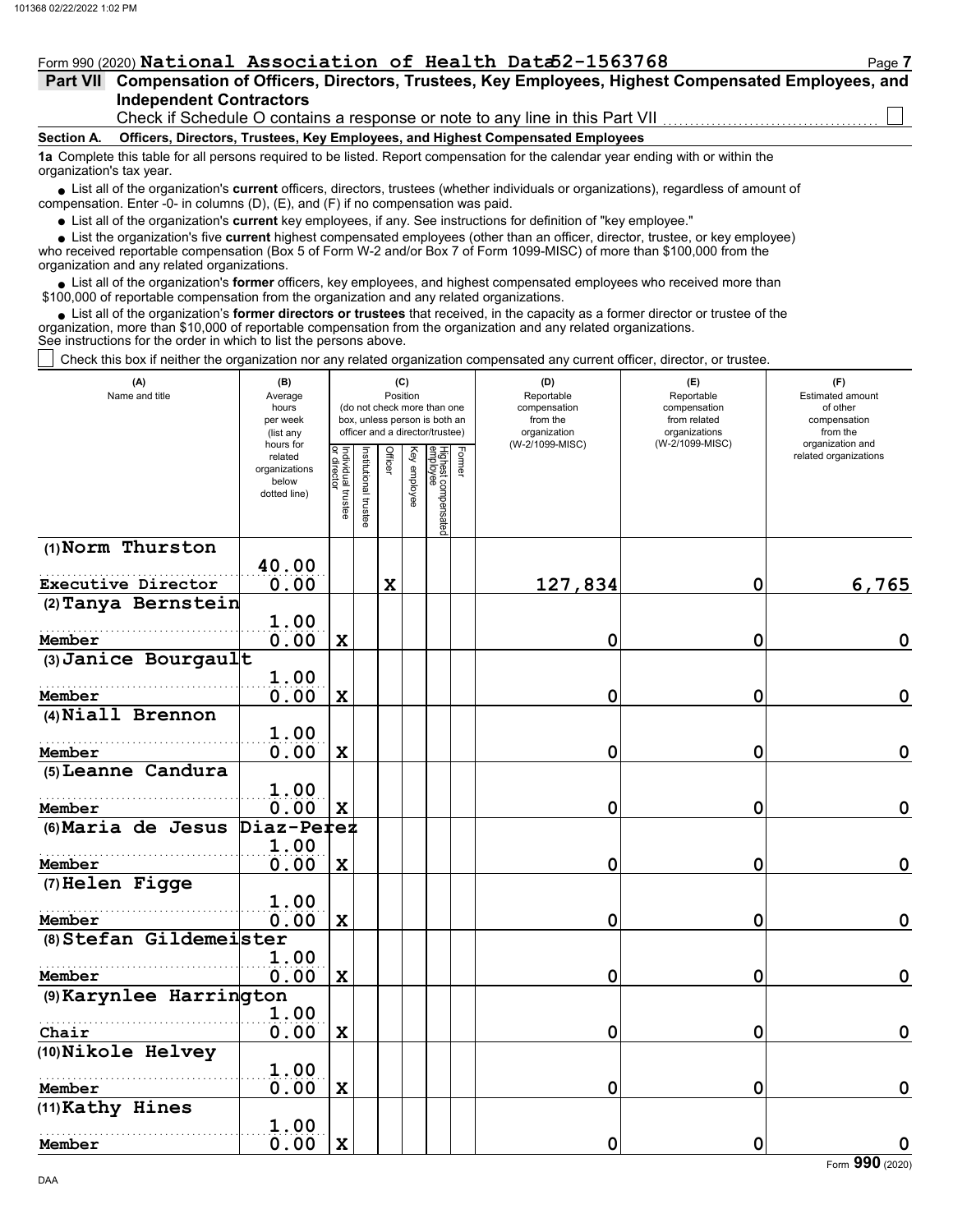| Section A. Officers, Directors, Trustees, Key Employees, and Highest Compensated Employees (continued)<br>(C)<br>(A)<br>(B)<br>(D)<br>(E)<br>(F)<br>Position<br>Name and title<br>Reportable<br>Reportable<br>Estimated amount<br>Average<br>(do not check more than one<br>of other<br>hours<br>compensation<br>compensation<br>box, unless person is both an<br>from the<br>from related<br>per week<br>compensation<br>officer and a director/trustee)<br>organizations<br>organization<br>from the<br>(list any<br>(W-2/1099-MISC)<br>(W-2/1099-MISC)<br>organization and<br>hours for<br>Highest compensatec<br>employee<br>Former<br>Individual trustee<br>or director<br>Officer<br>Ķey<br>Institutional trustee<br>related organizations<br>related<br>employee<br>organizations<br>below<br>dotted line)<br>Starla Ledbetter<br>(12)<br>1.00<br>$\mathbf x$<br>0.00<br>0<br>Secretary<br>0<br>0<br>Michael Lundberg<br>(13)<br>1.00<br>0.00<br>Vice Chairman<br>$\mathbf x$<br>0<br>0<br>0<br>(14)<br>Kevin McAvey<br>1.00<br>0.00<br>$\mathbf X$<br>0<br>0<br>0<br>Treasurer<br>Patricia Merryweather-Arges<br>(15)<br>1.00<br>0.00<br>$\mathbf x$<br>0<br>0<br>0<br>(16) Kenley Money<br>1.00<br>0.00<br>$\mathbf x$<br>0<br>0<br>Member<br>0<br>127,834<br>6,765<br>1b Subtotal<br>c Total from continuation sheets to Part VII, Section A<br>127,834<br>6,765<br>Total number of individuals (including but not limited to those listed above) who received more than \$100,000 of<br>2<br>reportable compensation from the organization $\blacktriangleright$ 2<br><b>Yes</b><br>$\overline{N}$<br>Did the organization list any former officer, director, trustee, key employee, or highest compensated<br>3<br>X<br>3<br>employee on line 1a? If "Yes," complete Schedule J for such individual<br>For any individual listed on line 1a, is the sum of reportable compensation and other compensation from the<br>4<br>organization and related organizations greater than \$150,000? If "Yes," complete Schedule J for such<br>X<br>4<br>individual<br>marviquare expression in the factor of the compensation from any unrelated organization or individual<br>5<br>X<br>5<br>for services rendered to the organization? If "Yes," complete Schedule J for such person<br><b>Section B. Independent Contractors</b><br>Complete this table for your five highest compensated independent contractors that received more than \$100,000 of<br>1<br>compensation from the organization. Report compensation for the calendar year ending with or within the organization's tax year.<br>(B)<br>Description of services<br>(A)<br>Name and business address<br>(C)<br>Compensation<br>Total number of independent contractors (including but not limited to those listed above) who<br>2<br>received more than \$100,000 of compensation from the organization ▶<br>0 | Form 990 (2020) National Association of Health Dat&2-1563768 |  |  |  |  | Page 8 |
|--------------------------------------------------------------------------------------------------------------------------------------------------------------------------------------------------------------------------------------------------------------------------------------------------------------------------------------------------------------------------------------------------------------------------------------------------------------------------------------------------------------------------------------------------------------------------------------------------------------------------------------------------------------------------------------------------------------------------------------------------------------------------------------------------------------------------------------------------------------------------------------------------------------------------------------------------------------------------------------------------------------------------------------------------------------------------------------------------------------------------------------------------------------------------------------------------------------------------------------------------------------------------------------------------------------------------------------------------------------------------------------------------------------------------------------------------------------------------------------------------------------------------------------------------------------------------------------------------------------------------------------------------------------------------------------------------------------------------------------------------------------------------------------------------------------------------------------------------------------------------------------------------------------------------------------------------------------------------------------------------------------------------------------------------------------------------------------------------------------------------------------------------------------------------------------------------------------------------------------------------------------------------------------------------------------------------------------------------------------------------------------------------------------------------------------------------------------------------------------------------------------------------------------------------------------------------------------------------------------------------------------------------------------------------------------------------------------------------------------------------------------------------------------------------------------------------------------------------------------------------------------|--------------------------------------------------------------|--|--|--|--|--------|
|                                                                                                                                                                                                                                                                                                                                                                                                                                                                                                                                                                                                                                                                                                                                                                                                                                                                                                                                                                                                                                                                                                                                                                                                                                                                                                                                                                                                                                                                                                                                                                                                                                                                                                                                                                                                                                                                                                                                                                                                                                                                                                                                                                                                                                                                                                                                                                                                                                                                                                                                                                                                                                                                                                                                                                                                                                                                                      | <b>Part VII</b>                                              |  |  |  |  |        |
|                                                                                                                                                                                                                                                                                                                                                                                                                                                                                                                                                                                                                                                                                                                                                                                                                                                                                                                                                                                                                                                                                                                                                                                                                                                                                                                                                                                                                                                                                                                                                                                                                                                                                                                                                                                                                                                                                                                                                                                                                                                                                                                                                                                                                                                                                                                                                                                                                                                                                                                                                                                                                                                                                                                                                                                                                                                                                      |                                                              |  |  |  |  |        |
|                                                                                                                                                                                                                                                                                                                                                                                                                                                                                                                                                                                                                                                                                                                                                                                                                                                                                                                                                                                                                                                                                                                                                                                                                                                                                                                                                                                                                                                                                                                                                                                                                                                                                                                                                                                                                                                                                                                                                                                                                                                                                                                                                                                                                                                                                                                                                                                                                                                                                                                                                                                                                                                                                                                                                                                                                                                                                      |                                                              |  |  |  |  |        |
|                                                                                                                                                                                                                                                                                                                                                                                                                                                                                                                                                                                                                                                                                                                                                                                                                                                                                                                                                                                                                                                                                                                                                                                                                                                                                                                                                                                                                                                                                                                                                                                                                                                                                                                                                                                                                                                                                                                                                                                                                                                                                                                                                                                                                                                                                                                                                                                                                                                                                                                                                                                                                                                                                                                                                                                                                                                                                      |                                                              |  |  |  |  |        |
|                                                                                                                                                                                                                                                                                                                                                                                                                                                                                                                                                                                                                                                                                                                                                                                                                                                                                                                                                                                                                                                                                                                                                                                                                                                                                                                                                                                                                                                                                                                                                                                                                                                                                                                                                                                                                                                                                                                                                                                                                                                                                                                                                                                                                                                                                                                                                                                                                                                                                                                                                                                                                                                                                                                                                                                                                                                                                      |                                                              |  |  |  |  |        |
|                                                                                                                                                                                                                                                                                                                                                                                                                                                                                                                                                                                                                                                                                                                                                                                                                                                                                                                                                                                                                                                                                                                                                                                                                                                                                                                                                                                                                                                                                                                                                                                                                                                                                                                                                                                                                                                                                                                                                                                                                                                                                                                                                                                                                                                                                                                                                                                                                                                                                                                                                                                                                                                                                                                                                                                                                                                                                      |                                                              |  |  |  |  |        |
|                                                                                                                                                                                                                                                                                                                                                                                                                                                                                                                                                                                                                                                                                                                                                                                                                                                                                                                                                                                                                                                                                                                                                                                                                                                                                                                                                                                                                                                                                                                                                                                                                                                                                                                                                                                                                                                                                                                                                                                                                                                                                                                                                                                                                                                                                                                                                                                                                                                                                                                                                                                                                                                                                                                                                                                                                                                                                      |                                                              |  |  |  |  |        |
|                                                                                                                                                                                                                                                                                                                                                                                                                                                                                                                                                                                                                                                                                                                                                                                                                                                                                                                                                                                                                                                                                                                                                                                                                                                                                                                                                                                                                                                                                                                                                                                                                                                                                                                                                                                                                                                                                                                                                                                                                                                                                                                                                                                                                                                                                                                                                                                                                                                                                                                                                                                                                                                                                                                                                                                                                                                                                      |                                                              |  |  |  |  |        |
|                                                                                                                                                                                                                                                                                                                                                                                                                                                                                                                                                                                                                                                                                                                                                                                                                                                                                                                                                                                                                                                                                                                                                                                                                                                                                                                                                                                                                                                                                                                                                                                                                                                                                                                                                                                                                                                                                                                                                                                                                                                                                                                                                                                                                                                                                                                                                                                                                                                                                                                                                                                                                                                                                                                                                                                                                                                                                      |                                                              |  |  |  |  |        |
|                                                                                                                                                                                                                                                                                                                                                                                                                                                                                                                                                                                                                                                                                                                                                                                                                                                                                                                                                                                                                                                                                                                                                                                                                                                                                                                                                                                                                                                                                                                                                                                                                                                                                                                                                                                                                                                                                                                                                                                                                                                                                                                                                                                                                                                                                                                                                                                                                                                                                                                                                                                                                                                                                                                                                                                                                                                                                      |                                                              |  |  |  |  |        |
|                                                                                                                                                                                                                                                                                                                                                                                                                                                                                                                                                                                                                                                                                                                                                                                                                                                                                                                                                                                                                                                                                                                                                                                                                                                                                                                                                                                                                                                                                                                                                                                                                                                                                                                                                                                                                                                                                                                                                                                                                                                                                                                                                                                                                                                                                                                                                                                                                                                                                                                                                                                                                                                                                                                                                                                                                                                                                      |                                                              |  |  |  |  |        |
|                                                                                                                                                                                                                                                                                                                                                                                                                                                                                                                                                                                                                                                                                                                                                                                                                                                                                                                                                                                                                                                                                                                                                                                                                                                                                                                                                                                                                                                                                                                                                                                                                                                                                                                                                                                                                                                                                                                                                                                                                                                                                                                                                                                                                                                                                                                                                                                                                                                                                                                                                                                                                                                                                                                                                                                                                                                                                      | Member                                                       |  |  |  |  |        |
|                                                                                                                                                                                                                                                                                                                                                                                                                                                                                                                                                                                                                                                                                                                                                                                                                                                                                                                                                                                                                                                                                                                                                                                                                                                                                                                                                                                                                                                                                                                                                                                                                                                                                                                                                                                                                                                                                                                                                                                                                                                                                                                                                                                                                                                                                                                                                                                                                                                                                                                                                                                                                                                                                                                                                                                                                                                                                      |                                                              |  |  |  |  |        |
|                                                                                                                                                                                                                                                                                                                                                                                                                                                                                                                                                                                                                                                                                                                                                                                                                                                                                                                                                                                                                                                                                                                                                                                                                                                                                                                                                                                                                                                                                                                                                                                                                                                                                                                                                                                                                                                                                                                                                                                                                                                                                                                                                                                                                                                                                                                                                                                                                                                                                                                                                                                                                                                                                                                                                                                                                                                                                      |                                                              |  |  |  |  |        |
|                                                                                                                                                                                                                                                                                                                                                                                                                                                                                                                                                                                                                                                                                                                                                                                                                                                                                                                                                                                                                                                                                                                                                                                                                                                                                                                                                                                                                                                                                                                                                                                                                                                                                                                                                                                                                                                                                                                                                                                                                                                                                                                                                                                                                                                                                                                                                                                                                                                                                                                                                                                                                                                                                                                                                                                                                                                                                      |                                                              |  |  |  |  |        |
|                                                                                                                                                                                                                                                                                                                                                                                                                                                                                                                                                                                                                                                                                                                                                                                                                                                                                                                                                                                                                                                                                                                                                                                                                                                                                                                                                                                                                                                                                                                                                                                                                                                                                                                                                                                                                                                                                                                                                                                                                                                                                                                                                                                                                                                                                                                                                                                                                                                                                                                                                                                                                                                                                                                                                                                                                                                                                      |                                                              |  |  |  |  |        |
|                                                                                                                                                                                                                                                                                                                                                                                                                                                                                                                                                                                                                                                                                                                                                                                                                                                                                                                                                                                                                                                                                                                                                                                                                                                                                                                                                                                                                                                                                                                                                                                                                                                                                                                                                                                                                                                                                                                                                                                                                                                                                                                                                                                                                                                                                                                                                                                                                                                                                                                                                                                                                                                                                                                                                                                                                                                                                      |                                                              |  |  |  |  |        |
|                                                                                                                                                                                                                                                                                                                                                                                                                                                                                                                                                                                                                                                                                                                                                                                                                                                                                                                                                                                                                                                                                                                                                                                                                                                                                                                                                                                                                                                                                                                                                                                                                                                                                                                                                                                                                                                                                                                                                                                                                                                                                                                                                                                                                                                                                                                                                                                                                                                                                                                                                                                                                                                                                                                                                                                                                                                                                      |                                                              |  |  |  |  |        |
|                                                                                                                                                                                                                                                                                                                                                                                                                                                                                                                                                                                                                                                                                                                                                                                                                                                                                                                                                                                                                                                                                                                                                                                                                                                                                                                                                                                                                                                                                                                                                                                                                                                                                                                                                                                                                                                                                                                                                                                                                                                                                                                                                                                                                                                                                                                                                                                                                                                                                                                                                                                                                                                                                                                                                                                                                                                                                      |                                                              |  |  |  |  |        |
|                                                                                                                                                                                                                                                                                                                                                                                                                                                                                                                                                                                                                                                                                                                                                                                                                                                                                                                                                                                                                                                                                                                                                                                                                                                                                                                                                                                                                                                                                                                                                                                                                                                                                                                                                                                                                                                                                                                                                                                                                                                                                                                                                                                                                                                                                                                                                                                                                                                                                                                                                                                                                                                                                                                                                                                                                                                                                      |                                                              |  |  |  |  |        |
|                                                                                                                                                                                                                                                                                                                                                                                                                                                                                                                                                                                                                                                                                                                                                                                                                                                                                                                                                                                                                                                                                                                                                                                                                                                                                                                                                                                                                                                                                                                                                                                                                                                                                                                                                                                                                                                                                                                                                                                                                                                                                                                                                                                                                                                                                                                                                                                                                                                                                                                                                                                                                                                                                                                                                                                                                                                                                      |                                                              |  |  |  |  |        |
|                                                                                                                                                                                                                                                                                                                                                                                                                                                                                                                                                                                                                                                                                                                                                                                                                                                                                                                                                                                                                                                                                                                                                                                                                                                                                                                                                                                                                                                                                                                                                                                                                                                                                                                                                                                                                                                                                                                                                                                                                                                                                                                                                                                                                                                                                                                                                                                                                                                                                                                                                                                                                                                                                                                                                                                                                                                                                      |                                                              |  |  |  |  |        |
|                                                                                                                                                                                                                                                                                                                                                                                                                                                                                                                                                                                                                                                                                                                                                                                                                                                                                                                                                                                                                                                                                                                                                                                                                                                                                                                                                                                                                                                                                                                                                                                                                                                                                                                                                                                                                                                                                                                                                                                                                                                                                                                                                                                                                                                                                                                                                                                                                                                                                                                                                                                                                                                                                                                                                                                                                                                                                      |                                                              |  |  |  |  |        |
|                                                                                                                                                                                                                                                                                                                                                                                                                                                                                                                                                                                                                                                                                                                                                                                                                                                                                                                                                                                                                                                                                                                                                                                                                                                                                                                                                                                                                                                                                                                                                                                                                                                                                                                                                                                                                                                                                                                                                                                                                                                                                                                                                                                                                                                                                                                                                                                                                                                                                                                                                                                                                                                                                                                                                                                                                                                                                      |                                                              |  |  |  |  |        |
|                                                                                                                                                                                                                                                                                                                                                                                                                                                                                                                                                                                                                                                                                                                                                                                                                                                                                                                                                                                                                                                                                                                                                                                                                                                                                                                                                                                                                                                                                                                                                                                                                                                                                                                                                                                                                                                                                                                                                                                                                                                                                                                                                                                                                                                                                                                                                                                                                                                                                                                                                                                                                                                                                                                                                                                                                                                                                      |                                                              |  |  |  |  |        |
|                                                                                                                                                                                                                                                                                                                                                                                                                                                                                                                                                                                                                                                                                                                                                                                                                                                                                                                                                                                                                                                                                                                                                                                                                                                                                                                                                                                                                                                                                                                                                                                                                                                                                                                                                                                                                                                                                                                                                                                                                                                                                                                                                                                                                                                                                                                                                                                                                                                                                                                                                                                                                                                                                                                                                                                                                                                                                      |                                                              |  |  |  |  |        |
|                                                                                                                                                                                                                                                                                                                                                                                                                                                                                                                                                                                                                                                                                                                                                                                                                                                                                                                                                                                                                                                                                                                                                                                                                                                                                                                                                                                                                                                                                                                                                                                                                                                                                                                                                                                                                                                                                                                                                                                                                                                                                                                                                                                                                                                                                                                                                                                                                                                                                                                                                                                                                                                                                                                                                                                                                                                                                      |                                                              |  |  |  |  |        |
|                                                                                                                                                                                                                                                                                                                                                                                                                                                                                                                                                                                                                                                                                                                                                                                                                                                                                                                                                                                                                                                                                                                                                                                                                                                                                                                                                                                                                                                                                                                                                                                                                                                                                                                                                                                                                                                                                                                                                                                                                                                                                                                                                                                                                                                                                                                                                                                                                                                                                                                                                                                                                                                                                                                                                                                                                                                                                      |                                                              |  |  |  |  |        |
|                                                                                                                                                                                                                                                                                                                                                                                                                                                                                                                                                                                                                                                                                                                                                                                                                                                                                                                                                                                                                                                                                                                                                                                                                                                                                                                                                                                                                                                                                                                                                                                                                                                                                                                                                                                                                                                                                                                                                                                                                                                                                                                                                                                                                                                                                                                                                                                                                                                                                                                                                                                                                                                                                                                                                                                                                                                                                      |                                                              |  |  |  |  |        |
|                                                                                                                                                                                                                                                                                                                                                                                                                                                                                                                                                                                                                                                                                                                                                                                                                                                                                                                                                                                                                                                                                                                                                                                                                                                                                                                                                                                                                                                                                                                                                                                                                                                                                                                                                                                                                                                                                                                                                                                                                                                                                                                                                                                                                                                                                                                                                                                                                                                                                                                                                                                                                                                                                                                                                                                                                                                                                      |                                                              |  |  |  |  |        |
|                                                                                                                                                                                                                                                                                                                                                                                                                                                                                                                                                                                                                                                                                                                                                                                                                                                                                                                                                                                                                                                                                                                                                                                                                                                                                                                                                                                                                                                                                                                                                                                                                                                                                                                                                                                                                                                                                                                                                                                                                                                                                                                                                                                                                                                                                                                                                                                                                                                                                                                                                                                                                                                                                                                                                                                                                                                                                      |                                                              |  |  |  |  |        |
|                                                                                                                                                                                                                                                                                                                                                                                                                                                                                                                                                                                                                                                                                                                                                                                                                                                                                                                                                                                                                                                                                                                                                                                                                                                                                                                                                                                                                                                                                                                                                                                                                                                                                                                                                                                                                                                                                                                                                                                                                                                                                                                                                                                                                                                                                                                                                                                                                                                                                                                                                                                                                                                                                                                                                                                                                                                                                      |                                                              |  |  |  |  |        |
|                                                                                                                                                                                                                                                                                                                                                                                                                                                                                                                                                                                                                                                                                                                                                                                                                                                                                                                                                                                                                                                                                                                                                                                                                                                                                                                                                                                                                                                                                                                                                                                                                                                                                                                                                                                                                                                                                                                                                                                                                                                                                                                                                                                                                                                                                                                                                                                                                                                                                                                                                                                                                                                                                                                                                                                                                                                                                      |                                                              |  |  |  |  |        |
|                                                                                                                                                                                                                                                                                                                                                                                                                                                                                                                                                                                                                                                                                                                                                                                                                                                                                                                                                                                                                                                                                                                                                                                                                                                                                                                                                                                                                                                                                                                                                                                                                                                                                                                                                                                                                                                                                                                                                                                                                                                                                                                                                                                                                                                                                                                                                                                                                                                                                                                                                                                                                                                                                                                                                                                                                                                                                      |                                                              |  |  |  |  |        |
|                                                                                                                                                                                                                                                                                                                                                                                                                                                                                                                                                                                                                                                                                                                                                                                                                                                                                                                                                                                                                                                                                                                                                                                                                                                                                                                                                                                                                                                                                                                                                                                                                                                                                                                                                                                                                                                                                                                                                                                                                                                                                                                                                                                                                                                                                                                                                                                                                                                                                                                                                                                                                                                                                                                                                                                                                                                                                      |                                                              |  |  |  |  |        |
|                                                                                                                                                                                                                                                                                                                                                                                                                                                                                                                                                                                                                                                                                                                                                                                                                                                                                                                                                                                                                                                                                                                                                                                                                                                                                                                                                                                                                                                                                                                                                                                                                                                                                                                                                                                                                                                                                                                                                                                                                                                                                                                                                                                                                                                                                                                                                                                                                                                                                                                                                                                                                                                                                                                                                                                                                                                                                      |                                                              |  |  |  |  |        |
|                                                                                                                                                                                                                                                                                                                                                                                                                                                                                                                                                                                                                                                                                                                                                                                                                                                                                                                                                                                                                                                                                                                                                                                                                                                                                                                                                                                                                                                                                                                                                                                                                                                                                                                                                                                                                                                                                                                                                                                                                                                                                                                                                                                                                                                                                                                                                                                                                                                                                                                                                                                                                                                                                                                                                                                                                                                                                      |                                                              |  |  |  |  |        |
|                                                                                                                                                                                                                                                                                                                                                                                                                                                                                                                                                                                                                                                                                                                                                                                                                                                                                                                                                                                                                                                                                                                                                                                                                                                                                                                                                                                                                                                                                                                                                                                                                                                                                                                                                                                                                                                                                                                                                                                                                                                                                                                                                                                                                                                                                                                                                                                                                                                                                                                                                                                                                                                                                                                                                                                                                                                                                      |                                                              |  |  |  |  |        |
|                                                                                                                                                                                                                                                                                                                                                                                                                                                                                                                                                                                                                                                                                                                                                                                                                                                                                                                                                                                                                                                                                                                                                                                                                                                                                                                                                                                                                                                                                                                                                                                                                                                                                                                                                                                                                                                                                                                                                                                                                                                                                                                                                                                                                                                                                                                                                                                                                                                                                                                                                                                                                                                                                                                                                                                                                                                                                      |                                                              |  |  |  |  |        |
|                                                                                                                                                                                                                                                                                                                                                                                                                                                                                                                                                                                                                                                                                                                                                                                                                                                                                                                                                                                                                                                                                                                                                                                                                                                                                                                                                                                                                                                                                                                                                                                                                                                                                                                                                                                                                                                                                                                                                                                                                                                                                                                                                                                                                                                                                                                                                                                                                                                                                                                                                                                                                                                                                                                                                                                                                                                                                      |                                                              |  |  |  |  |        |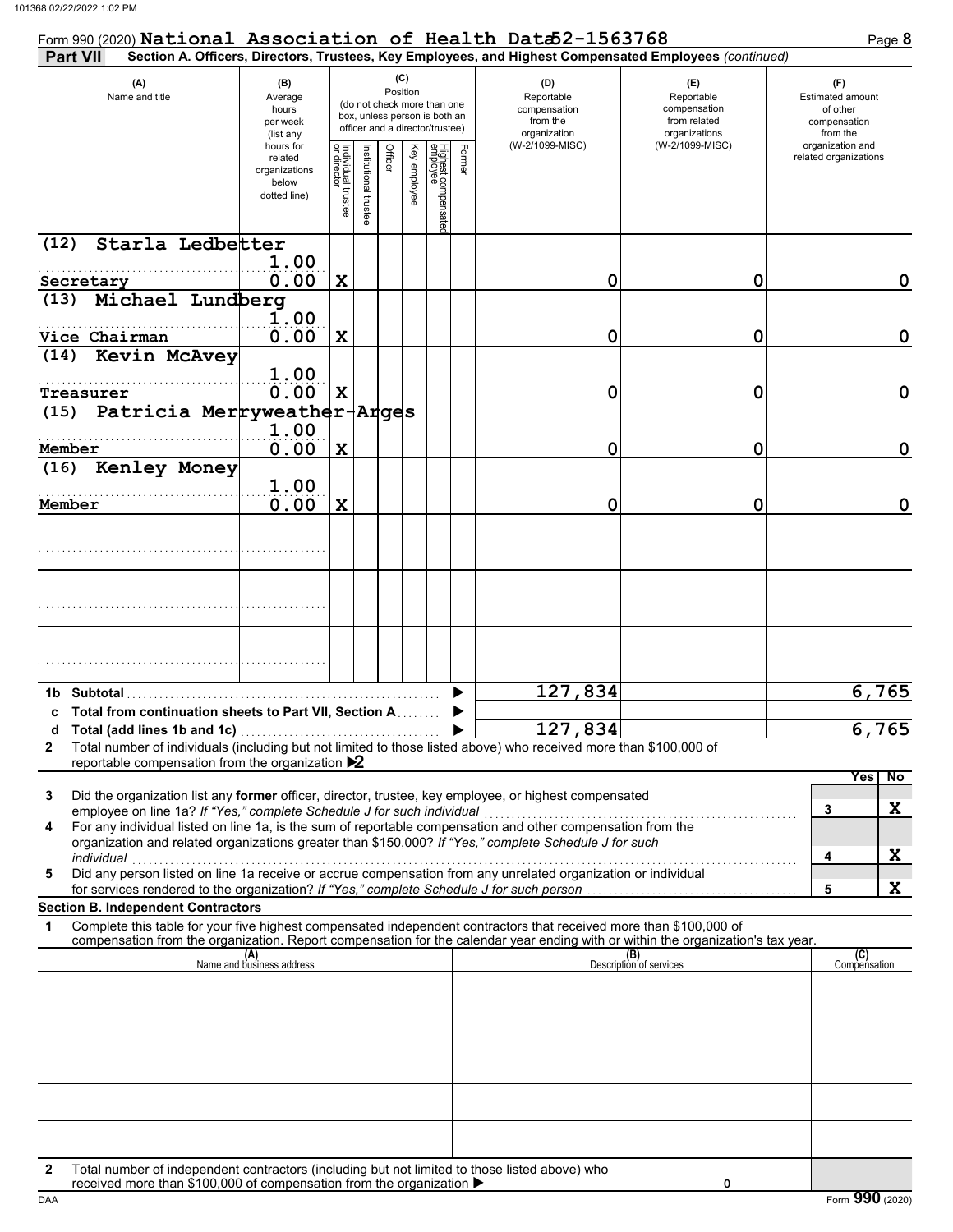## Form 990 (2020) Page **9 National Association of Health Data52-1563768**

### **Part VIII Statement of Revenue**

Check if Schedule O contains a response or note to any line in this Part VIII ................................

|                                                           |     |                                                       |    |                     |                 |                      | (A)<br>Total revenue | (B)<br>Related or exempt<br>function revenue | (C)<br>Unrelated<br>business revenue | (D)<br>Revenue excluded<br>from tax under<br>sections 512-514 |
|-----------------------------------------------------------|-----|-------------------------------------------------------|----|---------------------|-----------------|----------------------|----------------------|----------------------------------------------|--------------------------------------|---------------------------------------------------------------|
|                                                           |     |                                                       |    |                     |                 |                      |                      |                                              |                                      |                                                               |
| Contributions, Gifts, Grants<br>and Other Similar Amounts |     | 1a Federated campaigns                                |    | <u>a sa salawan</u> | 1a              |                      |                      |                                              |                                      |                                                               |
|                                                           |     | <b>b</b> Membership dues                              |    | .                   | 1b              |                      |                      |                                              |                                      |                                                               |
|                                                           |     | c Fundraising events                                  |    | .                   | 1 <sub>c</sub>  |                      |                      |                                              |                                      |                                                               |
|                                                           |     | d Related organizations                               |    |                     | 1 <sub>d</sub>  |                      |                      |                                              |                                      |                                                               |
|                                                           |     | Government grants (contributions)                     |    |                     | 1e              | 56,360               |                      |                                              |                                      |                                                               |
|                                                           |     | f All other contributions, gifts, grants,             |    |                     |                 |                      |                      |                                              |                                      |                                                               |
|                                                           |     | and similar amounts not included above                |    |                     | 1f              | 21,855               |                      |                                              |                                      |                                                               |
|                                                           |     | Noncash contributions included in lines 1a-1f         |    |                     | $1g$ \$         |                      |                      |                                              |                                      |                                                               |
|                                                           |     |                                                       |    |                     |                 | ▶                    | 78,215               |                                              |                                      |                                                               |
|                                                           |     |                                                       |    |                     |                 | <b>Business Code</b> |                      |                                              |                                      |                                                               |
|                                                           | 2a  | Contract revenue                                      |    |                     |                 |                      | 188,249              |                                              |                                      | 188,249                                                       |
|                                                           | b   | Membership dues                                       |    |                     |                 |                      | 169,208              |                                              |                                      | 169,208                                                       |
|                                                           |     | Conference fees                                       |    |                     |                 |                      | 146,685              |                                              |                                      | 146,685                                                       |
| Program Service<br>Revenue                                |     |                                                       |    |                     |                 |                      |                      |                                              |                                      |                                                               |
|                                                           |     |                                                       |    |                     |                 |                      |                      |                                              |                                      |                                                               |
|                                                           |     | f All other program service revenue                   |    |                     |                 |                      |                      |                                              |                                      |                                                               |
|                                                           |     |                                                       |    |                     |                 | ▶                    | 504,142              |                                              |                                      |                                                               |
|                                                           | 3   | Investment income (including dividends, interest, and |    |                     |                 |                      |                      |                                              |                                      |                                                               |
|                                                           |     | other similar amounts)                                |    |                     |                 |                      | 24,304               | 24,304                                       |                                      |                                                               |
|                                                           | 4   | Income from investment of tax-exempt bond proceeds    |    |                     |                 |                      |                      |                                              |                                      |                                                               |
|                                                           | 5   |                                                       |    |                     |                 |                      |                      |                                              |                                      |                                                               |
|                                                           |     |                                                       |    | (i) Real            |                 | (ii) Personal        |                      |                                              |                                      |                                                               |
|                                                           | 6а  | Gross rents                                           | 6a |                     |                 |                      |                      |                                              |                                      |                                                               |
|                                                           |     | Less: rental expenses                                 | 6b |                     |                 |                      |                      |                                              |                                      |                                                               |
|                                                           |     | Rental inc. or (loss)                                 | 6c |                     |                 |                      |                      |                                              |                                      |                                                               |
|                                                           | d   | Net rental income or (loss)                           |    |                     |                 |                      |                      |                                              |                                      |                                                               |
|                                                           |     | <b>7a</b> Gross amount from<br>sales of assets        |    | (i) Securities      |                 | (ii) Other           |                      |                                              |                                      |                                                               |
|                                                           |     | other than inventory                                  | 7a |                     | 69,780          |                      |                      |                                              |                                      |                                                               |
|                                                           |     | <b>b</b> Less: cost or other                          |    |                     |                 |                      |                      |                                              |                                      |                                                               |
|                                                           |     | basis and sales exps.                                 | 7b |                     | 72,726          |                      |                      |                                              |                                      |                                                               |
|                                                           |     | c Gain or (loss)                                      | 7c |                     | $-2,946$        |                      |                      |                                              |                                      |                                                               |
| <b>Other Revenue</b>                                      |     | d Net gain or (loss)                                  |    |                     |                 |                      | $-2,946$             | $-2,946$                                     |                                      |                                                               |
|                                                           |     | 8a Gross income from fundraising events               |    |                     |                 |                      |                      |                                              |                                      |                                                               |
|                                                           |     | (not including \$                                     |    | .                   |                 |                      |                      |                                              |                                      |                                                               |
|                                                           |     | of contributions reported on line 1c).                |    |                     |                 |                      |                      |                                              |                                      |                                                               |
|                                                           |     | See Part IV, line 18                                  |    |                     | 8a              |                      |                      |                                              |                                      |                                                               |
|                                                           |     | <b>b</b> Less: direct expenses                        |    |                     | 8b              |                      |                      |                                              |                                      |                                                               |
|                                                           |     | c Net income or (loss) from fundraising events        |    |                     |                 |                      |                      |                                              |                                      |                                                               |
|                                                           |     | 9a Gross income from gaming activities.               |    |                     |                 |                      |                      |                                              |                                      |                                                               |
|                                                           |     | See Part IV, line 19                                  |    | .                   | 9a              |                      |                      |                                              |                                      |                                                               |
|                                                           |     | <b>b</b> Less: direct expenses                        |    |                     | 9 <sub>b</sub>  |                      |                      |                                              |                                      |                                                               |
|                                                           |     | c Net income or (loss) from gaming activities         |    |                     |                 |                      |                      |                                              |                                      |                                                               |
|                                                           |     | 10a Gross sales of inventory, less                    |    |                     |                 |                      |                      |                                              |                                      |                                                               |
|                                                           |     | returns and allowances                                |    | $\mathbb{R}^2$ .    | 10a             |                      |                      |                                              |                                      |                                                               |
|                                                           |     | <b>b</b> Less: cost of goods sold                     |    |                     | 10 <sub>b</sub> |                      |                      |                                              |                                      |                                                               |
|                                                           |     | c Net income or (loss) from sales of inventory        |    |                     |                 |                      |                      |                                              |                                      |                                                               |
|                                                           |     |                                                       |    |                     |                 | <b>Business Code</b> |                      |                                              |                                      |                                                               |
| Miscellaneous<br>Revenue                                  | 11a |                                                       |    |                     |                 |                      | 403                  |                                              |                                      | 403                                                           |
|                                                           | b   |                                                       |    |                     |                 |                      |                      |                                              |                                      |                                                               |
|                                                           |     |                                                       |    |                     |                 |                      |                      |                                              |                                      |                                                               |
|                                                           | d   |                                                       |    |                     |                 |                      |                      |                                              |                                      |                                                               |
|                                                           | е   |                                                       |    |                     |                 | ▶                    | 403                  |                                              |                                      |                                                               |
|                                                           | 12  |                                                       |    |                     |                 |                      | 604,118              | 21,358                                       | 0                                    | 504,545                                                       |
|                                                           |     |                                                       |    |                     |                 |                      |                      |                                              |                                      | 000                                                           |

 $\Box$ 

Form **990** (2020)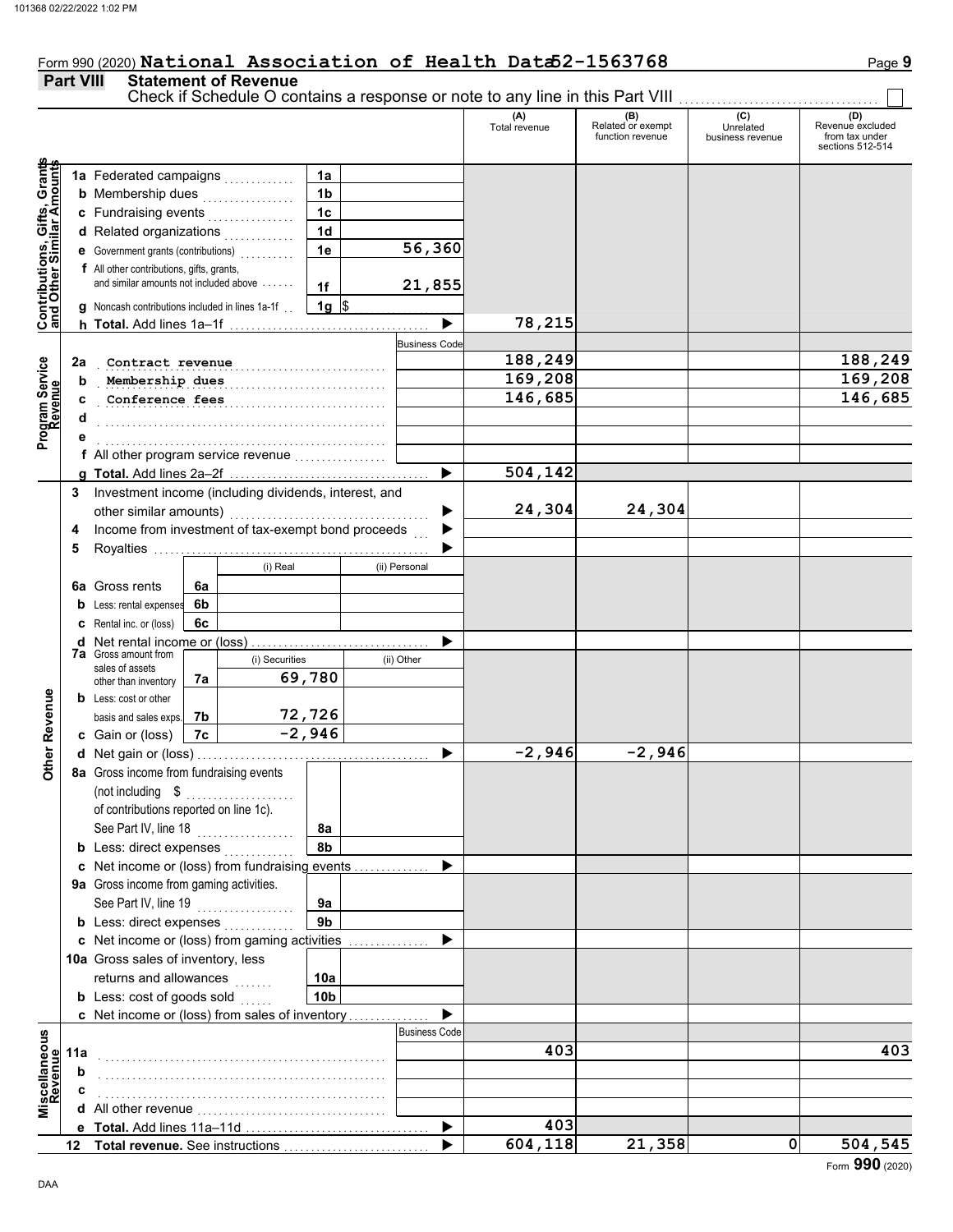### Form 990 (2020) Page **10 National Association of Health Data52-1563768**

|          | <b>Part IX</b><br><b>Statement of Functional Expenses</b>                                                                  |                         |                        |                       |                         |
|----------|----------------------------------------------------------------------------------------------------------------------------|-------------------------|------------------------|-----------------------|-------------------------|
|          | Section 501(c)(3) and 501(c)(4) organizations must complete all columns. All other organizations must complete column (A). |                         |                        |                       |                         |
|          | Check if Schedule O contains a response or note to any line in this Part IX                                                |                         |                        |                       | $\overline{\mathbf{x}}$ |
|          | Do not include amounts reported on lines 6b,                                                                               | (A)<br>Total expenses   | (B)<br>Program service | (C)<br>Management and | (D)<br>Fundraising      |
|          | 7b, 8b, 9b, and 10b of Part VIII.                                                                                          |                         | expenses               | general expenses      | expenses                |
| 1        | Grants and other assistance to domestic organizations                                                                      |                         |                        |                       |                         |
|          | and domestic governments. See Part IV, line 21                                                                             |                         |                        |                       |                         |
| 2        | Grants and other assistance to domestic<br>individuals. See Part IV, line 22                                               |                         |                        |                       |                         |
| 3.       | Grants and other assistance to foreign                                                                                     |                         |                        |                       |                         |
|          | organizations, foreign governments, and foreign                                                                            |                         |                        |                       |                         |
|          | individuals. See Part IV, lines 15 and 16                                                                                  |                         |                        |                       |                         |
| 4        | Benefits paid to or for members                                                                                            |                         |                        |                       |                         |
| 5        | Compensation of current officers, directors,                                                                               |                         |                        |                       |                         |
|          | trustees, and key employees                                                                                                | 127,834                 | 57,525                 | 63,917                | 6,392                   |
| 6        | Compensation not included above to disqualified                                                                            |                         |                        |                       |                         |
|          | persons (as defined under section 4958(f)(1)) and                                                                          |                         |                        |                       |                         |
|          | persons described in section 4958(c)(3)(B)                                                                                 |                         |                        |                       |                         |
| 7        | Other salaries and wages                                                                                                   | 139,611                 | 81,821                 | 51,526                | 6,264                   |
| 8        | Pension plan accruals and contributions (include                                                                           |                         |                        |                       |                         |
|          | section 401(k) and 403(b) employer contributions)                                                                          | 39,934                  | 22,451                 | 16,185                | $\frac{1,298}{324}$     |
| 9        | Other employee benefits                                                                                                    | 10,500                  | 6,130                  | 4,046                 |                         |
| 10       | Payroll taxes<br>.                                                                                                         | 19,686                  | 11,116                 | 7,772                 | 798                     |
| 11       | Fees for services (nonemployees):                                                                                          |                         |                        |                       |                         |
| a        |                                                                                                                            |                         |                        |                       |                         |
| b        | Legal                                                                                                                      |                         |                        |                       |                         |
|          |                                                                                                                            | 16,272                  |                        | 16,272                |                         |
| d        | Lobbying                                                                                                                   |                         |                        |                       |                         |
| е        | Professional fundraising services. See Part IV, line 17                                                                    |                         |                        |                       |                         |
| f        | Investment management fees                                                                                                 |                         |                        |                       |                         |
| g        | Other. (If line 11g amount exceeds 10% of line 25, column                                                                  |                         |                        |                       |                         |
|          | (A) amount, list line 11g expenses on Schedule O.)                                                                         | 58,178                  | 24,924                 | 29,014                | 4,240                   |
| 12<br>13 | Advertising and promotion<br>                                                                                              | 1,269                   | 1,248                  | 21                    |                         |
| 14       | Information technology<br>                                                                                                 |                         |                        |                       |                         |
| 15       | Royalties                                                                                                                  |                         |                        |                       |                         |
| 16       |                                                                                                                            | 348                     |                        | 348                   |                         |
|          | 17 Travel                                                                                                                  | $\overline{1}$ ,<br>090 |                        | 400                   | 690                     |
|          | 18 Payments of travel or entertainment expenses                                                                            |                         |                        |                       |                         |
|          | for any federal, state, or local public officials                                                                          |                         |                        |                       |                         |
| 19       | Conferences, conventions, and meetings                                                                                     | 10,628                  | 10,403                 | 225                   |                         |
| 20       | Interest                                                                                                                   | $\overline{787}$        | 787                    |                       |                         |
| 21       | Payments to affiliates<br>.                                                                                                |                         |                        |                       |                         |
| 22       | Depreciation, depletion, and amortization                                                                                  |                         |                        |                       |                         |
| 23       | Insurance <b>construction</b>                                                                                              | 1,610                   |                        | 1,610                 |                         |
| 24       | Other expenses. Itemize expenses not covered                                                                               |                         |                        |                       |                         |
|          | above (List miscellaneous expenses on line 24e. If                                                                         |                         |                        |                       |                         |
|          | line 24e amount exceeds 10% of line 25, column                                                                             |                         |                        |                       |                         |
|          | (A) amount, list line 24e expenses on Schedule O.)                                                                         |                         |                        |                       |                         |
| a        | Other                                                                                                                      | 926                     | 100                    | 741                   | 85                      |
| b        |                                                                                                                            |                         |                        |                       |                         |
| c        |                                                                                                                            |                         |                        |                       |                         |
| d        |                                                                                                                            |                         |                        |                       |                         |
| е        | All other expenses                                                                                                         | 428,673                 | 216,505                |                       |                         |
| 25<br>26 | Total functional expenses. Add lines 1 through 24e<br>Joint costs. Complete this line only if the                          |                         |                        | 192,077               | 20,091                  |
|          | organization reported in column (B) joint costs                                                                            |                         |                        |                       |                         |
|          | from a combined educational campaign and                                                                                   |                         |                        |                       |                         |
|          | fundraising solicitation. Check here     if<br>following SOP 98-2 (ASC 958-720)                                            |                         |                        |                       |                         |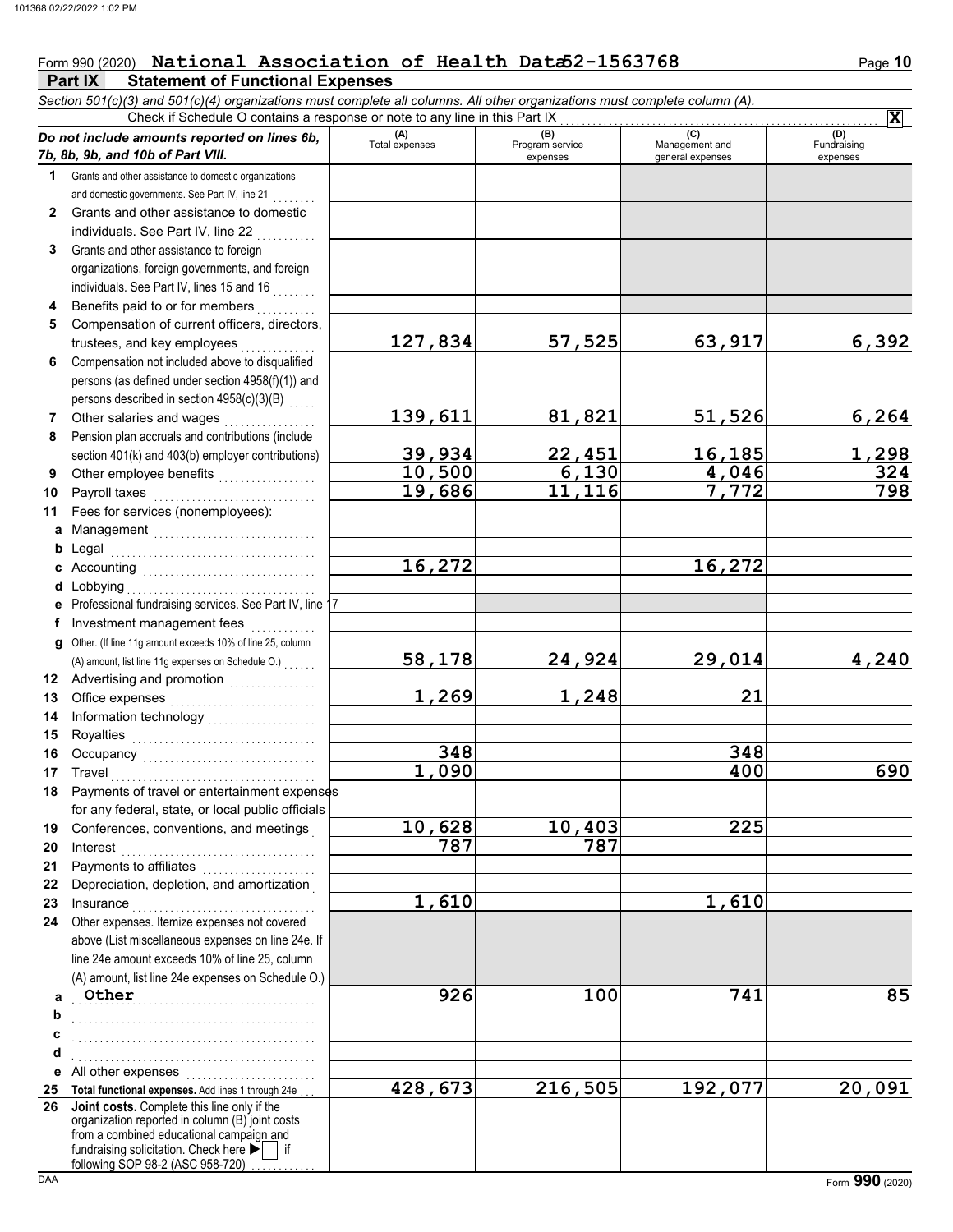**Part X Balance Sheet**

### Form 990 (2020) **National Association of Health Data52-1563768** Page 11 **National Association of Health Data52-1563768**

|                             |    | Check if Schedule O contains a response or note to any line in this Part X                                     |                 |                         |                 |                      |
|-----------------------------|----|----------------------------------------------------------------------------------------------------------------|-----------------|-------------------------|-----------------|----------------------|
|                             |    |                                                                                                                |                 | (A)                     |                 | (B)                  |
|                             |    |                                                                                                                |                 | Beginning of year       |                 | End of year          |
|                             | 1. | Cash-non-interest-bearing                                                                                      |                 | 113,214                 | 1               | 231,608              |
|                             | 2  |                                                                                                                |                 | 176,483                 | $\mathbf{2}$    | 171,551              |
|                             | 3  | Pledges and grants receivable, net                                                                             |                 | 3                       |                 |                      |
|                             | 4  | Accounts receivable, net                                                                                       | 53,285          | $\overline{\mathbf{4}}$ | 82,086          |                      |
|                             | 5  | Loans and other receivables from any current or former officer, director,                                      |                 |                         |                 |                      |
|                             |    | trustee, key employee, creator or founder, substantial contributor, or 35%                                     |                 |                         |                 |                      |
|                             |    | controlled entity or family member of any of these persons                                                     |                 |                         | 5               |                      |
|                             | 6  | Loans and other receivables from other disqualified persons (as defined                                        |                 |                         |                 |                      |
|                             |    | under section 4958(f)(1)), and persons described in section 4958(c)(3)(B)                                      |                 |                         | 6               |                      |
| Assets                      | 7  | Notes and loans receivable, net                                                                                |                 |                         | $\overline{7}$  |                      |
|                             | 8  | Inventories for sale or use                                                                                    |                 |                         | 8               |                      |
|                             | 9  | Prepaid expenses and deferred charges                                                                          |                 | 996                     | 9               |                      |
|                             |    | 10a Land, buildings, and equipment: cost or other                                                              |                 |                         |                 |                      |
|                             |    | basis. Complete Part VI of Schedule D                                                                          | 10a             |                         |                 |                      |
|                             |    | <b>b</b> Less: accumulated depreciation                                                                        | 10 <sub>b</sub> |                         | 10 <sub>c</sub> |                      |
|                             | 11 | Investments-publicly traded securities                                                                         |                 | 520,187                 | 11              | 610,213              |
|                             | 12 | Investments-other securities. See Part IV, line 11                                                             |                 |                         | 12              |                      |
|                             | 13 | Investments-program-related. See Part IV, line 11                                                              |                 |                         | 13              |                      |
|                             | 14 | Intangible assets                                                                                              |                 | 14                      |                 |                      |
|                             | 15 | Other assets. See Part IV, line 11                                                                             |                 | 15                      |                 |                      |
|                             | 16 |                                                                                                                |                 | 864,165                 | 16              | 1,095,458            |
|                             | 17 | Accounts payable and accrued expenses [[11][11] Accounts payable and accrued expenses [[11] Accounts are not a | 53,527          | 17                      | 71,349          |                      |
|                             | 18 | Grants payable                                                                                                 |                 | 18                      |                 |                      |
|                             | 19 | Deferred revenue                                                                                               |                 | 113,500                 | 19              | 150,326              |
|                             | 20 | Tax-exempt bond liabilities                                                                                    |                 |                         | 20              |                      |
|                             | 21 | Escrow or custodial account liability. Complete Part IV of Schedule D                                          |                 |                         | 21              |                      |
|                             | 22 | Loans and other payables to any current or former officer, director,                                           |                 |                         |                 |                      |
| Liabilities                 |    | trustee, key employee, creator or founder, substantial contributor, or 35%                                     |                 |                         |                 |                      |
|                             |    | controlled entity or family member of any of these persons                                                     |                 |                         | 22              |                      |
|                             | 23 | Secured mortgages and notes payable to unrelated third parties                                                 |                 |                         | 23              |                      |
|                             | 24 | Unsecured notes and loans payable to unrelated third parties                                                   |                 | 55,948                  | 24              | 62,554               |
|                             | 25 | Other liabilities (including federal income tax, payables to related third                                     |                 |                         |                 |                      |
|                             |    | parties, and other liabilities not included on lines 17-24). Complete Part X                                   |                 |                         |                 |                      |
|                             |    | of Schedule D                                                                                                  |                 |                         | 25              |                      |
|                             | 26 |                                                                                                                |                 | 222,975                 | 26              | $\overline{284,229}$ |
|                             |    | Organizations that follow FASB ASC 958, check here X                                                           |                 |                         |                 |                      |
|                             |    | and complete lines 27, 28, 32, and 33.                                                                         |                 |                         |                 |                      |
|                             | 27 | Net assets without donor restrictions                                                                          |                 | 641,190                 | 27              | 811,229              |
|                             | 28 | Net assets with donor restrictions                                                                             |                 |                         | 28              |                      |
|                             |    | Organizations that do not follow FASB ASC 958, check here ▶                                                    |                 |                         |                 |                      |
|                             |    | and complete lines 29 through 33.                                                                              |                 |                         |                 |                      |
|                             | 29 | Capital stock or trust principal, or current funds                                                             |                 |                         | 29              |                      |
|                             | 30 | Paid-in or capital surplus, or land, building, or equipment fund                                               |                 |                         | 30              |                      |
|                             | 31 | Retained earnings, endowment, accumulated income, or other funds                                               |                 |                         | 31              |                      |
| Net Assets or Fund Balances | 32 | Total net assets or fund balances                                                                              |                 | $\bf{641}$ , 190        | 32              | 811,229              |
|                             | 33 |                                                                                                                |                 | 864, 165                | 33              | 1,095,458            |
|                             |    |                                                                                                                |                 |                         |                 |                      |

Form **990** (2020)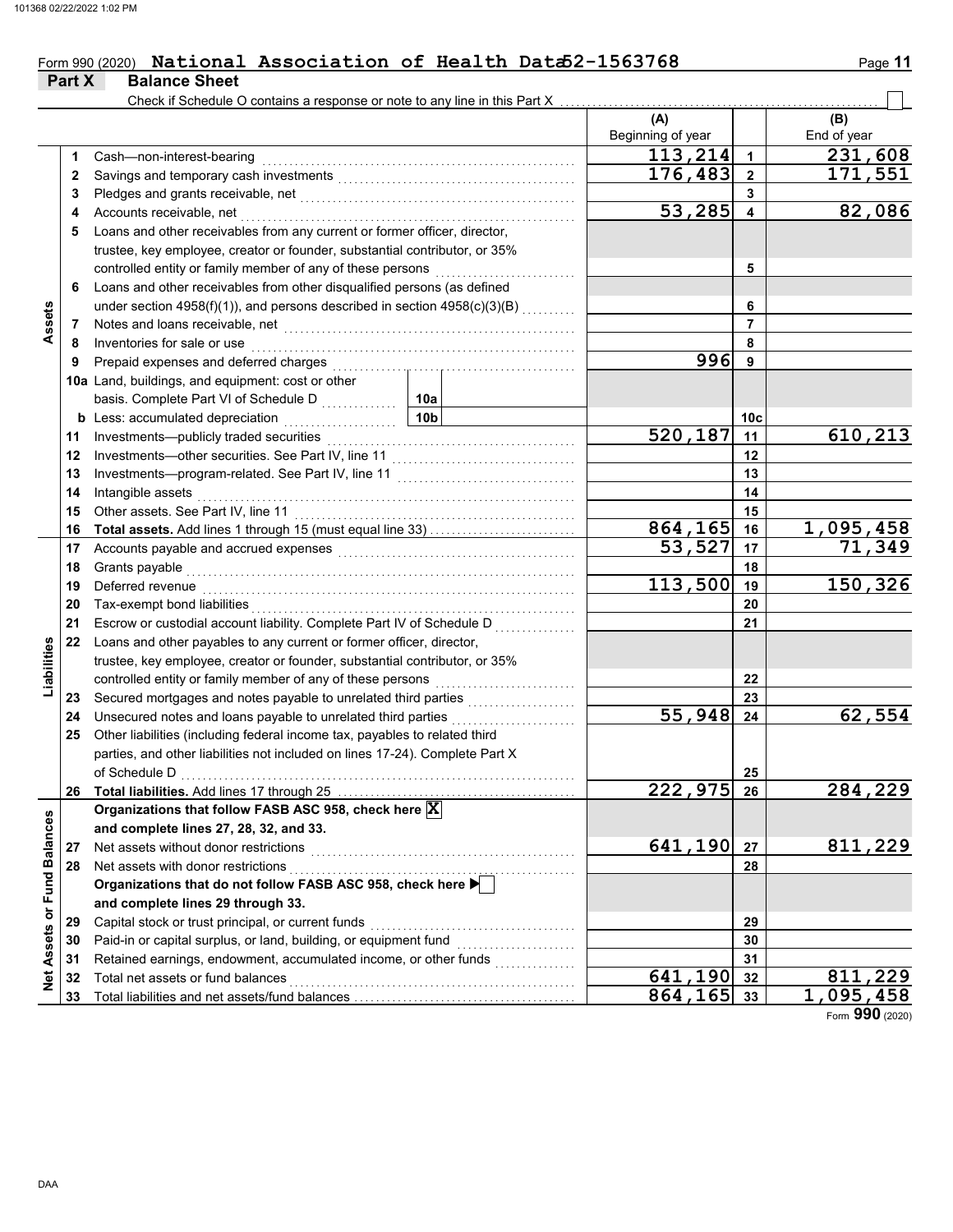|    | Form 990 (2020) National Association of Health Data52-1563768                                                                                                                                                                  |                         |                |             | Page 12  |
|----|--------------------------------------------------------------------------------------------------------------------------------------------------------------------------------------------------------------------------------|-------------------------|----------------|-------------|----------|
|    | Part XI<br><b>Reconciliation of Net Assets</b>                                                                                                                                                                                 |                         |                |             |          |
|    |                                                                                                                                                                                                                                |                         |                |             |          |
|    |                                                                                                                                                                                                                                | $\mathbf{1}$            |                |             | 604, 118 |
| 2  |                                                                                                                                                                                                                                | $\overline{2}$          |                |             | 428,673  |
| 3  |                                                                                                                                                                                                                                | 3                       |                |             | 175,445  |
| 4  | Net assets or fund balances at beginning of year (must equal Part X, line 32, column (A)) [[[[[[[[[[[[[[[[[[[                                                                                                                  | $\overline{\mathbf{4}}$ |                |             | 641,190  |
| 5  | Net unrealized gains (losses) on investments [11] with the context of the context of the context of the context of the context of the context of the context of the context of the context of the context of the context of th | 5                       |                |             | $-5,406$ |
| 6  | Donated services and use of facilities <b>constructs</b> and the service of the service of the services and use of facilities                                                                                                  | 6                       |                |             |          |
| 7  | Investment expenses                                                                                                                                                                                                            | $\overline{7}$          |                |             |          |
| 8  | Prior period adjustments                                                                                                                                                                                                       | 8                       |                |             |          |
| 9  | Other changes in net assets or fund balances (explain on Schedule O)                                                                                                                                                           | 9                       |                |             |          |
| 10 | Net assets or fund balances at end of year. Combine lines 3 through 9 (must equal Part X, line                                                                                                                                 |                         |                |             |          |
|    | 32, column (B))                                                                                                                                                                                                                | 10                      |                |             | 811,229  |
|    | <b>Financial Statements and Reporting</b><br><b>Part XII</b>                                                                                                                                                                   |                         |                |             |          |
|    |                                                                                                                                                                                                                                |                         |                |             |          |
|    |                                                                                                                                                                                                                                |                         |                | Yes No      |          |
| 1  | $\mathbf{X}$ Accrual<br>Accounting method used to prepare the Form 990:    <br>Cash<br>Other                                                                                                                                   |                         |                |             |          |
|    | If the organization changed its method of accounting from a prior year or checked "Other," explain in                                                                                                                          |                         |                |             |          |
|    | Schedule O.                                                                                                                                                                                                                    |                         |                |             |          |
|    | 2a Were the organization's financial statements compiled or reviewed by an independent accountant?                                                                                                                             |                         | 2a             | X           |          |
|    | If "Yes," check a box below to indicate whether the financial statements for the year were compiled or                                                                                                                         |                         |                |             |          |
|    | reviewed on a separate basis, consolidated basis, or both:                                                                                                                                                                     |                         |                |             |          |
|    | $ \mathbf{X} $ Separate basis<br>Consolidated basis<br>Both consolidated and separate basis<br>$\Box$                                                                                                                          |                         |                |             |          |
|    | b Were the organization's financial statements audited by an independent accountant?                                                                                                                                           |                         | 2 <sub>b</sub> |             | X        |
|    | If "Yes," check a box below to indicate whether the financial statements for the year were audited on a                                                                                                                        |                         |                |             |          |
|    | separate basis, consolidated basis, or both:                                                                                                                                                                                   |                         |                |             |          |
|    | Separate basis     Consolidated basis<br>  Both consolidated and separate basis                                                                                                                                                |                         |                |             |          |
|    | c If "Yes" to line 2a or 2b, does the organization have a committee that assumes responsibility for oversight of                                                                                                               |                         |                |             |          |
|    | the audit, review, or compilation of its financial statements and selection of an independent accountant?                                                                                                                      |                         | 2 <sub>c</sub> | $\mathbf x$ |          |
|    | If the organization changed either its oversight process or selection process during the tax year, explain on                                                                                                                  |                         |                |             |          |
|    | Schedule O.                                                                                                                                                                                                                    |                         |                |             |          |
|    | 3a As a result of a federal award, was the organization required to undergo an audit or audits as set forth in the                                                                                                             |                         |                |             |          |
|    | Single Audit Act and OMB Circular A-133?                                                                                                                                                                                       |                         | 3a             |             | X        |
|    | <b>b</b> If "Yes," did the organization undergo the required audit or audits? If the organization did not undergo the                                                                                                          |                         |                |             |          |
|    | required audit or audits, explain why on Schedule O and describe any steps taken to undergo such audits                                                                                                                        |                         | 3 <sub>b</sub> |             |          |

Form **990** (2020)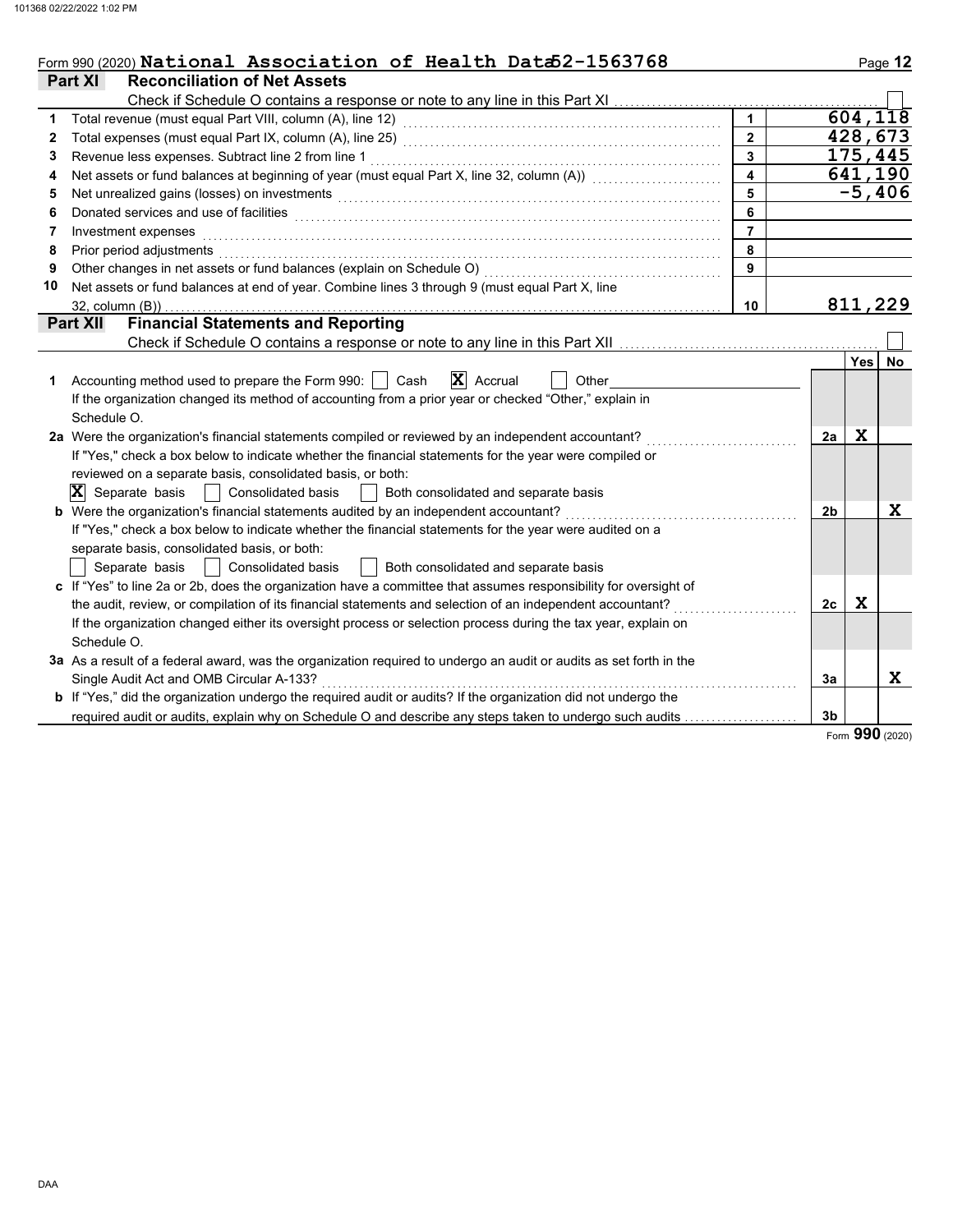| <b>SCHEDULE O</b><br>(Form 990 or 990-EZ)<br>Department of the Treasury | OMB No. 1545-0047<br>2020<br><b>Open to Public</b>                                                                                                                                                                             |            |                                                            |
|-------------------------------------------------------------------------|--------------------------------------------------------------------------------------------------------------------------------------------------------------------------------------------------------------------------------|------------|------------------------------------------------------------|
| Internal Revenue Service                                                | Go to www.irs.gov/Form990 for the latest information.<br>Name of the organization National Association of Health Data                                                                                                          |            | <b>Inspection</b><br><b>Employer identification number</b> |
|                                                                         | Organizations                                                                                                                                                                                                                  | 52-1563768 |                                                            |
|                                                                         | Form 990, Part VI, Line 6 - Classes of Members or Stockholders<br>NAHDO is a membership organization with four member classifications of<br>members: public, health care associations, corporate/vendor, and general.          |            |                                                            |
|                                                                         | Form 990, Part VI, Line 7a - Election of Members and Their Rights                                                                                                                                                              |            |                                                            |
|                                                                         | NAHDO is a membership organization with each member entitled to vote during                                                                                                                                                    |            |                                                            |
|                                                                         | the election of board members.                                                                                                                                                                                                 |            |                                                            |
|                                                                         | Form 990, Part VI, Line 11b - Organization's Process to Review Form 990<br>A draft copy of the Form 990 is provided to the board and the executive<br>director for review and approval prior to filing.                        |            |                                                            |
|                                                                         | Form 990, Part VI, Line 12c - Enforcement of Conflicts Policy                                                                                                                                                                  |            |                                                            |
|                                                                         | The organization's conflict of interest policy is reviewed annually. All                                                                                                                                                       |            |                                                            |
|                                                                         | potential conflicts of interest are brought to the attention of the                                                                                                                                                            |            |                                                            |
|                                                                         | executive director throughout the year. The manufacture of the security of the second state of the second state of the second state of the second state of the second state of the second state of the second state of the sec |            |                                                            |
| annually by the board.                                                  | Form 990, Part VI, Line 15a - Compensation Process for Top Official<br>Determined by market comparability data for similar positions and approved                                                                              |            |                                                            |
|                                                                         | Form 990, Part VI, Line 15b - Compensation Process for Officers                                                                                                                                                                |            |                                                            |
|                                                                         | All other employee compensation is recommended by executive director and                                                                                                                                                       |            |                                                            |
| approved by the board.                                                  |                                                                                                                                                                                                                                |            |                                                            |
|                                                                         |                                                                                                                                                                                                                                |            |                                                            |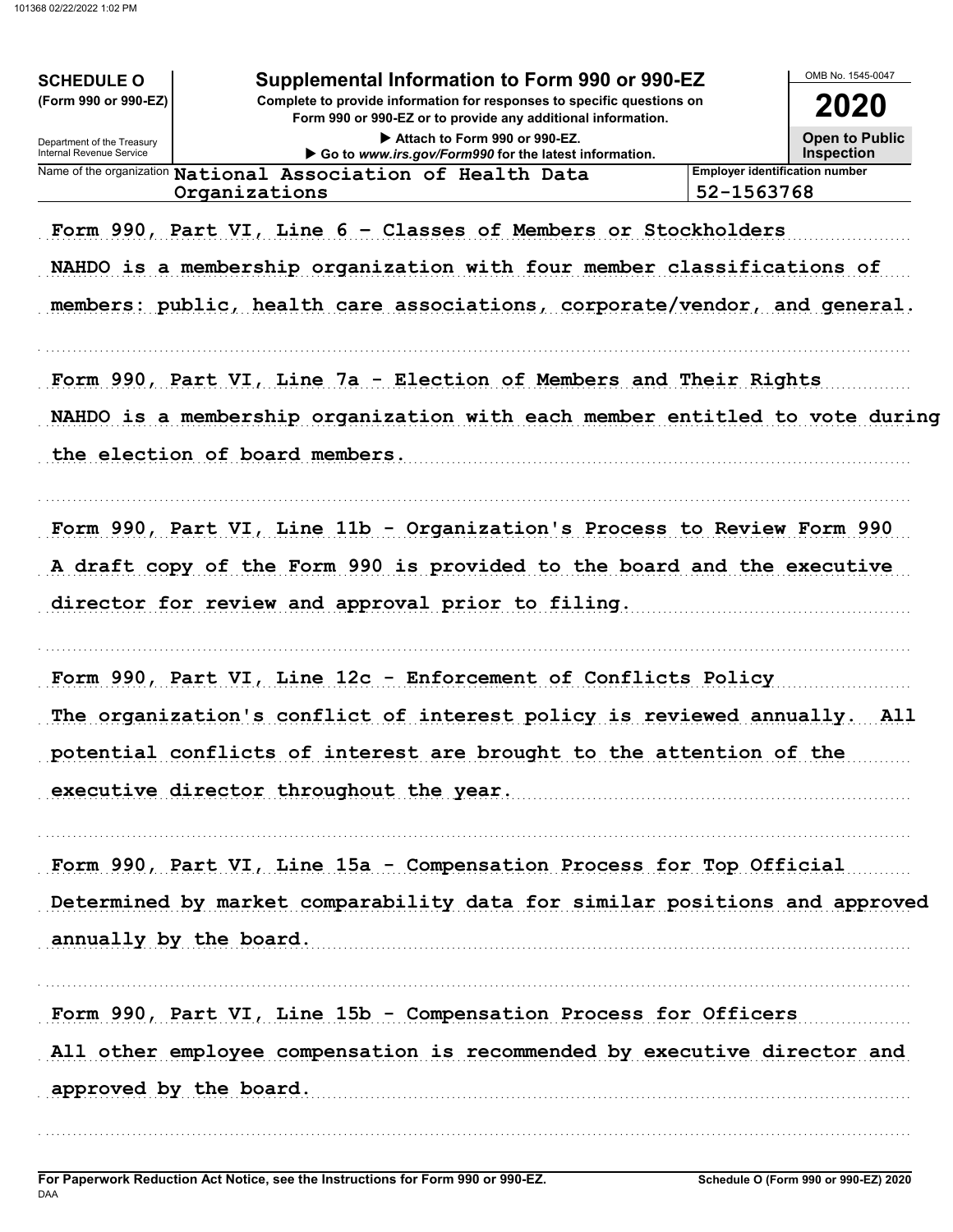| Schedule O (Form 990 or 990-EZ) 2020<br>Name of the organization |                  |                                                                         | Page 2<br><b>Employer identification number</b> |
|------------------------------------------------------------------|------------------|-------------------------------------------------------------------------|-------------------------------------------------|
| National Association of Health Data                              |                  |                                                                         | 52-1563768                                      |
|                                                                  |                  | Form 990, Part VI, Line 19 - Governing Documents Disclosure Explanation |                                                 |
|                                                                  |                  | Such documents are available upon request just as Forms 990.            |                                                 |
|                                                                  |                  | Form 990, Part IX, Line 11g - Other Fees for Services                   |                                                 |
| Description                                                      |                  |                                                                         |                                                 |
|                                                                  | Tot/Prog Service | Mgt & General                                                           | Fundraising                                     |
| Other Fees                                                       |                  |                                                                         |                                                 |
| \$                                                               | 24,924           | $\frac{29,014}{ }$                                                      | \$<br>4,240                                     |
|                                                                  |                  |                                                                         |                                                 |
|                                                                  |                  |                                                                         |                                                 |
|                                                                  |                  |                                                                         |                                                 |
|                                                                  |                  |                                                                         |                                                 |
|                                                                  |                  |                                                                         |                                                 |
|                                                                  |                  |                                                                         |                                                 |
|                                                                  |                  |                                                                         |                                                 |
|                                                                  |                  |                                                                         |                                                 |
|                                                                  |                  |                                                                         |                                                 |
|                                                                  |                  |                                                                         |                                                 |
|                                                                  |                  |                                                                         |                                                 |
|                                                                  |                  |                                                                         |                                                 |
|                                                                  |                  |                                                                         |                                                 |
|                                                                  |                  |                                                                         |                                                 |
|                                                                  |                  |                                                                         |                                                 |
|                                                                  |                  |                                                                         |                                                 |
|                                                                  |                  |                                                                         |                                                 |
|                                                                  |                  |                                                                         |                                                 |
|                                                                  |                  |                                                                         |                                                 |

| Rade T OI T                          |  |  |  |
|--------------------------------------|--|--|--|
| Schedule O (Form 990 or 990-EZ) 2020 |  |  |  |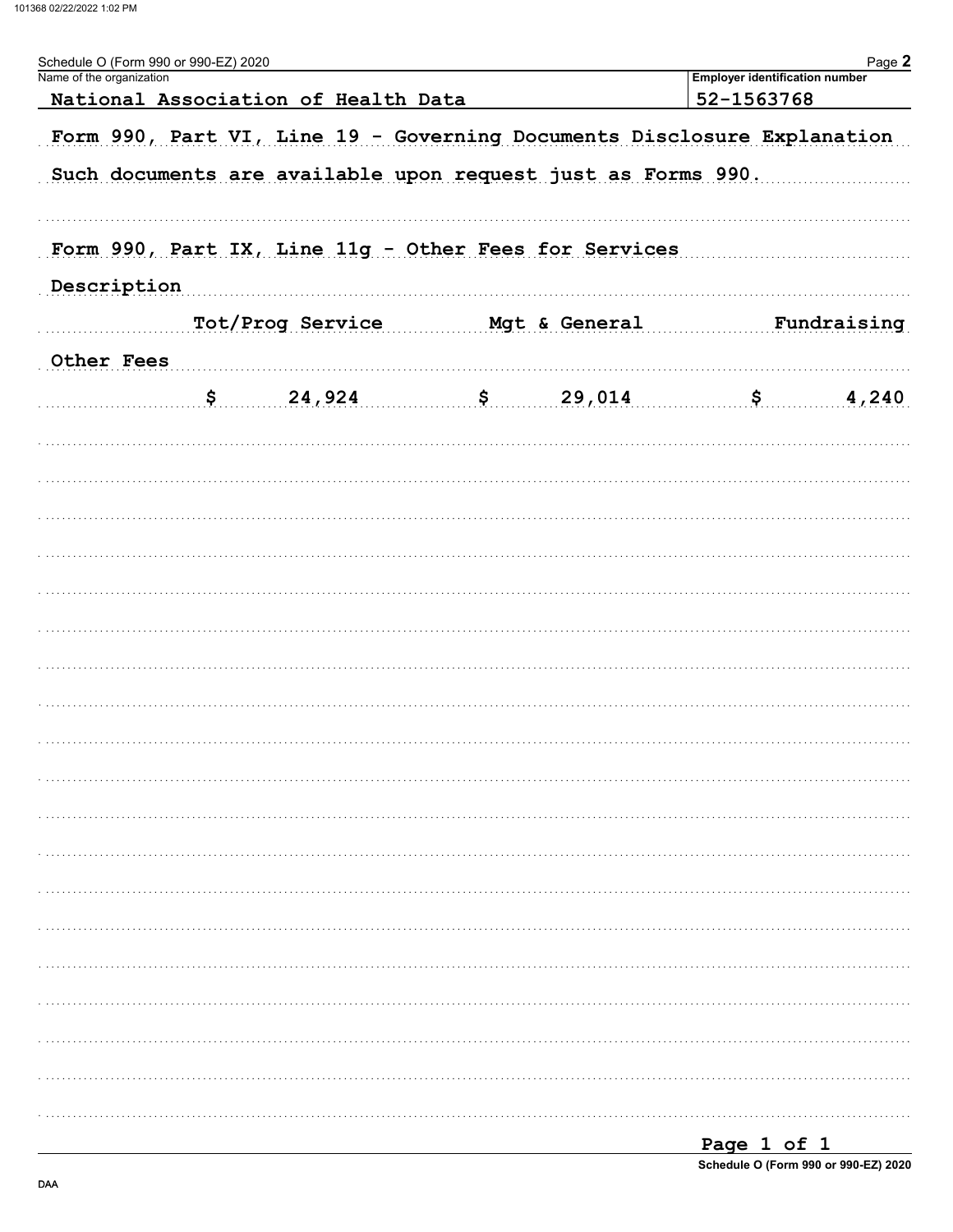| <b>SCHEDULE A</b><br>(Form 990 or 990-EZ)              |                                                                                                                                       | <b>Public Charity Status and Public Support</b>                                                                                                                                                                                                                        |                                                      |    |                                        | OMB No. 1545-0047                     |  |  |
|--------------------------------------------------------|---------------------------------------------------------------------------------------------------------------------------------------|------------------------------------------------------------------------------------------------------------------------------------------------------------------------------------------------------------------------------------------------------------------------|------------------------------------------------------|----|----------------------------------------|---------------------------------------|--|--|
|                                                        |                                                                                                                                       | Complete if the organization is a section 501(c)(3) organization or a section 4947(a)(1) nonexempt charitable trust.                                                                                                                                                   |                                                      |    |                                        | 2020                                  |  |  |
| Department of the Treasury<br>Internal Revenue Service | Attach to Form 990 or Form 990-EZ.<br><b>Open to Public</b><br>Go to www.irs.gov/Form990 for instructions and the latest information. |                                                                                                                                                                                                                                                                        |                                                      |    |                                        |                                       |  |  |
|                                                        |                                                                                                                                       |                                                                                                                                                                                                                                                                        |                                                      |    |                                        | Inspection                            |  |  |
| Name of the organization                               | Organizations                                                                                                                         | National Association of Health Data                                                                                                                                                                                                                                    |                                                      |    | 52-1563768                             | <b>Employer identification number</b> |  |  |
| Part I                                                 |                                                                                                                                       | Reason for Public Charity Status. (All organizations must complete this part.) See instructions.                                                                                                                                                                       |                                                      |    |                                        |                                       |  |  |
|                                                        |                                                                                                                                       | The organization is not a private foundation because it is: (For lines 1 through 12, check only one box.)                                                                                                                                                              |                                                      |    |                                        |                                       |  |  |
| 1                                                      |                                                                                                                                       | A church, convention of churches, or association of churches described in section 170(b)(1)(A)(i).                                                                                                                                                                     |                                                      |    |                                        |                                       |  |  |
| 2                                                      |                                                                                                                                       | A school described in section 170(b)(1)(A)(ii). (Attach Schedule E (Form 990 or 990-EZ).)                                                                                                                                                                              |                                                      |    |                                        |                                       |  |  |
| 3<br>4                                                 |                                                                                                                                       | A hospital or a cooperative hospital service organization described in section 170(b)(1)(A)(iii).<br>A medical research organization operated in conjunction with a hospital described in section 170(b)(1)(A)(iii). Enter the hospital's name,                        |                                                      |    |                                        |                                       |  |  |
| city, and state:                                       |                                                                                                                                       |                                                                                                                                                                                                                                                                        |                                                      |    |                                        |                                       |  |  |
| 5                                                      |                                                                                                                                       | An organization operated for the benefit of a college or university owned or operated by a governmental unit described in                                                                                                                                              |                                                      |    |                                        |                                       |  |  |
|                                                        | section 170(b)(1)(A)(iv). (Complete Part II.)                                                                                         |                                                                                                                                                                                                                                                                        |                                                      |    |                                        |                                       |  |  |
| 6                                                      |                                                                                                                                       | A federal, state, or local government or governmental unit described in section 170(b)(1)(A)(v).                                                                                                                                                                       |                                                      |    |                                        |                                       |  |  |
| 7                                                      | described in section 170(b)(1)(A)(vi). (Complete Part II.)                                                                            | An organization that normally receives a substantial part of its support from a governmental unit or from the general public                                                                                                                                           |                                                      |    |                                        |                                       |  |  |
| 8                                                      |                                                                                                                                       | A community trust described in section 170(b)(1)(A)(vi). (Complete Part II.)                                                                                                                                                                                           |                                                      |    |                                        |                                       |  |  |
| 9                                                      |                                                                                                                                       | An agricultural research organization described in section 170(b)(1)(A)(ix) operated in conjunction with a land-grant college                                                                                                                                          |                                                      |    |                                        |                                       |  |  |
| university:                                            |                                                                                                                                       | or university or a non-land-grant college of agriculture (see instructions). Enter the name, city, and state of the college or                                                                                                                                         |                                                      |    |                                        |                                       |  |  |
| $ \mathbf{X} $<br>10                                   |                                                                                                                                       | An organization that normally receives: (1) more than 33 1/3% of its support from contributions, membership fees, and gross                                                                                                                                            |                                                      |    |                                        |                                       |  |  |
|                                                        |                                                                                                                                       | receipts from activities related to its exempt functions, subject to certain exceptions; and (2) no more than 331/3% of its                                                                                                                                            |                                                      |    |                                        |                                       |  |  |
|                                                        |                                                                                                                                       | support from gross investment income and unrelated business taxable income (less section 511 tax) from businesses<br>acquired by the organization after June 30, 1975. See section 509(a)(2). (Complete Part III.)                                                     |                                                      |    |                                        |                                       |  |  |
| 11                                                     |                                                                                                                                       | An organization organized and operated exclusively to test for public safety. See section 509(a)(4).                                                                                                                                                                   |                                                      |    |                                        |                                       |  |  |
| 12                                                     |                                                                                                                                       | An organization organized and operated exclusively for the benefit of, to perform the functions of, or to carry out the purposes                                                                                                                                       |                                                      |    |                                        |                                       |  |  |
|                                                        |                                                                                                                                       | of one or more publicly supported organizations described in section $509(a)(1)$ or section $509(a)(2)$ . See section $509(a)(3)$ .<br>Check the box in lines 12a through 12d that describes the type of supporting organization and complete lines 12e, 12f, and 12g. |                                                      |    |                                        |                                       |  |  |
| а                                                      |                                                                                                                                       | Type I. A supporting organization operated, supervised, or controlled by its supported organization(s), typically by giving                                                                                                                                            |                                                      |    |                                        |                                       |  |  |
|                                                        |                                                                                                                                       | the supported organization(s) the power to regularly appoint or elect a majority of the directors or trustees of the                                                                                                                                                   |                                                      |    |                                        |                                       |  |  |
|                                                        |                                                                                                                                       | supporting organization. You must complete Part IV, Sections A and B.                                                                                                                                                                                                  |                                                      |    |                                        |                                       |  |  |
| b                                                      |                                                                                                                                       | Type II. A supporting organization supervised or controlled in connection with its supported organization(s), by having<br>control or management of the supporting organization vested in the same persons that control or manage the supported                        |                                                      |    |                                        |                                       |  |  |
|                                                        |                                                                                                                                       | organization(s). You must complete Part IV, Sections A and C.                                                                                                                                                                                                          |                                                      |    |                                        |                                       |  |  |
| c                                                      |                                                                                                                                       | Type III functionally integrated. A supporting organization operated in connection with, and functionally integrated with,                                                                                                                                             |                                                      |    |                                        |                                       |  |  |
| d                                                      |                                                                                                                                       | its supported organization(s) (see instructions). You must complete Part IV, Sections A, D, and E.<br>Type III non-functionally integrated. A supporting organization operated in connection with its supported organization(s)                                        |                                                      |    |                                        |                                       |  |  |
|                                                        |                                                                                                                                       | that is not functionally integrated. The organization generally must satisfy a distribution requirement and an attentiveness                                                                                                                                           |                                                      |    |                                        |                                       |  |  |
|                                                        |                                                                                                                                       | requirement (see instructions). You must complete Part IV, Sections A and D, and Part V.                                                                                                                                                                               |                                                      |    |                                        |                                       |  |  |
| е                                                      |                                                                                                                                       | Check this box if the organization received a written determination from the IRS that it is a Type I, Type II, Type III<br>functionally integrated, or Type III non-functionally integrated supporting organization.                                                   |                                                      |    |                                        |                                       |  |  |
| f                                                      | Enter the number of supported organizations                                                                                           |                                                                                                                                                                                                                                                                        |                                                      |    |                                        |                                       |  |  |
| g                                                      |                                                                                                                                       | Provide the following information about the supported organization(s).                                                                                                                                                                                                 |                                                      |    |                                        |                                       |  |  |
| (i) Name of supported<br>organization                  | (ii) EIN                                                                                                                              | (iii) Type of organization<br>(described on lines 1-10                                                                                                                                                                                                                 | (iv) Is the organization<br>listed in your governing |    | (v) Amount of monetary<br>support (see | (vi) Amount of<br>other support (see  |  |  |
|                                                        |                                                                                                                                       | above (see instructions))                                                                                                                                                                                                                                              | document?                                            |    | instructions)                          | instructions)                         |  |  |
|                                                        |                                                                                                                                       |                                                                                                                                                                                                                                                                        | Yes                                                  | No |                                        |                                       |  |  |
| (A)                                                    |                                                                                                                                       |                                                                                                                                                                                                                                                                        |                                                      |    |                                        |                                       |  |  |
| (B)                                                    |                                                                                                                                       |                                                                                                                                                                                                                                                                        |                                                      |    |                                        |                                       |  |  |
|                                                        |                                                                                                                                       |                                                                                                                                                                                                                                                                        |                                                      |    |                                        |                                       |  |  |
| (C)                                                    |                                                                                                                                       |                                                                                                                                                                                                                                                                        |                                                      |    |                                        |                                       |  |  |
|                                                        |                                                                                                                                       |                                                                                                                                                                                                                                                                        |                                                      |    |                                        |                                       |  |  |
| (D)                                                    |                                                                                                                                       |                                                                                                                                                                                                                                                                        |                                                      |    |                                        |                                       |  |  |
|                                                        |                                                                                                                                       |                                                                                                                                                                                                                                                                        |                                                      |    |                                        |                                       |  |  |
| (E)                                                    |                                                                                                                                       |                                                                                                                                                                                                                                                                        |                                                      |    |                                        |                                       |  |  |
| <b>Total</b>                                           |                                                                                                                                       |                                                                                                                                                                                                                                                                        |                                                      |    |                                        |                                       |  |  |

**For Paperwork Reduction Act Notice, see the Instructions for Form 990 or 990-EZ.**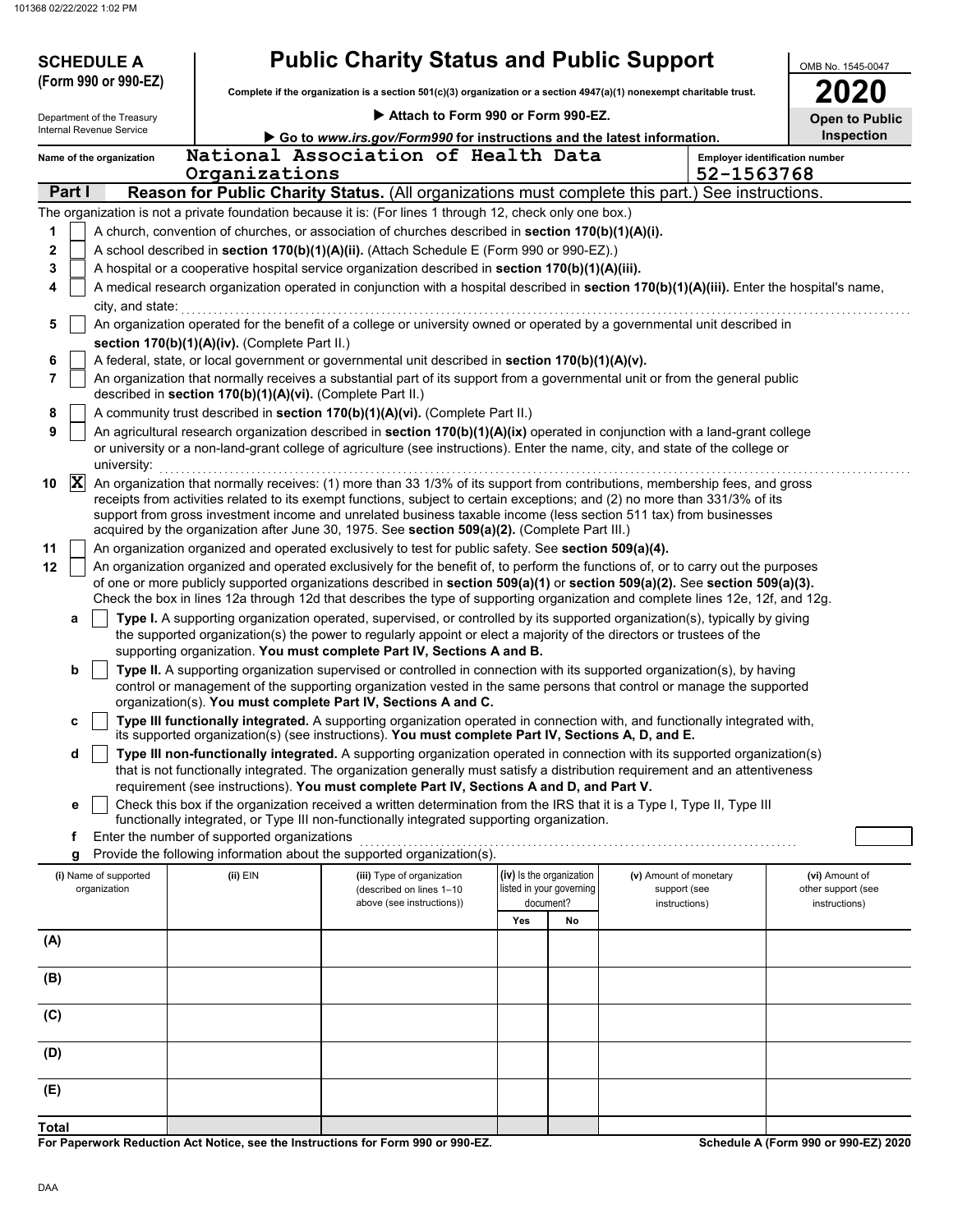|              | 68 02/22/2022 1:02 PM                                                                                                                                                                                                        |          |                                              |            |            |          |           |
|--------------|------------------------------------------------------------------------------------------------------------------------------------------------------------------------------------------------------------------------------|----------|----------------------------------------------|------------|------------|----------|-----------|
|              |                                                                                                                                                                                                                              |          |                                              |            |            |          |           |
|              |                                                                                                                                                                                                                              |          |                                              |            |            |          |           |
|              | Schedule A (Form 990 or 990-EZ) 2020                                                                                                                                                                                         |          | National Association of Health Data2-1563768 |            |            |          | Page 2    |
|              | Support Schedule for Organizations Described in Sections 170(b)(1)(A)(iv) and 170(b)(1)(A)(vi)<br>Part II                                                                                                                    |          |                                              |            |            |          |           |
|              | (Complete only if you checked the box on line 5, 7, or 8 of Part I or if the organization failed to qualify under<br>Part III. If the organization fails to qualify under the tests listed below, please complete Part III.) |          |                                              |            |            |          |           |
|              | <b>Section A. Public Support</b>                                                                                                                                                                                             |          |                                              |            |            |          |           |
|              | Calendar year (or fiscal year beginning in) ▶                                                                                                                                                                                | (a) 2016 |                                              |            |            |          |           |
|              |                                                                                                                                                                                                                              |          | (b) 2017                                     | $(c)$ 2018 | $(d)$ 2019 | (e) 2020 | (f) Total |
| 1            | Gifts, grants, contributions, and<br>membership fees received. (Do not<br>include any "unusual grants.")                                                                                                                     |          |                                              |            |            |          |           |
| $\mathbf{2}$ | Tax revenues levied for the<br>organization's benefit and either paid<br>to or expended on its behalf                                                                                                                        |          |                                              |            |            |          |           |
| 3            | The value of services or facilities<br>furnished by a governmental unit to the<br>organization without charge                                                                                                                |          |                                              |            |            |          |           |
| 4            | Total. Add lines 1 through 3                                                                                                                                                                                                 |          |                                              |            |            |          |           |
| 5            | The portion of total contributions by<br>each person (other than a<br>governmental unit or publicly<br>supported organization) included on<br>line 1 that exceeds 2% of the amount                                           |          |                                              |            |            |          |           |
|              | shown on line 11, column (f)                                                                                                                                                                                                 |          |                                              |            |            |          |           |
| 6            | Public support. Subtract line 5 from line 4<br><b>Section B. Total Support</b>                                                                                                                                               |          |                                              |            |            |          |           |
|              | Calendar year (or fiscal year beginning in)                                                                                                                                                                                  | (a) 2016 | (b) 2017                                     | $(c)$ 2018 | $(d)$ 2019 | (e) 2020 | (f) Total |
| 7            | Amounts from line 4                                                                                                                                                                                                          |          |                                              |            |            |          |           |
| 8            | Gross income from interest, dividends,                                                                                                                                                                                       |          |                                              |            |            |          |           |
|              | payments received on securities loans,<br>rents, royalties, and income from<br>similar sources                                                                                                                               |          |                                              |            |            |          |           |
| 9            | Net income from unrelated business<br>activities, whether or not the business<br>is regularly carried on                                                                                                                     |          |                                              |            |            |          |           |
|              | Other income. Do not include gain or<br>loss from the sale of capital assets<br>(Explain in Part VI.).                                                                                                                       |          |                                              |            |            |          |           |
| 11           | Total support. Add lines 7 through 10                                                                                                                                                                                        |          |                                              |            |            |          |           |
| 12           | Gross receipts from related activities, etc. (see instructions)                                                                                                                                                              |          |                                              |            |            | 12       |           |
| 13           | First 5 years. If the Form 990 is for the organization's first, second, third, fourth, or fifth tax year as a section 501(c)(3)                                                                                              |          |                                              |            |            |          |           |
|              | organization, check this box and stop here                                                                                                                                                                                   |          |                                              |            |            |          |           |
|              | <b>Section C. Computation of Public Support Percentage</b>                                                                                                                                                                   |          |                                              |            |            |          |           |
| 14           | Public support percentage for 2020 (line 6, column (f) divided by line 11, column (f)) [[[[[[[[[[[[[[[[[[[[[[                                                                                                                |          |                                              |            |            | 14       | %         |
| 15           | Public support percentage from 2019 Schedule A, Part II, line 14                                                                                                                                                             |          |                                              |            |            | 15       | %         |
| 16a          | 33 1/3% support test-2020. If the organization did not check the box on line 13, and line 14 is 33 1/3% or more, check this                                                                                                  |          |                                              |            |            |          |           |
|              | box and stop here. The organization qualifies as a publicly supported organization                                                                                                                                           |          |                                              |            |            |          |           |
| b            | 33 1/3% support test-2019. If the organization did not check a box on line 13 or 16a, and line 15 is 33 1/3% or more, check                                                                                                  |          |                                              |            |            |          |           |
|              | this box and stop here. The organization qualifies as a publicly supported organization                                                                                                                                      |          |                                              |            |            |          |           |
|              | 17a 10%-facts-and-circumstances test-2020. If the organization did not check a box on line 13, 16a, or 16b, and line 14 is                                                                                                   |          |                                              |            |            |          |           |
|              | 10% or more, and if the organization meets the "facts-and-circumstances" test, check this box and stop here. Explain in                                                                                                      |          |                                              |            |            |          |           |
|              | Part VI how the organization meets the "facts-and-circumstances" test. The organization qualifies as a publicly supported<br>organization                                                                                    |          |                                              |            |            |          |           |
|              |                                                                                                                                                                                                                              |          |                                              |            |            |          |           |

|    | <b>b</b> 10%-facts-and-circumstances test-2019. If the organization did not check a box on line 13, 16a, 16b, or 17a, and line |
|----|--------------------------------------------------------------------------------------------------------------------------------|
|    | 15 is 10% or more, and if the organization meets the "facts-and-circumstances" test, check this box and stop here. Explain     |
|    | in Part VI how the organization meets the "facts-and-circumstances" test. The organization qualifies as a publicly supported   |
|    | organization                                                                                                                   |
| 18 | <b>Private foundation.</b> If the organization did not check a box on line 13, 16a, 16b, 17a, or 17b, check this box and see   |

 $\blacktriangleright$   $\Box$ instructions . . . . . . . . . . . . . . . . . . . . . . . . . . . . . . . . . . . . . . . . . . . . . . . . . . . . . . . . . . . . . . . . . . . . . . . . . . . . . . . . . . . . . . . . . . . . . . . . . . . . . . . . . . . . . . . . . . . . . . . . . . . . . . . . . . . . . . . **Schedule A (Form 990 or 990-EZ) 2020**

 $\blacktriangleright$   $\Box$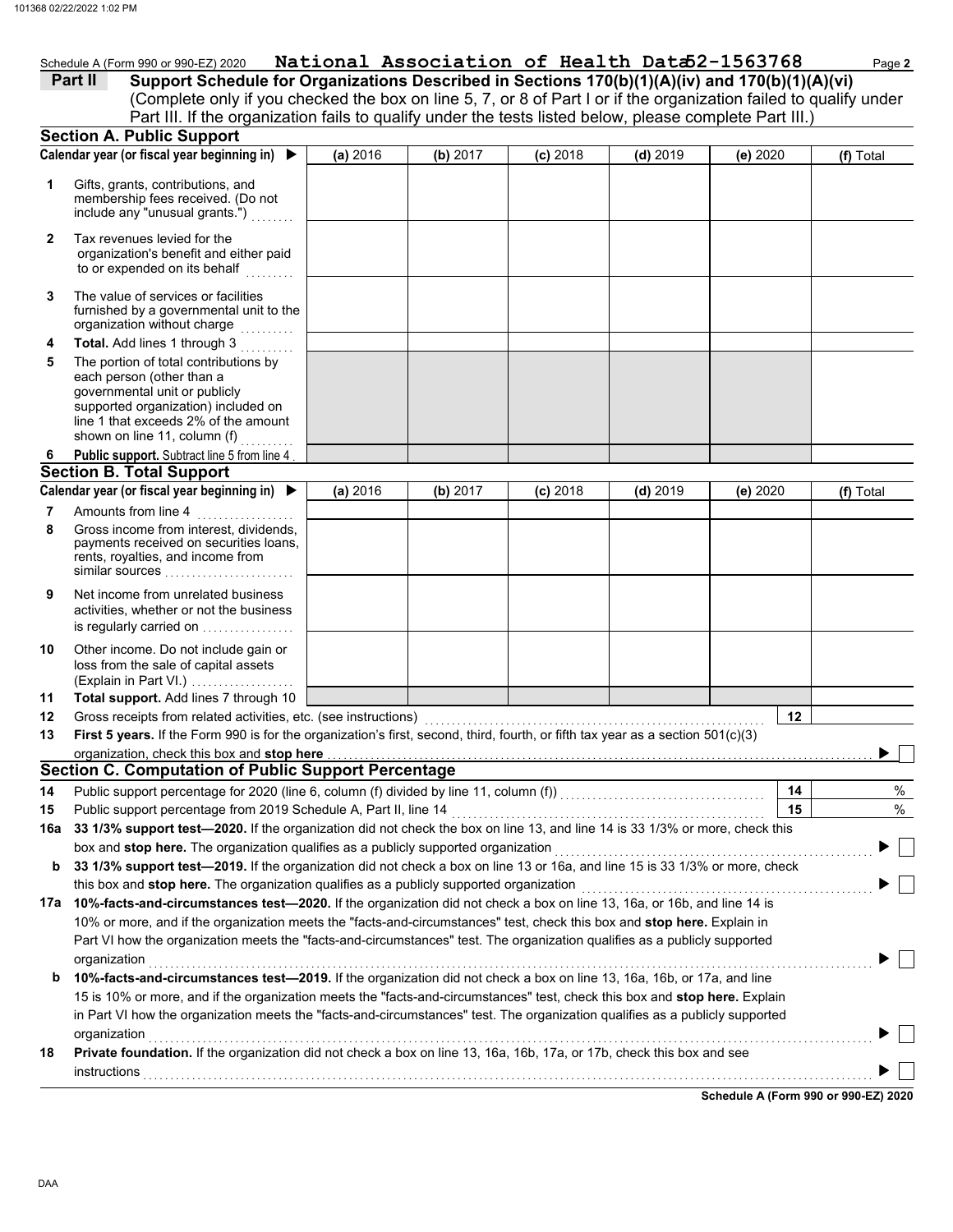### Schedule A (Form 990 or 990-EZ) 2020 Page **3 National Association of Health Data52-1563768**

**Part III** Support Schedule for Organizations Described in Section 509(a)(2)

(Complete only if you checked the box on line 10 of Part I or if the organization failed to qualify under Part II. If the organization fails to qualify under the tests listed below, please complete Part II.)

|              | <b>Section A. Public Support</b>                                                                                                                                                  |          |          |            |            |          |                |
|--------------|-----------------------------------------------------------------------------------------------------------------------------------------------------------------------------------|----------|----------|------------|------------|----------|----------------|
|              | Calendar year (or fiscal year beginning in)                                                                                                                                       | (a) 2016 | (b) 2017 | $(c)$ 2018 | $(d)$ 2019 | (e) 2020 | (f) Total      |
| 1            | Gifts, grants, contributions, and membership fees<br>received. (Do not include any "unusual grants.")                                                                             | 146,592  | 49,178   | 69,257     | 20,653     | 78,215   | 363,895        |
| $\mathbf{2}$ | Gross receipts from admissions, merchandise<br>sold or services performed, or facilities<br>furnished in any activity that is related to the<br>organization's tax-exempt purpose | 340,303  | 375,892  | 537,282    | 700,463    | 528,446  | 2,482,386      |
| 3            | Gross receipts from activities that are not an<br>unrelated trade or business under section 513                                                                                   |          |          |            |            |          |                |
| 4            | Tax revenues levied for the<br>organization's benefit and either paid<br>to or expended on its behalf                                                                             |          |          |            |            |          |                |
| 5            | The value of services or facilities<br>furnished by a governmental unit to the<br>organization without charge                                                                     |          |          |            |            |          |                |
| 6            | Total. Add lines 1 through 5                                                                                                                                                      | 486,895  | 425,070  | 606,539    | 721,116    | 606,661  | 2,846,281      |
|              | 7a Amounts included on lines 1, 2, and 3<br>received from disqualified persons                                                                                                    | 5,000    |          |            |            |          | 5,000          |
|              | <b>b</b> Amounts included on lines 2 and 3<br>received from other than disqualified<br>persons that exceed the greater of \$5,000<br>or 1% of the amount on line 13 for the year  | 59,881   | 13,713   | 48,851     |            |          | 122,445        |
|              | c Add lines 7a and 7b<br><u>.</u>                                                                                                                                                 | 64,881   | 13,713   | 48,851     |            |          | 127,445        |
| 8            | Public support. (Subtract line 7c from                                                                                                                                            |          |          |            |            |          |                |
|              | line $6.$ )<br><b>Section B. Total Support</b>                                                                                                                                    |          |          |            |            |          | 2,718,836      |
|              | Calendar year (or fiscal year beginning in)                                                                                                                                       | (a) 2016 | (b) 2017 | $(c)$ 2018 | $(d)$ 2019 | (e) 2020 | (f) Total      |
| 9            | Amounts from line 6                                                                                                                                                               | 486,895  | 425,070  |            |            |          |                |
|              |                                                                                                                                                                                   |          |          | 606,539    | 721,116    | 606,661  | 2,846,281      |
| 10a          | Gross income from interest, dividends,<br>payments received on securities loans, rents,<br>royalties, and income from similar sources.                                            | 189      | 473      | 694        |            |          | 1,356          |
| b            | Unrelated business taxable income (less<br>section 511 taxes) from businesses<br>acquired after June 30, 1975                                                                     |          |          |            |            |          |                |
|              | c Add lines 10a and 10b $\ldots$                                                                                                                                                  | 189      | 473      | 694        |            |          | 1,356          |
| 11           | Net income from unrelated business<br>activities not included in line 10b, whether<br>or not the business is regularly carried on                                                 |          |          |            | 5,996      |          | 5,996          |
| 12           | Other income. Do not include gain or<br>loss from the sale of capital assets<br>(Explain in Part VI.)                                                                             |          |          |            |            |          |                |
| 13           | Total support. (Add lines 9, 10c, 11,                                                                                                                                             |          |          |            |            |          |                |
|              | and 12.)                                                                                                                                                                          | 487,084  | 425,543  | 607,233    | 727,112    | 606,661  | 2,853,633      |
| 14           | First 5 years. If the Form 990 is for the organization's first, second, third, fourth, or fifth tax year as a section 501(c)(3)                                                   |          |          |            |            |          |                |
|              | organization, check this box and stop here                                                                                                                                        |          |          |            |            |          |                |
|              | <b>Section C. Computation of Public Support Percentage</b>                                                                                                                        |          |          |            |            |          |                |
| 15<br>16     | Public support percentage for 2020 (line 8, column (f), divided by line 13, column (f)) [[[[[[[[[[[[[[[[[[[[[                                                                     |          |          |            |            | 15<br>16 | 95.28%         |
|              | Section D. Computation of Investment Income Percentage                                                                                                                            |          |          |            |            |          | 86.50%         |
| 17           | Investment income percentage for 2020 (line 10c, column (f), divided by line 13, column (f)) [[[[[[[[[[[[[[[[                                                                     |          |          |            |            | 17       | $\%$           |
|              | 18 Investment income percentage from 2019 Schedule A, Part III, line 17                                                                                                           |          |          |            |            | 18       | $\%$           |
|              | 19a 33 1/3% support tests—2020. If the organization did not check the box on line 14, and line 15 is more than 33 1/3%, and line                                                  |          |          |            |            |          |                |
|              | 17 is not more than 33 1/3%, check this box and stop here. The organization qualifies as a publicly supported organization.                                                       |          |          |            |            |          | $ \mathbf{x} $ |
| b            | 33 1/3% support tests-2019. If the organization did not check a box on line 14 or line 19a, and line 16 is more than 33 1/3%, and                                                 |          |          |            |            |          |                |
|              | line 18 is not more than 33 1/3%, check this box and stop here. The organization qualifies as a publicly supported organization                                                   |          |          |            |            |          |                |
| 20           |                                                                                                                                                                                   |          |          |            |            |          |                |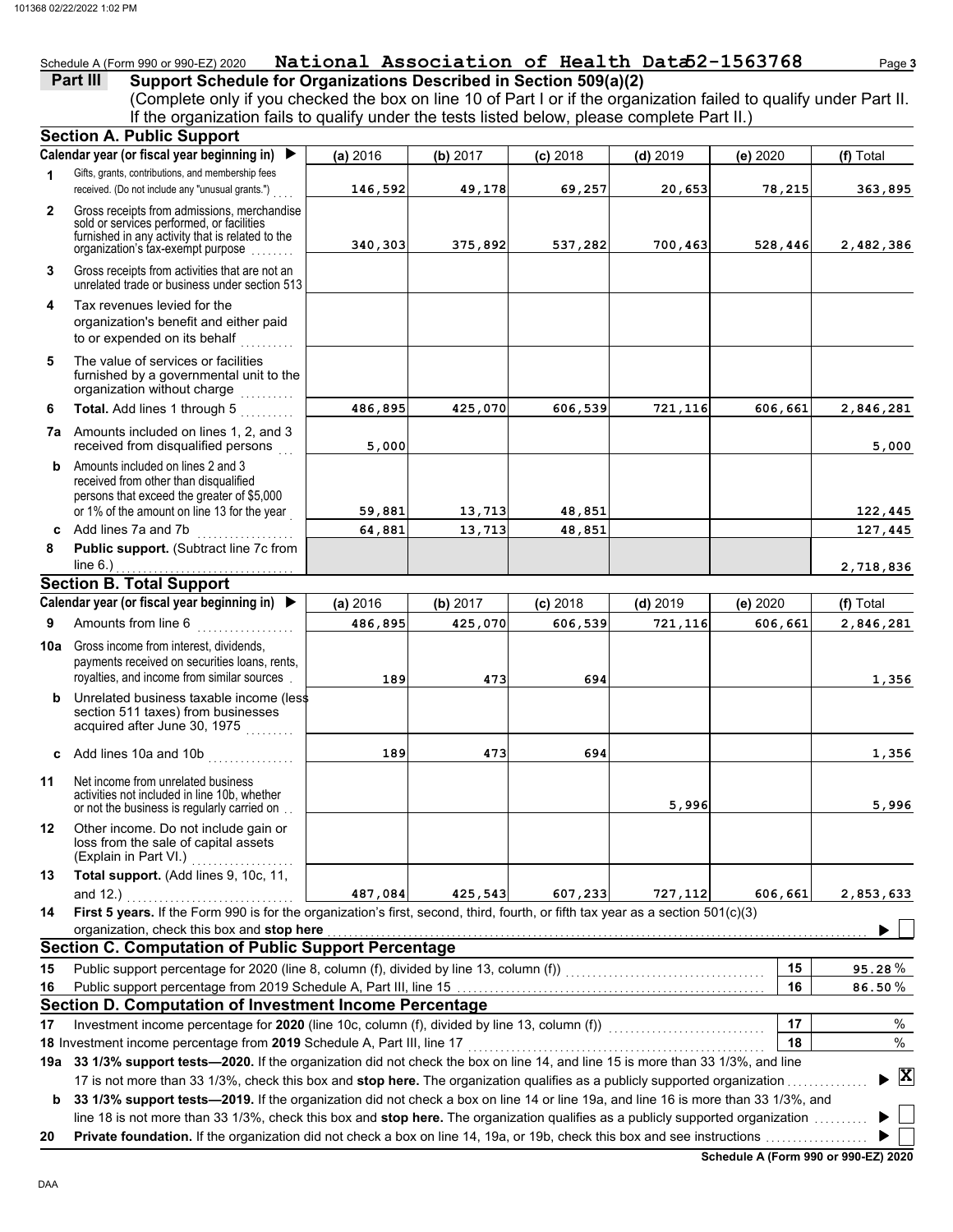**Part IV Supporting Organizations** Sections A, D, and E. If you checked box 12d, Part I, complete Sections A and D, and complete Part V.) Schedule A (Form 990 or 990-EZ) 2020 **National Association of Health Data52-1563768** Page 4 **Section A. All Supporting Organizations** (Complete only if you checked a box in line 12 on Part I. If you checked box 12a, Part I, complete Sections A and B. If you checked box 12b, Part I, complete Sections A and C. If you checked box 12c, Part I, complete Are all of the organization's supported organizations listed by name in the organization's governing documents? *If "No," describe in Part VI how the supported organizations are designated. If designated by class or purpose, describe the designation. If historic and continuing relationship, explain.* Did the organization have any supported organization that does not have an IRS determination of status under section 509(a)(1) or (2)? *If "Yes," explain in Part VI how the organization determined that the supported organization was described in section 509(a)(1) or (2).* **1 2 3a** Did the organization have a supported organization described in section 501(c)(4), (5), or (6)? *If "Yes," answer* **b c** Did the organization ensure that all support to such organizations was used exclusively for section 170(c)(2)(B) **4a** Was any supported organization not organized in the United States ("foreign supported organization")? *If* **b c** Did the organization support any foreign supported organization that does not have an IRS determination **5a** Did the organization add, substitute, or remove any supported organizations during the tax year? *If "Yes,"* **b c 6** *lines 3b and 3c below.* Did the organization confirm that each supported organization qualified under section 501(c)(4), (5), or (6) and satisfied the public support tests under section 509(a)(2)? *If "Yes," describe in Part VI when and how the organization made the determination.* purposes? *If "Yes," explain in Part VI what controls the organization put in place to ensure such use. "Yes," and if you checked 12a or 12b in Part I, answer (b) and (c) below.* Did the organization have ultimate control and discretion in deciding whether to make grants to the foreign supported organization? *If "Yes," describe in Part VI how the organization had such control and discretion despite being controlled or supervised by or in connection with its supported organizations.* under sections 501(c)(3) and 509(a)(1) or (2)? *If "Yes," explain in Part VI what controls the organization used to ensure that all support to the foreign supported organization was used exclusively for section 170(c)(2)(B) purposes. answer lines 5b and 5c below (if applicable). Also, provide detail in Part VI, including (i) the names and EIN numbers of the supported organizations added, substituted, or removed; (ii) the reasons for each such action; (iii) the authority under the organization's organizing document authorizing such action; and (iv) how the action was accomplished (such as by amendment to the organizing document).* **Type I or Type II only.** Was any added or substituted supported organization part of a class already designated in the organization's organizing document? **Substitutions only.** Was the substitution the result of an event beyond the organization's control? Did the organization provide support (whether in the form of grants or the provision of services or facilities) to anyone other than (i) its supported organizations, (ii) individuals that are part of the charitable class benefited by one or more of its supported organizations, or (iii) other supporting organizations that also support or benefit one or more of the filing organization's supported organizations? *If "Yes," provide detail in Part VI.* **Yes No 1 2 3a 3b 3c 4a 4b 4c 5a 5b 5c 6**

**7** Did the organization provide a grant, loan, compensation, or other similar payment to a substantial contributor (as defined in section 4958(c)(3)(C)), a family member of a substantial contributor, or a 35% controlled entity with regard to a substantial contributor? *If "Yes," complete Part I of Schedule L (Form 990 or 990-EZ).*

**8** Did the organization make a loan to a disqualified person (as defined in section 4958) not described in line 7? *If "Yes," complete Part I of Schedule L (Form 990 or 990-EZ).*

**9a** Was the organization controlled directly or indirectly at any time during the tax year by one or more disqualified persons, as defined in section 4946 (other than foundation managers and organizations described in section 509(a)(1) or (2))? *If "Yes," provide detail in Part VI.*

**b** Did one or more disqualified persons (as defined in line 9a) hold a controlling interest in any entity in which the supporting organization had an interest? *If "Yes," provide detail in Part VI.*

**c** Did a disqualified person (as defined in line 9a) have an ownership interest in, or derive any personal benefit from, assets in which the supporting organization also had an interest? *If "Yes," provide detail in Part VI.*

**10a** Was the organization subject to the excess business holdings rules of section 4943 because of section 4943(f) (regarding certain Type II supporting organizations, and all Type III non-functionally integrated supporting organizations)? *If "Yes," answer line 10b below.*

**b** Did the organization have any excess business holdings in the tax year? *(Use Schedule C, Form 4720, to determine whether the organization had excess business holdings.)*

**Schedule A (Form 990 or 990-EZ) 2020 10b**

**10a**

**7**

**8**

**9a**

**9b**

**9c**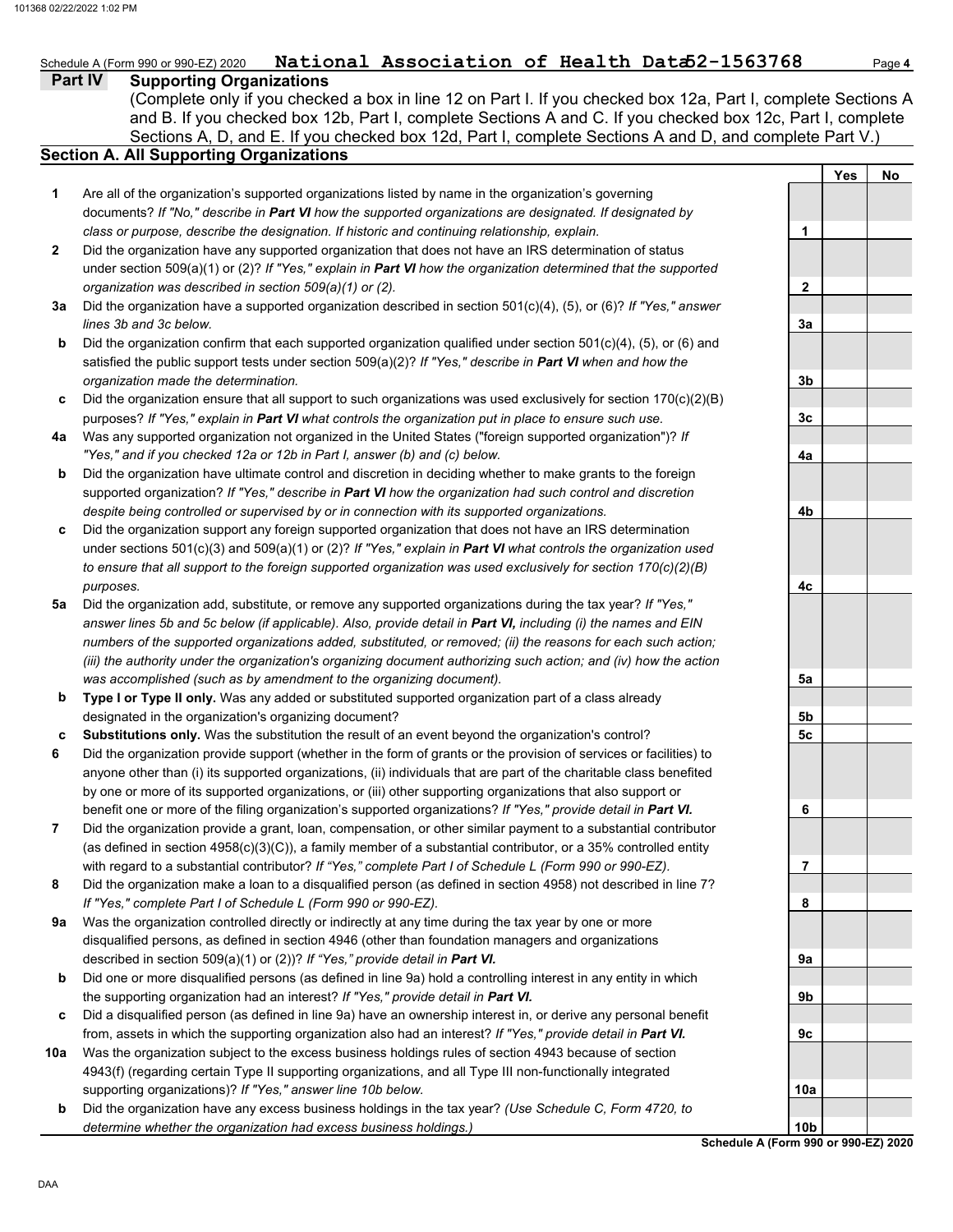# Schedule A (Form 990 or 990-EZ) 2020 Page **5 National Association of Health Data52-1563768**

**Yes No**

|                 | Yes | No |
|-----------------|-----|----|
|                 |     |    |
|                 |     |    |
| 11a             |     |    |
| 11 <sub>b</sub> |     |    |
|                 |     |    |
| 11c             |     |    |
|                 |     |    |

### **Section B. Type I Supporting Organizations**

**Part IV Supporting Organizations** *(continued)*

|              |                                                                                                                                | . | . |
|--------------|--------------------------------------------------------------------------------------------------------------------------------|---|---|
|              | Did the governing body, members of the governing body, officers acting in their official capacity, or membership of one or     |   |   |
|              | more supported organizations have the power to regularly appoint or elect at least a majority of the organization's officers,  |   |   |
|              | directors, or trustees at all times during the tax year? If "No," describe in Part VI how the supported organization(s)        |   |   |
|              | effectively operated, supervised, or controlled the organization's activities. If the organization had more than one supported |   |   |
|              | organization, describe how the powers to appoint and/or remove officers, directors, or trustees were allocated among the       |   |   |
|              | supported organizations and what conditions or restrictions, if any, applied to such powers during the tax year.               |   |   |
| $\mathbf{2}$ | Did the organization operate for the benefit of any supported organization other than the supported                            |   |   |
|              | organization(s) that operated, supervised, or controlled the supporting organization? If "Yes," explain in Part                |   |   |
|              | VI how providing such benefit carried out the purposes of the supported organization(s) that operated.                         |   |   |

*supervised, or controlled the supporting organization.* **Section C. Type II Supporting Organizations**

|                                                                                                                  | Yes | No |
|------------------------------------------------------------------------------------------------------------------|-----|----|
| Were a majority of the organization's directors or trustees during the tax year also a majority of the directors |     |    |
| or trustees of each of the organization's supported organization(s)? If "No," describe in Part VI how control    |     |    |
| or management of the supporting organization was vested in the same persons that controlled or managed           |     |    |
| the supported organization(s).                                                                                   |     |    |

### **Section D. All Type III Supporting Organizations**

|                |                                                                                                                        |   | Yes | No |
|----------------|------------------------------------------------------------------------------------------------------------------------|---|-----|----|
| 1              | Did the organization provide to each of its supported organizations, by the last day of the fifth month of the         |   |     |    |
|                | organization's tax year, (i) a written notice describing the type and amount of support provided during the prior tax  |   |     |    |
|                | year, (ii) a copy of the Form 990 that was most recently filed as of the date of notification, and (iii) copies of the |   |     |    |
|                | organization's governing documents in effect on the date of notification, to the extent not previously provided?       |   |     |    |
| $\overline{2}$ | Were any of the organization's officers, directors, or trustees either (i) appointed or elected by the supported       |   |     |    |
|                | organization(s) or (ii) serving on the governing body of a supported organization? If "No," explain in Part VI how     |   |     |    |
|                | the organization maintained a close and continuous working relationship with the supported organization(s).            | າ |     |    |
| $\mathbf{3}$   | By reason of the relationship described in line 2, above, did the organization's supported organizations have          |   |     |    |
|                | a significant voice in the organization's investment policies and in directing the use of the organization's           |   |     |    |
|                | income or assets at all times during the tax year? If "Yes," describe in Part VI the role the organization's           |   |     |    |
|                | supported organizations played in this regard.                                                                         | 3 |     |    |

### **Section E. Type III Functionally-Integrated Supporting Organizations**

| Check the box next to the method that the organization used to satisfy the Integral Part Test during the year (see instructions). |  |  |
|-----------------------------------------------------------------------------------------------------------------------------------|--|--|

- The organization satisfied the Activities Test. *Complete line 2 below.* **a**
- The organization is the parent of each of its supported organizations. *Complete line 3 below.* **b**

|  | $c$   The organization supported a governmental entity. Describe in Part VI how you supported a governmental entity (see instructions). |  |
|--|-----------------------------------------------------------------------------------------------------------------------------------------|--|
|  |                                                                                                                                         |  |

- **2** Activities Test. *Answer lines 2a and 2b below.*
- **a** Did substantially all of the organization's activities during the tax year directly further the exempt purposes of the supported organization(s) to which the organization was responsive? *If "Yes," then in Part VI identify those supported organizations and explain how these activities directly furthered their exempt purposes, how the organization was responsive to those supported organizations, and how the organization determined that these activities constituted substantially all of its activities.*
- **b** Did the activities described in line 2a, above, constitute activities that, but for the organization's involvement, one or more of the organization's supported organization(s) would have been engaged in? If "Yes," explain in *Part VI the reasons for the organization's position that its supported organization(s) would have engaged in these activities but for the organization's involvement.*
- **3** Parent of Supported Organizations. *Answer lines 3a and 3b below.*
	- **a** Did the organization have the power to regularly appoint or elect a majority of the officers, directors, or trustees of each of the supported organizations? *If "Yes" or "No," provide details in Part VI.*
	- **b** Did the organization exercise a substantial degree of direction over the policies, programs, and activities of each of its supported organizations? *If "Yes," describe in Part VI the role played by the organization in this regard.*

**2a**

**2b**

**3a**

**Yes No**

**2**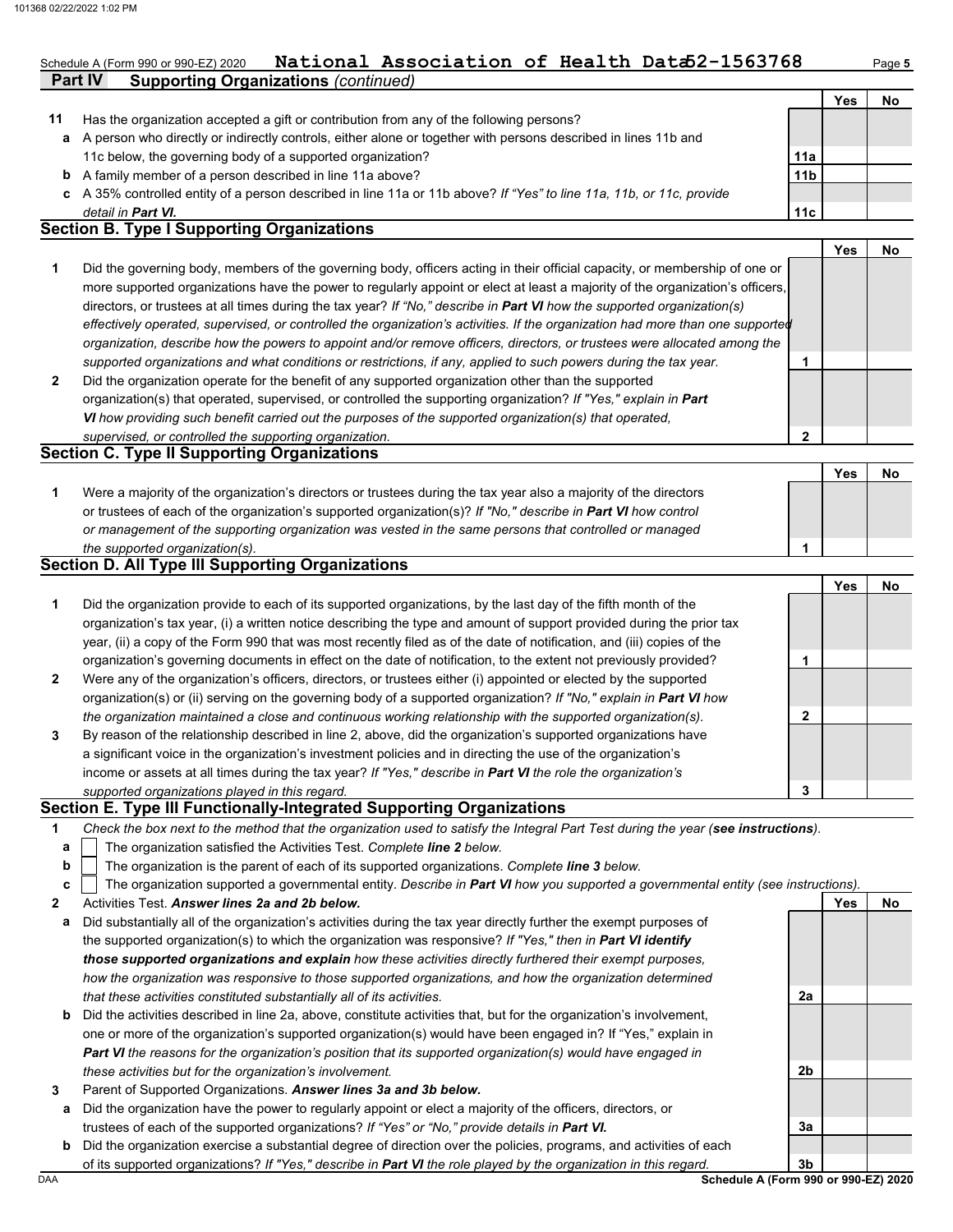| National Association of Health Data52-1563768<br>Schedule A (Form 990 or 990-EZ) 2020                                                                                                                                                                                                                                                                   |                |                | Page 6                         |
|---------------------------------------------------------------------------------------------------------------------------------------------------------------------------------------------------------------------------------------------------------------------------------------------------------------------------------------------------------|----------------|----------------|--------------------------------|
| Part V<br>Type III Non-Functionally Integrated 509(a)(3) Supporting Organizations<br>Check here if the organization satisfied the Integral Part Test as a qualifying trust on Nov. 20, 1970 (explain in Part VI). See<br>1<br>instructions. All other Type III non-functionally integrated supporting organizations must complete Sections A through E. |                |                |                                |
| Section A - Adjusted Net Income                                                                                                                                                                                                                                                                                                                         |                | (A) Prior Year | (B) Current Year<br>(optional) |
| Net short-term capital gain<br>1                                                                                                                                                                                                                                                                                                                        | 1              |                |                                |
| $\mathbf{2}$<br>Recoveries of prior-year distributions                                                                                                                                                                                                                                                                                                  | $\overline{2}$ |                |                                |
| Other gross income (see instructions)<br>3                                                                                                                                                                                                                                                                                                              | 3              |                |                                |
| Add lines 1 through 3.<br>4                                                                                                                                                                                                                                                                                                                             | 4              |                |                                |
| Depreciation and depletion<br>5                                                                                                                                                                                                                                                                                                                         | 5              |                |                                |
| Portion of operating expenses paid or incurred for production or collection of<br>6                                                                                                                                                                                                                                                                     |                |                |                                |
| gross income or for management, conservation, or maintenance of property                                                                                                                                                                                                                                                                                |                |                |                                |
| held for production of income (see instructions)                                                                                                                                                                                                                                                                                                        | 6              |                |                                |
| 7<br>Other expenses (see instructions)                                                                                                                                                                                                                                                                                                                  | $\overline{7}$ |                |                                |
| 8<br>Adjusted Net Income (subtract lines 5, 6, and 7 from line 4)                                                                                                                                                                                                                                                                                       | 8              |                |                                |
| Section B - Minimum Asset Amount                                                                                                                                                                                                                                                                                                                        |                | (A) Prior Year | (B) Current Year<br>(optional) |
| Aggregate fair market value of all non-exempt-use assets (see<br>1                                                                                                                                                                                                                                                                                      |                |                |                                |
| instructions for short tax year or assets held for part of year):                                                                                                                                                                                                                                                                                       |                |                |                                |
| a Average monthly value of securities                                                                                                                                                                                                                                                                                                                   | 1a             |                |                                |
| <b>b</b> Average monthly cash balances                                                                                                                                                                                                                                                                                                                  | 1b             |                |                                |
| c Fair market value of other non-exempt-use assets                                                                                                                                                                                                                                                                                                      | 1 <sub>c</sub> |                |                                |
| d Total (add lines 1a, 1b, and 1c)                                                                                                                                                                                                                                                                                                                      | 1 <sub>d</sub> |                |                                |
| e Discount claimed for blockage or other factors                                                                                                                                                                                                                                                                                                        |                |                |                                |
| (explain in detail in <b>Part VI</b> ):                                                                                                                                                                                                                                                                                                                 |                |                |                                |
| 2 Acquisition indebtedness applicable to non-exempt-use assets                                                                                                                                                                                                                                                                                          | $\mathbf{2}$   |                |                                |
| Subtract line 2 from line 1d.<br>3                                                                                                                                                                                                                                                                                                                      | 3              |                |                                |
| Cash deemed held for exempt use. Enter 0.015 of line 3 (for greater amount,<br>4                                                                                                                                                                                                                                                                        |                |                |                                |
| see instructions)                                                                                                                                                                                                                                                                                                                                       | 4              |                |                                |
| Net value of non-exempt-use assets (subtract line 4 from line 3)<br>5                                                                                                                                                                                                                                                                                   | 5              |                |                                |
| 6<br>Multiply line 5 by 0.035.                                                                                                                                                                                                                                                                                                                          | 6              |                |                                |
| 7<br>Recoveries of prior-year distributions                                                                                                                                                                                                                                                                                                             | $\overline{7}$ |                |                                |
| 8<br>Minimum Asset Amount (add line 7 to line 6)                                                                                                                                                                                                                                                                                                        | 8              |                |                                |
| Section C - Distributable Amount                                                                                                                                                                                                                                                                                                                        |                |                | <b>Current Year</b>            |

**6 Distributable Amount.** Subtract line 5 from line 4, unless subject to **5** Income tax imposed in prior year **4** Enter greater of line 2 or line 3. **3** Minimum asset amount for prior year (from Section B, line 8, column A) **2** Enter 0.85 of line 1. **1** Adjusted net income for prior year (from Section A, line 8, column A) emergency temporary reduction (see instructions). **3 2 1 6 5 4**

**7** | Check here if the current year is the organization's first as a non-functionally integrated Type III supporting organization (see instructions).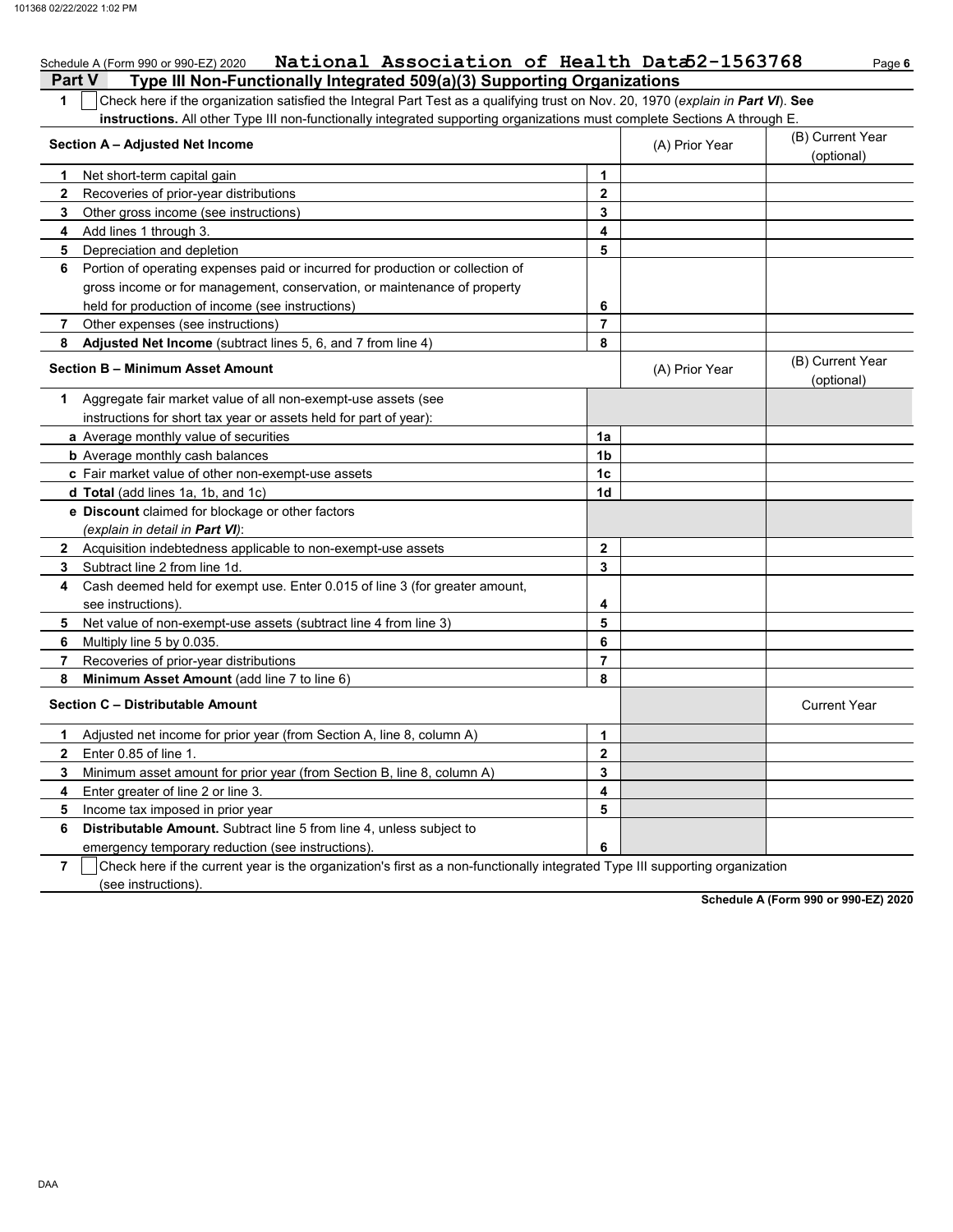#### Schedule A (Form 990 or 990-EZ) 2020 **National Association of Health Data)2-1563768** Page 7 **National Association of Health Data52-1563768**

|              | <b>Part V</b><br>Type III Non-Functionally Integrated 509(a)(3) Supporting Organizations (continued)                        |                                    |                                               |                                                         |
|--------------|-----------------------------------------------------------------------------------------------------------------------------|------------------------------------|-----------------------------------------------|---------------------------------------------------------|
|              | <b>Section D - Distributions</b>                                                                                            |                                    |                                               | <b>Current Year</b>                                     |
| 1            |                                                                                                                             |                                    |                                               |                                                         |
| $\mathbf{2}$ |                                                                                                                             |                                    |                                               |                                                         |
|              |                                                                                                                             |                                    |                                               |                                                         |
| 3            | Administrative expenses paid to accomplish exempt purposes of supported organizations                                       |                                    |                                               |                                                         |
| 4            | Amounts paid to acquire exempt-use assets                                                                                   |                                    |                                               |                                                         |
| 5            | Qualified set-aside amounts (prior IRS approval required-provide details in Part VI)                                        |                                    |                                               |                                                         |
| 6            | Other distributions (describe in Part VI). See instructions.                                                                |                                    |                                               |                                                         |
| 7            | Total annual distributions. Add lines 1 through 6.                                                                          |                                    |                                               |                                                         |
| 8            | Distributions to attentive supported organizations to which the organization is responsive                                  |                                    |                                               |                                                         |
|              | (provide details in Part VI). See instructions.                                                                             |                                    |                                               |                                                         |
| 9            | Distributable amount for 2020 from Section C, line 6                                                                        |                                    |                                               |                                                         |
| 10           | Line 8 amount divided by line 9 amount                                                                                      |                                    |                                               |                                                         |
|              | <b>Section E - Distribution Allocations (see instructions)</b>                                                              | (i)<br><b>Excess Distributions</b> | (ii)<br><b>Underdistributions</b><br>Pre-2020 | (iii)<br><b>Distributable</b><br><b>Amount for 2020</b> |
| 1            | Distributable amount for 2020 from Section C, line 6                                                                        |                                    |                                               |                                                         |
| $\mathbf{2}$ | Underdistributions, if any, for years prior to 2020<br>(reasonable cause required-explain in Part VI). See<br>instructions. |                                    |                                               |                                                         |
| 3            | Excess distributions carryover, if any, to 2020                                                                             |                                    |                                               |                                                         |
|              | <b>a</b> From 2015                                                                                                          |                                    |                                               |                                                         |
|              | <b>b</b> From $2016$                                                                                                        |                                    |                                               |                                                         |
|              | <b>c</b> From 2017                                                                                                          |                                    |                                               |                                                         |
|              | $d$ From 2018                                                                                                               |                                    |                                               |                                                         |
|              | <b>e</b> From 2019                                                                                                          |                                    |                                               |                                                         |
|              | f Total of lines 3a through 3e                                                                                              |                                    |                                               |                                                         |
|              | g Applied to underdistributions of prior years                                                                              |                                    |                                               |                                                         |
|              | h Applied to 2020 distributable amount                                                                                      |                                    |                                               |                                                         |
|              | <i>i</i> Carryover from 2015 not applied (see instructions)                                                                 |                                    |                                               |                                                         |
|              | Remainder. Subtract lines 3g, 3h, and 3i from line 3f.                                                                      |                                    |                                               |                                                         |
| 4            | Distributions for 2020 from                                                                                                 |                                    |                                               |                                                         |
|              | \$<br>Section D. line 7:                                                                                                    |                                    |                                               |                                                         |
|              | a Applied to underdistributions of prior years                                                                              |                                    |                                               |                                                         |
|              | <b>b</b> Applied to 2020 distributable amount                                                                               |                                    |                                               |                                                         |
|              | c Remainder. Subtract lines 4a and 4b from line 4.                                                                          |                                    |                                               |                                                         |
| 5            | Remaining underdistributions for years prior to 2020, if                                                                    |                                    |                                               |                                                         |
|              | any. Subtract lines 3g and 4a from line 2. For result                                                                       |                                    |                                               |                                                         |
|              | greater than zero, explain in Part VI. See instructions.                                                                    |                                    |                                               |                                                         |
| 6            | Remaining underdistributions for 2020 Subtract lines 3h                                                                     |                                    |                                               |                                                         |
|              | and 4b from line 1. For result greater than zero, explain in                                                                |                                    |                                               |                                                         |
|              | Part VI. See instructions.                                                                                                  |                                    |                                               |                                                         |
| 7            | Excess distributions carryover to 2021. Add lines 3j<br>and 4c.                                                             |                                    |                                               |                                                         |
| 8            | Breakdown of line 7:                                                                                                        |                                    |                                               |                                                         |
|              | a Excess from 2016                                                                                                          |                                    |                                               |                                                         |
|              | <b>b</b> Excess from 2017                                                                                                   |                                    |                                               |                                                         |
|              | c Excess from 2018                                                                                                          |                                    |                                               |                                                         |
|              | d Excess from 2019<br>.                                                                                                     |                                    |                                               |                                                         |
|              | e Excess from 2020                                                                                                          |                                    |                                               |                                                         |